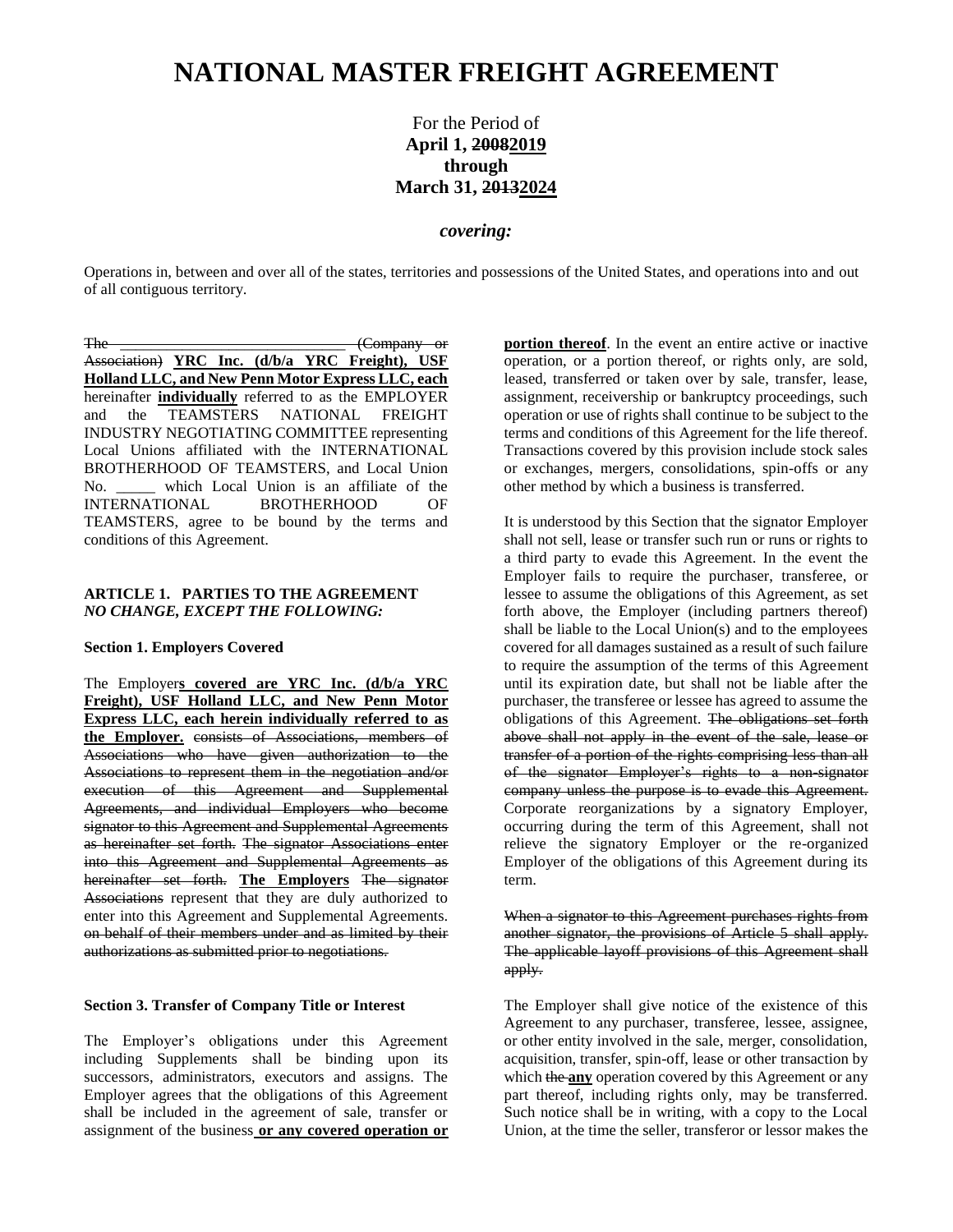purchase and sale negotiation known to the public or executes a contract or transaction as herein described, whichever first occurs. The Local Union shall also be advised of the exact nature of the transaction, not including financial details.

The term rights shall include routes and runs. **For the avoidance of doubt, this Section shall not apply to the lease, sale, transfer, or other disposition of real estate or other assets of an Employer in the ordinary course of business.**

#### **ARTICLE 2. SCOPE OF AGREEMENT**  *NO CHANGE, EXCEPT THE FOLLOWING:*

#### **Section 3. Non-covered Units**

This Agreement shall not be applicable to those operations of the Employer where the employees are covered by a collective bargaining agreement with a Union not signatory to this Agreement, or to those employees who have not designated a signatory Union as their collective bargaining agent.

### **Card Check**

(a) When a majority of the eligible employees performing work covered by an Agreement designated by the National Negotiating Committee to be Supplemental to the National Master Freight Agreement execute a card authorizing a signatory Local Union to represent them as their collective bargaining agent at the terminal location, then, such employees shall automatically be covered by this Agreement and the applicable Supplemental Agreements. If an Employer refuses to recognize the Union as above set forth and the matter is submitted to the National Labor Relations Board or any mutually agreed upon process for determination and such determination results in certification or recognition of the Union, all **All** benefits of this Agreement and applicable Supplements shall be retroactive to the date of demand for recognition **if**  demanded by the Union. In such cases the parties may **also** by mutual agreement negotiate wages and conditions, subject to Regional Joint Area Committee approval.

**If a majority of employees at any appropriate bargaining unit at a separate company acquired or controlled by a signatory Employer sign authorization cards to be represented by the IBT or any of its affiliates, the Employer shall immediately recognize and bargain with TNFINC (and/or a TNFINC designated Local Union) for an agreement covering those employees.**

The parties agree that a constructive bargaining relationship is essential to efficient operations and sound

employee relations. The parties recognize that **the right whether to organize is the right of employees. Therefore, the Employer agrees that it will remain strictly neutral in any organizational campaigns and shall not make any statements or take any positions in opposition to employee organizing.** organizational campaigns occur in bargaining relationships and that both parties are free to accurately state their respective positions concerning the organization of certain groups of employees. However, the parties also recognize that campaigns must be waged on the facts only. Accordingly **In addition**, the parties will not engage in any personal attacks against Union or Company representatives or attacks against the Union or Company as an institution during the course of any such campaign.

#### **Section 4. Single Bargaining Unit**

The employees, Unions, **and** Employers and Associations covered under this Master Agreement and the various Supplements thereto shall constitute one (1) bargaining unit and contract. It is understood that the printing of this Master Agreement and the aforesaid Supplements in separate Agreements is for convenience only and is not intended to create separate bargaining units.

This National Master Freight Agreement applies to city and road operations, and other classifications of employment authorized by the signatory Employers to be represented by Employer Associations or Employers, where applicable, participating in national collective bargaining. The common problems and interest, with respect to basic terms and conditions of employment, have resulted in the creation of the National Master Freight Agreement and the respective Supplemental Agreements. Accordingly, the Associations and Employers, parties to this Agreement, acknowledge that they constitute a single national multiemployer collective bargaining unit, composed of the Associations named hereinafter and those Employers authorizing such associations to represent them for the purpose of collective bargaining, and solely to the extent of such authorization, and such other individual employers which have, or may, become parties to this Agreement.

#### **ARTICLE 3. RECOGNITION, UNION SHOP AND CHECKOFF** *NO CHANGE, EXCEPT THE FOLLOWING:*

#### **Section 1. Recognition**

#### **Savings Clause**

(f) If any provision of this Article is invalid under **applicable law** the law of any state wherein this Agreement is executed, such provision shall be modified to comply with the requirements of **applicable** state law or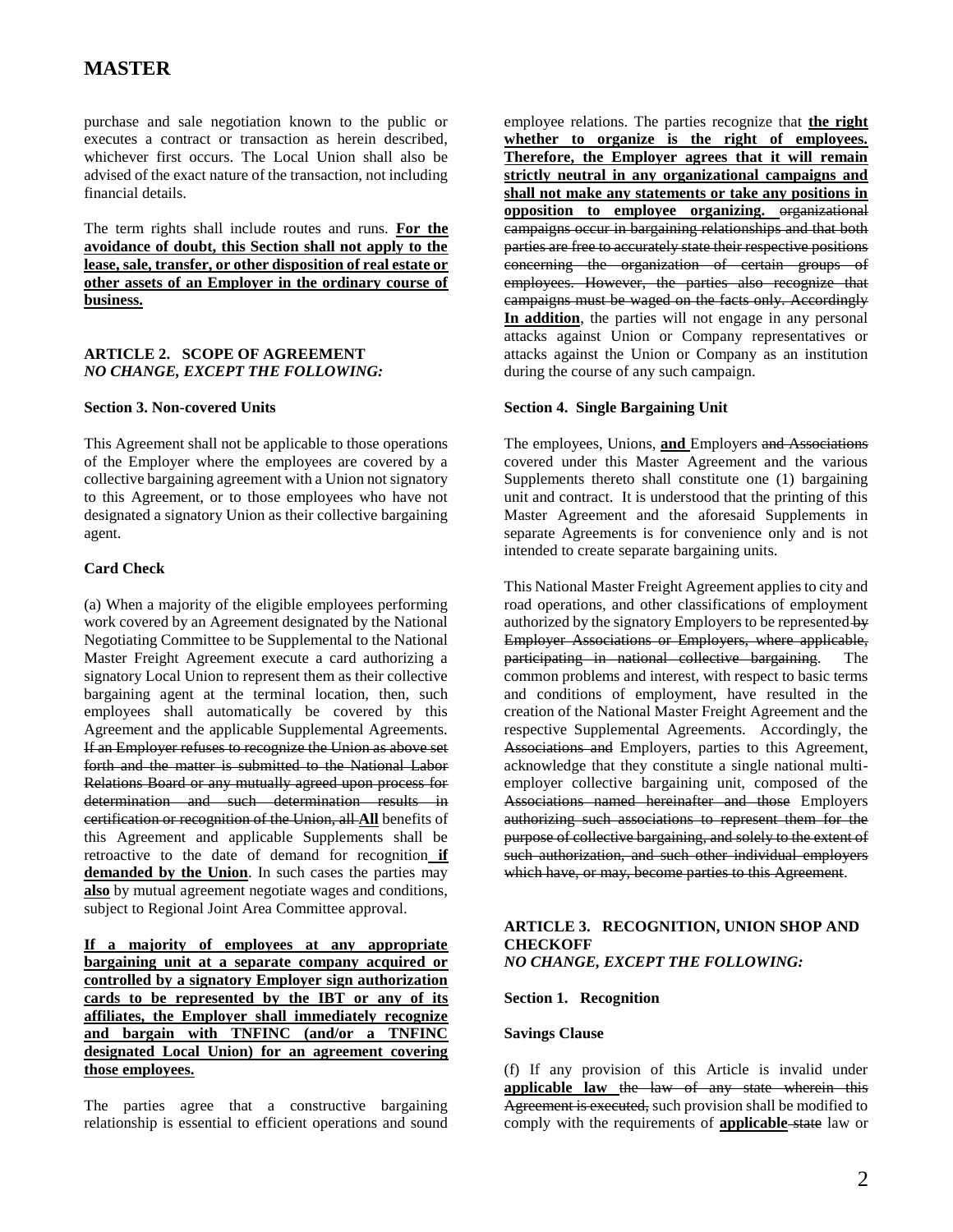shall be renegotiated for the purpose of adequate replacement. If such negotiations shall not result in mutually satisfactory agreement, either party shall be permitted all legal or economic recourse.

### **Section 2. Probationary and Casual Employees (a) Probationary Employees**

(1) A probationary employee shall work under the provisions of this Agreement, but shall be employed on a trial basis as provided for in each Supplement.

(2) During the probationary period, the employee may be terminated without further recourse; provided, however, that the Employer may not terminate the employee for the purpose of evading this Agreement or discriminating against Union members. A probationary employee who is terminated by the Employer during the probationary period and is then worked again at any time during the next full twelve (12) months at any of that Employer's locations within the jurisdiction of the Local Union covering the terminal where he/she first worked, except in those jurisdictions where the Local Union maintains a hiring hall or referral system, shall be added to the regular seniority list with a seniority date as of the date that person is subsequently worked. The rules contained in subsection (a) (2) are subject to provisions in the Supplements to the contrary.

(3) Probationary employees shall be paid at the new hire rate of pay during the probationary period; however, if the employee is terminated by the Employer during such period, he/she shall be compensated at the full contract rate of pay for all hours worked retroactive to the first (1st) day worked in such period.

**Effective April 1, 2019,** CDL-qualified employees hired into driving positions who are not currently on the seniority list at an NMFA **a** carrier **covered by this Agreement, but and who for two (2) or more years** regularly performed CDL-required driving work for a commonly-owned NMFA carrier **covered by this Agreement,** shall be compensated at **one hundred percent (100%)**90% of the full contract rate of pay for a period of one (1) year and go to the full contractual rate thereafter, provided they have not had a break in service in excess of three (3) years.

(4) The Union and the Employer may agree to extend the probationary period for no more than thirty (30) days, but the probationary employee must agree to such extension in writing.

**(b) Casual Employees (7) b. Regular Employment** The Employer agrees to offer regular employment to those employees on letter of layoff from a commonly-owned NMFA carrier at other terminals located within the jurisdiction of the employee's Local Union who have made application for regular employment at the terminal offering regular employment. Employment shall be offered in accordance with the following order, unless the Supplemental Agreement or an agreed to practice provides a different order of call, in which case such other order of call shall prevail:

1. Preferential casuals, where applicable.

2. Employees of the Employer, on a seniority basis.

3. Employees of a commonly-owned NMFA carrier based on the date such employees made application.

**Effective April 1, 2019, CDL-qualified employees hired into driving positions who are not currently on the seniority list at a carrier covered by this Agreement, but who for two (2) or more years regularly performed CDL-required driving work for a carrier covered by this Agreement, shall be compensated one hundred percent (100%) of the full contract rate, provided they have not had a break in service in excess of three (3) years.** Employees who for two (2) or more years regularly performed CDL-required driving work for a commonlyowned NMFA carrier shall be compensated at 90% of the full contract rate of pay for a period of one (1) year and go to the full contractual rate thereafter.

Other Employees hired into regular employment shall be paid in accordance with the new hire rate set forth in Article 36, herein and shall establish seniority in accordance with the applicable Supplemental Agreement. Employees who accrue seniority under this provision who are on layoff from another Employer shall retain seniority rights at the terminal they are laid off from until such time as they are recalled to that terminal. Employees who accrue seniority under this provision who are on layoff from another terminal of the same Employer shall retain their seniority at the terminal they are laid off from until such time as recalled to that terminal. At that time, the employee must either accept recall and forfeit seniority at the new terminal or refuse recall and forfeit seniority at the terminal he/she is being recalled to.

#### **Section 6. Electronic Funds Transfer**

If the Employer institutes an electronic funds transfer (EFT) system, employees may participate. **Where not prohibited by State Law, all employees are required to use electronic deposit of their paychecks. If the employee is enrolled on Direct Deposit and the employee's pay is not deposited to their bank accounts**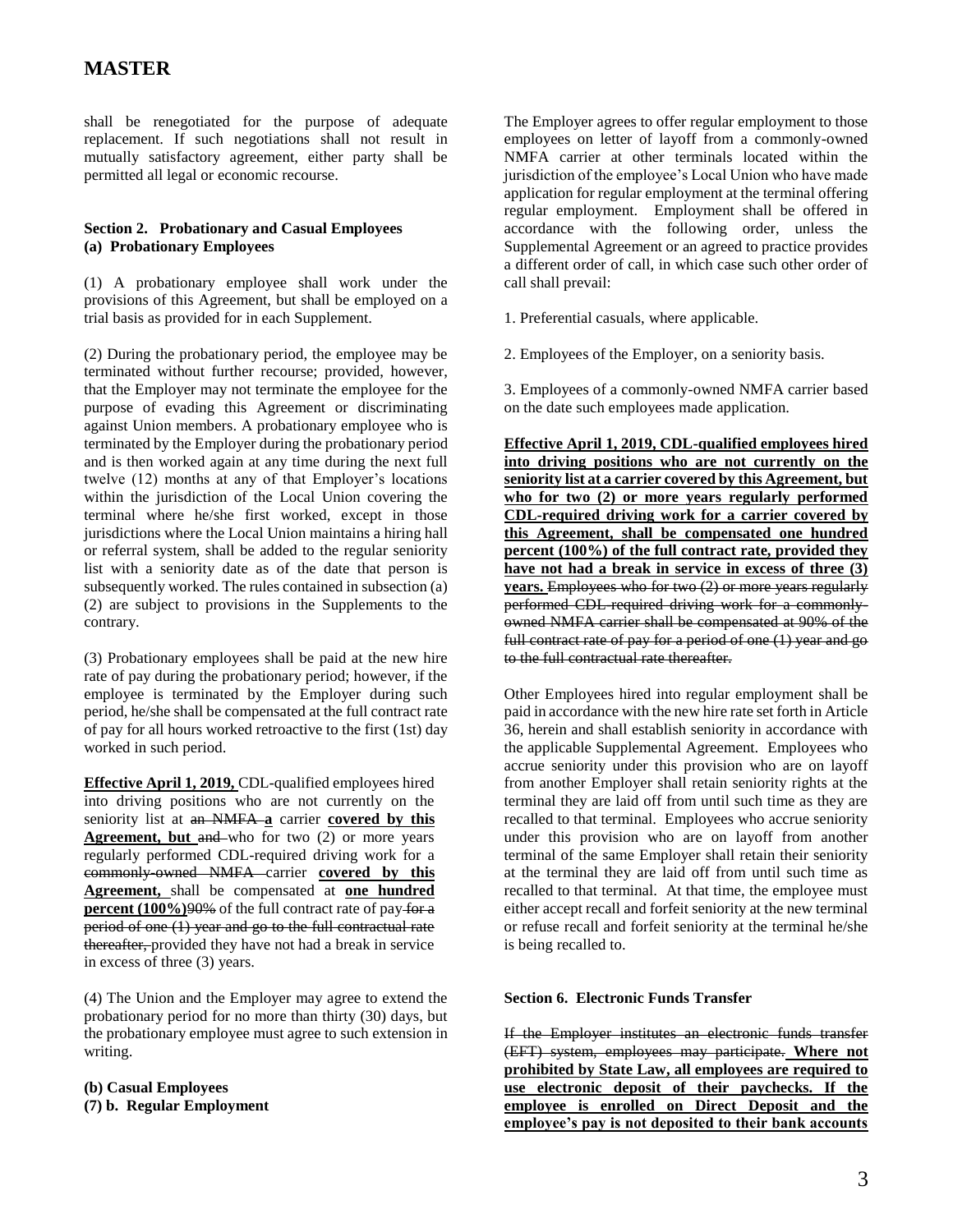**on payday due to Employer error, the employee's pay will be deposited to the employee's account by means of Electronic Funds Transfer or the employee will be paid by station draft that same day. If an employee is unable to obtain a bank account, he/she will be paid electronically using a pay card/debit card. If for reasons beyond the Employer's control, such as weather delays, express mail failure, etc. an employee's "paycheck" or debit card does not arrive at the employee's facility by payday, a replacement check will be issued and mailed to the employee's facility by the end of the business day.**

### **Section 8. Non-CDL Driving Positions**

**The parties recognize that the recruitment and retention of CDL-qualified drivers continues to be challenging, even with recent pay rate increases and ongoing recruitment efforts. As a result, the Employers in connection with their local pick-upand-delivery operations frequently must rely on local cartage companies and other third parties to pick up and deliver freight. This is the case even though the use of Employer employees to perform this work is strongly preferred.**

**Moreover, the non-union local cartage companies and other non-union third party carriers do not even use CDL-A drivers to perform portions of this work. The Employers and TNFINC realize that this is core bargaining unit work that if possible should be performed by bargaining unit personnel.**

**In recognition of these challenges and in an effort to recapture local pick-up-and-delivery work that currently is being performed by non-union third parties, the parties agree as follows:**

- 1. **The Employers may establish Non-CDL Driver bids. Non-CDL Drivers may be assigned to operate box trucks (or straight trucks, vans, etc.) in the city operation that do not require the possession of a CDL license, as well as to work the dock and perform other duties as assigned.**
- 2. **Non-CDL Drivers shall be paid a straight time hourly rate of \$2.00 per hour less than the highest applicable CDL rate at the employee's domicile.**
- 3. **To the extent any non-CDL qualified employee bidding into a Non-CDL Driver position is at a rate that is higher than the current Non-CDL Driver rate, he or she shall maintain that higher rate. Existing**

**CDL-qualified employees shall not be eligible to bid on Non- CDL Driver positions, except as otherwise provided in this Section or as otherwise mutually agreed.**

- 4. **Employees in or seeking to obtain a Non-CDL Driver position shall be subject to the same motor vehicle record requirements as CDLqualified drivers.**
- 5. **Non-CDL Drivers may not be used to substitute for or otherwise replace available CDL- qualified City or P&D Drivers in the following manner:**
	- **a. The Employers may not utilize Non-CDL Drivers at any location where there are CDL-qualified City or P&D Drivers on layoff, including daily layoff.**
	- **b. The Employers may not deny an available CDL-qualified City or P&D Driver work on a given day without first offering him or her the opportunity to perform work normally handled by Non-CDL Drivers, including through the operation of equipment that does not require a CDL license. In the event this occurs, the CDL- qualified City or P&D driver shall receive his or her normal rate of pay for the shift.**
	- **c. The Employers may not use Non-CDL Drivers to avoid filling vacant CDL-qualified positions or to avoid utilizing CDL-qualified drivers in the city or P&D operations.**
- 6. **Employees in Non-CDL driving positions shall not be subject to random drug/alcohol testing unless required by applicable law.**

### **ARTICLE 4. STEWARDS**  *NO CHANGE, EXCEPT THE FOLLOWING:*

The job steward, or his/her designated alternate, shall be permitted reasonable time to investigate, present and process grievances on the company property without loss of time or pay during his/her regular working hours without interruption of the Employer's operation by calling group meetings; and where mutually agreed to by the Local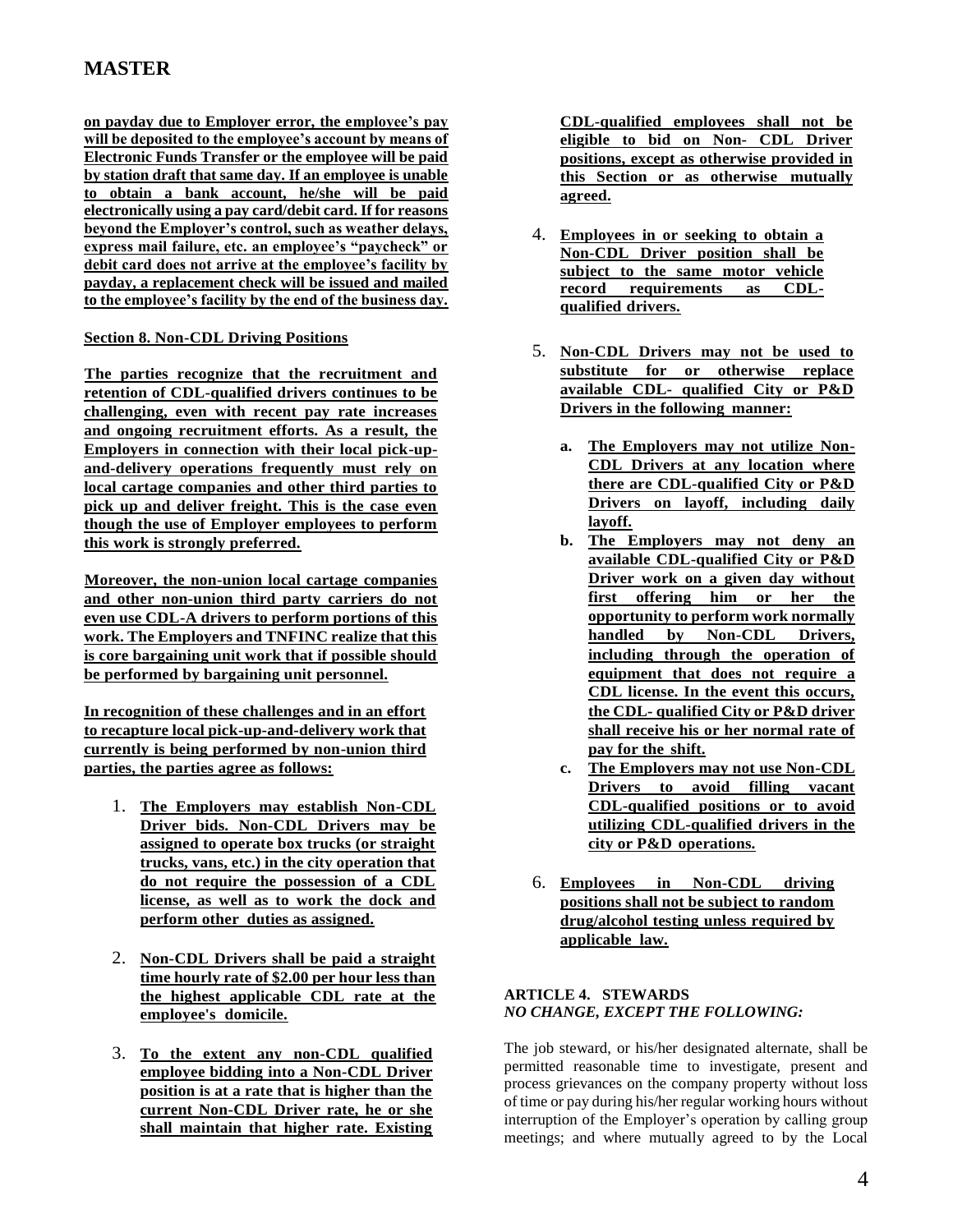Union and the Employer, off the property or other than during his/her regular schedule without loss of time or pay. Such time spent in handling grievances during the job steward's or his/her designated alternate's regular working hours shall be considered working hours in computing daily and/or weekly overtime if within the regular schedule of the "job steward." **The applicable road steward shall be paid his/her hourly rate for time spent in grievance hearings/meetings attended by the Employer and the Union before or after his/her run.**

The job steward, or his/her designated alternate, shall be permitted reasonable time off without pay to attend Union meetings called by the Local Union. The Employer shall be given twenty-four (24) hours' prior notice by the Local Union.

### **ARTICLE 5.**  *NO CHANGE, EXCEPT THE FOLLOWING:*

### **Section 5. Work Opportunities**

Over-the-road and CDL-qualified local cartage employees who have been on letter of layoff, for more than thirty (30) days shall be given an opportunity to relocate to permanent employment (prior to the employment of new hires) occurring at other domiciles of the Employer provided they notify the Employer and Local Union in writing of their interest in a relocation opportunity. The offer of relocation will be made in the order of applicable seniority of the laidoff employees domiciled within the Regional area. The Employer shall be required to make additional offers of relocation to an employee who has previously rejected a relocation opportunity provided the employee again notifies the Employer in writing of his/her continued interest in additional relocation opportunities. However, the Employer will only be required to make one relocation offer in any six (6) calendar month period. Any employee accepting such offer shall be paid at the employee's applicable rate of pay and shall be placed at the bottom of the seniority board for bidding and layoff purposes, but shall retain company seniority for fringe benefits only. A relocating employee shall pay his/her own moving expenses and shall, u **Moving expenses shall be paid in accordance with Article 8, Section 6. Additionally, rights under this section shall apply across the three Employers covered by this Agreement regardless of the Employer at which the employee previously worked. U**pon reporting to such new domicile, **a relocating employee shall** be deemed to have relinquished his/her right to return with seniority to the domicile from which he/she relocated. The provisions of this Section shall not supersede an established order of call/hiring in the Supplemental Agreement.

### **ARTICLE 6.** *NO CHANGE, EXCEPT THE FOLLOWING:*

#### **Section 4. New Equipment**

Where new types of equipment and/or operations for which rates of pay are not established by this Agreement are put into use after April 1, 2003**19**, within operations covered by this Agreement, rates governing such operations shall be subject to negotiations between the parties.

In the event agreement cannot be reached within sixty (60) days after date such equipment is put into use, the matter may be submitted to the National Grievance Committee for final disposition. Rates agreed upon or awarded shall be effective as of the date equipment is put into use.

The above provisions shall also apply in the event the law (state or federal) is changed to permit longer combination vehicles or aggregate weight increases of 8,000 pounds or more in the weight limits that are currently provided in the Surface Transportation Assistance Act of 1982.

Employees expected to use computers **or other new electronic technology** will be trained to use them and will be paid for all training time. Employees expected to use computers **or other electronic technology** will be given sufficient time to learn to use them.

#### **ARTICLE 7. LOCAL AND AREA GRIEVANCE MACHINERY** *NO CHANGE*

#### **ARTICLE 8. NATIONAL GRIEVANCE PROCEDURE** *NO CHANGE, EXCEPT THE FOLLOWING:*

#### **Section 4.**

(a) It is mutually agreed that the Local Union will, within two (2) weeks of the date of the signing of this Agreement, serve upon the Employer a written notice listing the Union's authorized representatives who will deal with the Employer, make commitments for the Local Union generally and, in particular, those individuals having the sole authority to act for the Local Union in calling or instituting strikes or any stoppages of work which are not in violation of this Agreement. The Local Union may from time to time amend its listing of authorized representatives by certified mail. The Local Union shall not authorize any work stoppages, slowdown, walkout, or cessation of work in violation of this Agreement. It is further agreed that in all cases of an unauthorized strike, slowdown, walkout, or any unauthorized cessation of work which is in violation of this Agreement the Union shall not be liable for damages resulting from such unauthorized acts of its members.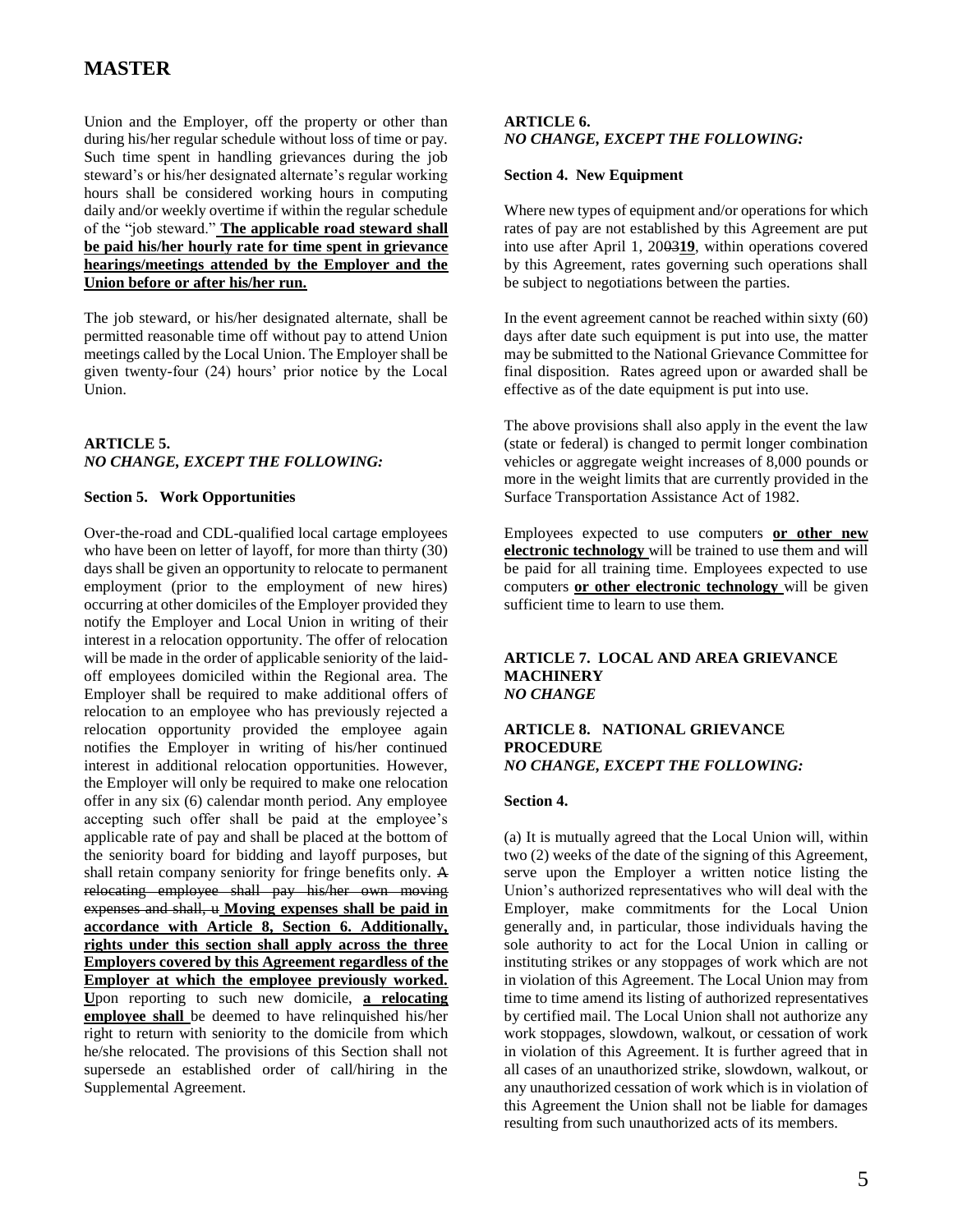In the event of a work stoppage, slowdown, walkout or cessation of work, not permitted by the provisions of Article 8, Section 3(a), (b), or (c) alleged to be in violation of this Agreement, the Employer shall immediately send a wire or fax to the Freight Coordinator in the appropriate Regional Area and to the Chairman of TNFINC to determine if such strike, etc., is authorized.

No strike, slowdown, walkout or cessation of work alleged to be in violation of this Agreement shall be deemed to be authorized unless notification thereof by telegram has been received by the Employer and the Local Union from such Regional Area. If no response is received by the Employer within twenty-four (24) hours after request, excluding Saturdays, Sundays, and holidays, such strike, etc., shall be deemed to be unauthorized for the purpose of this Agreement.

In the event of such unauthorized work stoppage or picket line, etc., in violation of this Agreement, the Local Union shall immediately make every effort to persuade the employees to commence the full performance of their duties and shall immediately inform the employees that the work stoppage and/or picket line is unauthorized and in violation of this Agreement. The question of whether employees who refuse to work during such unauthorized work stoppages, in violation of this Agreement, or who fail to cross unauthorized picket lines at their Employer's premises, shall be considered as participating in an unauthorized work stoppage in violation of this Agreement may be submitted to the grievance procedure, but not the amount of suspension herein referred to.

It is specifically understood and agreed that the Employer during the first twenty-four (24) - hour period of such unauthorized work stoppage in violation of this Agreement, shall have the sole and complete right of reasonable discipline, including suspension from employment, up to and including thirty (30) days, but short of discharge, and such employees shall not be entitled to or have any recourse to the grievance procedure. In addition, it is agreed between the parties that if any employee repeats any such unauthorized strike, etc., in violation of this Agreement, during the term of this Agreement, the Employer shall have the right to further discipline or discharge such employee without recourse for such repetition. After the first twenty-four (24) - hour period of an unauthorized stoppage in violation of this Agreement, and if such stoppage continues, the Employer shall have the sole and complete right to immediately further discipline or discharge any employee participating in any unauthorized strike, slowdown, walkout, or any other cessation of work in violation of this Agreement, and such employees shall not be entitled to or have any recourse to the grievance procedure. The suspension or discharge herein referred to shall be uniformly applied to all employees participating in such unauthorized activity. The Employer shall have the sole right to schedule the employee's period of suspension.

The International Brotherhood of Teamsters, the Teamsters National Freight Industry Negotiating Committee, Joint Councils and Local Unions shall make immediate efforts to terminate any strike or stoppage of work as aforesaid which is not authorized by such organizations, without assuming liability therefore. For and in consideration of the agreement of the International Brotherhood of Teamsters, Teamsters National Freight Industry Negotiating Committee, Joint Councils and Local Unions affiliated with the International Brotherhood of Teamsters to make the aforesaid efforts to require Local Unions and their members to comply with the law or the provisions of this Agreement, including the provisions limiting strikes or work stoppages, as aforesaid, the Associations and Employers who are parties hereto agree that they will not hold the International Brotherhood of Teamsters, the Teamsters National Freight Industry Negotiating Committee, Joint Councils and Local Unions liable or sue them in any court or before any administrative tribunal for undertaking such efforts to terminate unauthorized strikes or stoppages of work as aforesaid or for undertaking such efforts to require Local Unions and their members to comply with the law or the provisions of this Agreement, or for taking no further steps to require them to do so. It is further agreed that **the** signator Associations and Employers will not hold the International Brotherhood of Teamsters, Teamsters National Freight Industry Negotiating Committee, Joint Councils or Local Unions liable or sue them in any court or before any administrative tribunal for such unauthorized work stoppages alleging condonation, ratification or assumption of liability for undertaking such efforts to terminate strikes or stoppages of work, or requiring Local Unions and their members to comply with the law or the provisions of this Agreement.

The provisions of this Article shall continue to apply during that period of time between the expiration of this Agreement and the conclusion of the negotiations or the effective date of the successor Agreement, whichever occurs later, except as provided in Article 39. It is understood and agreed that failure by the International Brotherhood of Teamsters, Teamsters National Freight Industry Negotiating Committee, and/or Joint Councils to authorize a strike by a Local Union shall not relieve such Local Union of liability for a strike authorized by it and which is in violation of this Agreement.

(b) The question of whether the International Union, Teamsters National Freight Industry Negotiating Committee, Joint Council or Local Union have met its obligation set forth in the immediately preceding paragraphs, or the question of whether the International Union, Teamsters National Freight Industry Negotiating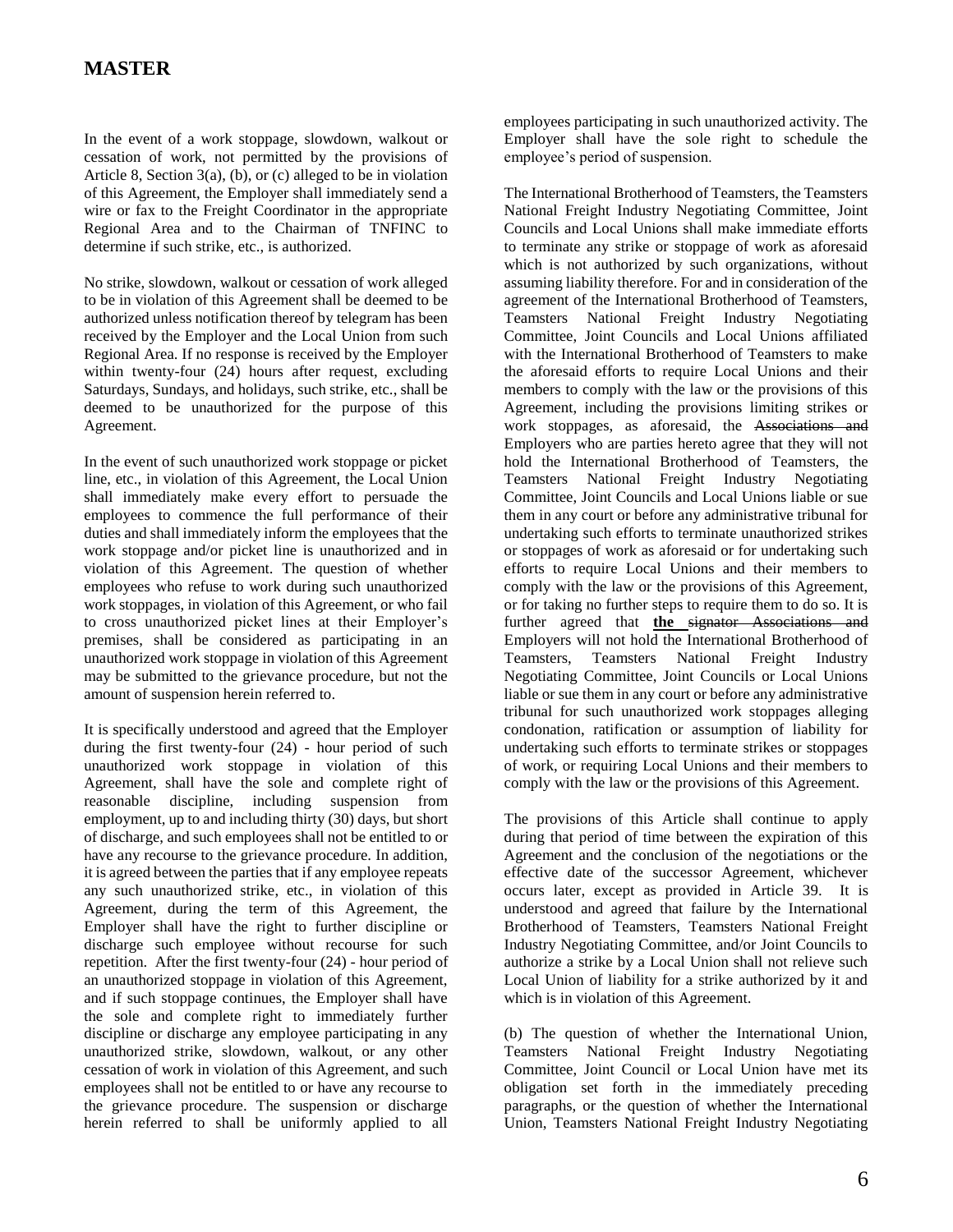Committee, and Joint Council or the Local Union, separately or jointly, participated in an unauthorized work stoppage, slowdown, walkout or cessation of work in violation of this Agreement by calling, encouraging, assisting or aiding such work stoppage, etc., in violation of this Agreement, or the question of whether an authorized strike provided by Article 8, Section 3(a), (b) or (c) is in violation of this Agreement, or whether an Employer engaged in a lockout in violation of this Agreement, shall be submitted to the grievance procedure at the national level, prior to the institution of any damage suit action. When requested, the co-chairmen of the National Grievance Committee shall immediately appoint a subcommittee to develop a record by collecting evidence and hearing testimony, if any, on the questions of whether the International Union, Teamsters National Freight Industry Negotiating Committee, Joint Council or Local Union have met its obligations as aforesaid, or of Union Participation or Employer lockout in violation of this Agreement. The record shall be immediately forwarded to the National Grievance Committee for decision. If a decision is not rendered within thirty (30) days after the cochairmen have convened the National Grievance Committee, the matter shall be considered deadlocked.

A majority decision of the National Grievance Committee on the questions presented as aforesaid shall be final and binding on all parties. If such majority decision is rendered in favor of one (1) or more of the Union entities, or the Employer, in the case of lockout, no damage suit proceedings on the issues set forth in this Article shall be instituted against such Union entity or such Employer. If, however, the National Grievance Committee is deadlocked on the issues referred to in this subsection 4(b), the issues must be referred to the National Review Committee for resolution prior to either party instituting damage suit proceedings. If the National Review Committee decides that a strike was unlawful, it shall not have the authority to assess damages. Except as provided in this subsection 4(b), agreement to utilize this procedure shall not thereafter in any way limit or constitute a waiver of the right of the Employer or Union to commence damage suit action. However, the use of evidence in this procedure shall not waive the right of the Employer or Union to use such evidence in any litigation relating to the strike or lockout, etc., in violation of this Agreement. There shall not be any strike, slowdown, walkout, cessation of work or lockout as a result of a deadlock of the National Grievance Committee on the questions referred to under this subsection 4(b) and any such activity shall be considered a violation of this Agreement.

(c) In the event that an Employer, party to this Agreement, commences legal proceedings against the Union after the Union's compliance with the provisions of Article 8, Section  $3(a)$ , (b) or (c), the Employer Associations will cooperate in the presentation to the court of the applicable majority grievance committee decision.

(d) Nothing herein shall prevent the Employer or Union from securing remedies granted by law except as specifically set forth in subsection 4(b).

### **Section 6. Change of Operations**

#### **Change of Operations Committee Procedure**

b) The National Grievance Committee shall adopt Rules of Procedure concerning the application and administration of this Article.

The Employer shall notify all affected Local Unions of the proposed change of operations at least thirty (30) calendar days prior to the hearing at the Regional Joint Area Committee, and the Employer and the Local Unions involved shall have a mutual responsibility to inform the employees subject to redomicile prior to such hearing in accordance with the practice and procedures agreed to in the respective Area Committee. Any exception or waiver of the aforesaid thirty (30) day period shall be mutually agreed to between the Employer and the Local Unions involved and approved by the Regional Area Change of Operations Committee.

**Where there is no objection from the involved Local Unions to a proposed change of operations (as evidenced in a letter or e-mail from the involved Local Unions) and the matter is approved by both the Union's Regional Coordinator and the Union's National Freight Director, the Employer may implement the change prior to a formal hearing. The Change of Operations Committee would maintain jurisdiction for a period of twelve (12) months following the implementation to address any disputes concerning the implementation.**

### **Moving Expenses**

(c) The Employer shall pay reasonable expenses to demount and remount an employee's mobile home, if used as his/her residence and in such instance shall pay normal expenses to move such mobile home, including the use of other modes of transportation where required by law. However, it is mutually understood that the cost of such move shall not exceed **twelve thousand, five hundred**  nine thousand dollars (\$**12,500** 9,000.00) per move. Commencing April 1, **2020**2004 and every April 1st thereafter under this agreement, this amount will be increased by the prior year's average annual increase in the CPI-W, U.S. city average, Housing, Household Operations expenditure category titled "Moving, storage, freight expense". A decrease in the percent change in the Index will not result in a decrease of the mobile home moving allowance once established. In the event the index is no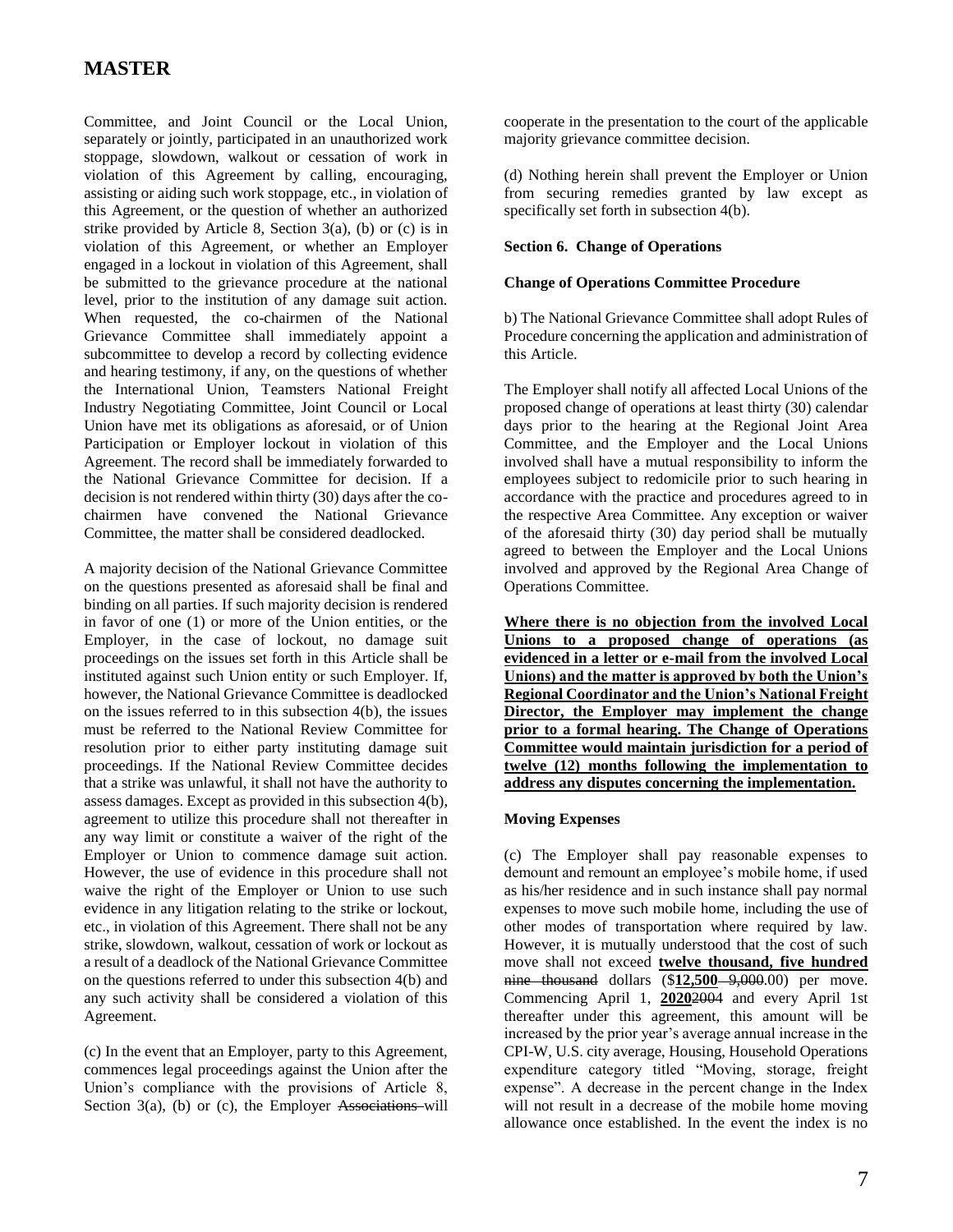longer published by BLS, the parties will agree to meet and find a substitute Index as an escalator.

Where an employee is required to transfer to another domicile in order to follow employment as a result of a change of operations, the Employer shall move the employee and assume the responsibility for proven loss or damage to household goods due to such move, including insurance against loss or damage. Should any employee possess household items of unusual or extraordinary value which will be included in the move, such items shall be declared and an appraised value determined prior to the move. The Employer shall provide packing materials for the employee's household goods when requested or at the employee's request pay all costs and expenses of moving such household goods, including packing.

An employee shall have a maximum of one (1) year to move in accordance with the provisions of an approved change of operations unless, prior to the expiration of such year, he/she requests, in writing, an extension for a reasonable period of time due to an unusual or special problem. The Employer shall provide lodging for the employee at the point of redomicile, not to exceed ninety (90) calendar days, and in addition, shall reimburse the employee **sixty-one** forty cents (**61**40¢) per mile to transport **two**  $\Theta$  (2<sup>1</sup>) personal automobiles to the new location.

The Employer shall not be responsible for moving expenses if the employee changes his/her residence as a result of voluntary transfer.

None of the Employer obligations set forth in this Subsection (c) - Moving Expenses shall apply to transfers of domiciles within a fifty (50) - mile radius.

#### **Closing of Terminals-Elimination of Work**

(2) a. When a terminal(s) is closed and the work of such terminal(s) is eliminated, an employee who was formerly employed at another terminal shall have the right to return to such former terminal and exercise his/her continuous classification (road or city) seniority, provided he/she has not been away from such former terminal for more than a five (5)-year period.

#### **Layoff**

b. When a terminal(s) is closed and the work of such terminal(s) is eliminated, employees who are laid-off thereby shall be given first (1st) opportunity for available regular employment in the classification in which they are employed at the time of such layoff (prior to the employment of new hires but subject to the order of call/hiring of the Supplemental Agreement) occurring at any other terminal(s) of the Employer within the area of the Supplemental Agreement where such employee was employed provided they notify the Employer in writing of their interest in a transfer opportunity. The offer of transfer will be made in the order of continuous classification seniority of the laid off employees within the area of the Supplemental Agreement. The Employer shall be required to make additional offers of transfer to an employee who has previously rejected a transfer opportunity provided the employee again notifies the Employer in writing of his/her continued interest in additional transfer opportunities. However, the Employer will only be required to make one transfer offer in any six (6) calendar month period. The obligation to offer such employment shall continue for a period of five (5) years from the date of closing. Any employee accepting such offer shall be employed at his/her applicable rate of pay and shall be placed at the bottom of the seniority board for bidding and layoff purposes, but shall retain company seniority for fringe benefits only. A transferring employee shall pay his/her own moving expenses.

### **Merger of Terminals by Commonly-Owned Separate Employers Covered by this Agreement**

**Seniority shall be dovetailed when commonly owned separate employers covered by this agreement merge (in a shutdown or partial shutdown) two (2) or more terminals. If, after the dovetail, there is insufficient work at the remaining location(s), the remaining affected employees shall be entitled to all contractual rights including Article 5, Section 5 rights but shall have moving expenses paid as set forth in Article 8, Section 6. For purposes of this entire section, employees shall remain in their previous health and welfare and pension funds. The Employer at the remaining location(s) shall use all efforts to find work opportunity for all displaced employees. All items under this provision shall be contained in an approved Change of Operations Committee decision. All other issues shall be addressed by the Change of Operations Committee consistent with the language of the Agreement.**

### **ARTICLE 9. PROTECTION OF RIGHTS**  *NO CHANGE*

**ARTICLE 10. LOSS OR DAMAGE** *NO CHANGE*

**ARTICLE 11. BONDS AND INSURANCE** *NO CHANGE*

**ARTICLE 12. UNIFORMS** *NO CHANGE*

**ARTICLE 13. PASSENGERS**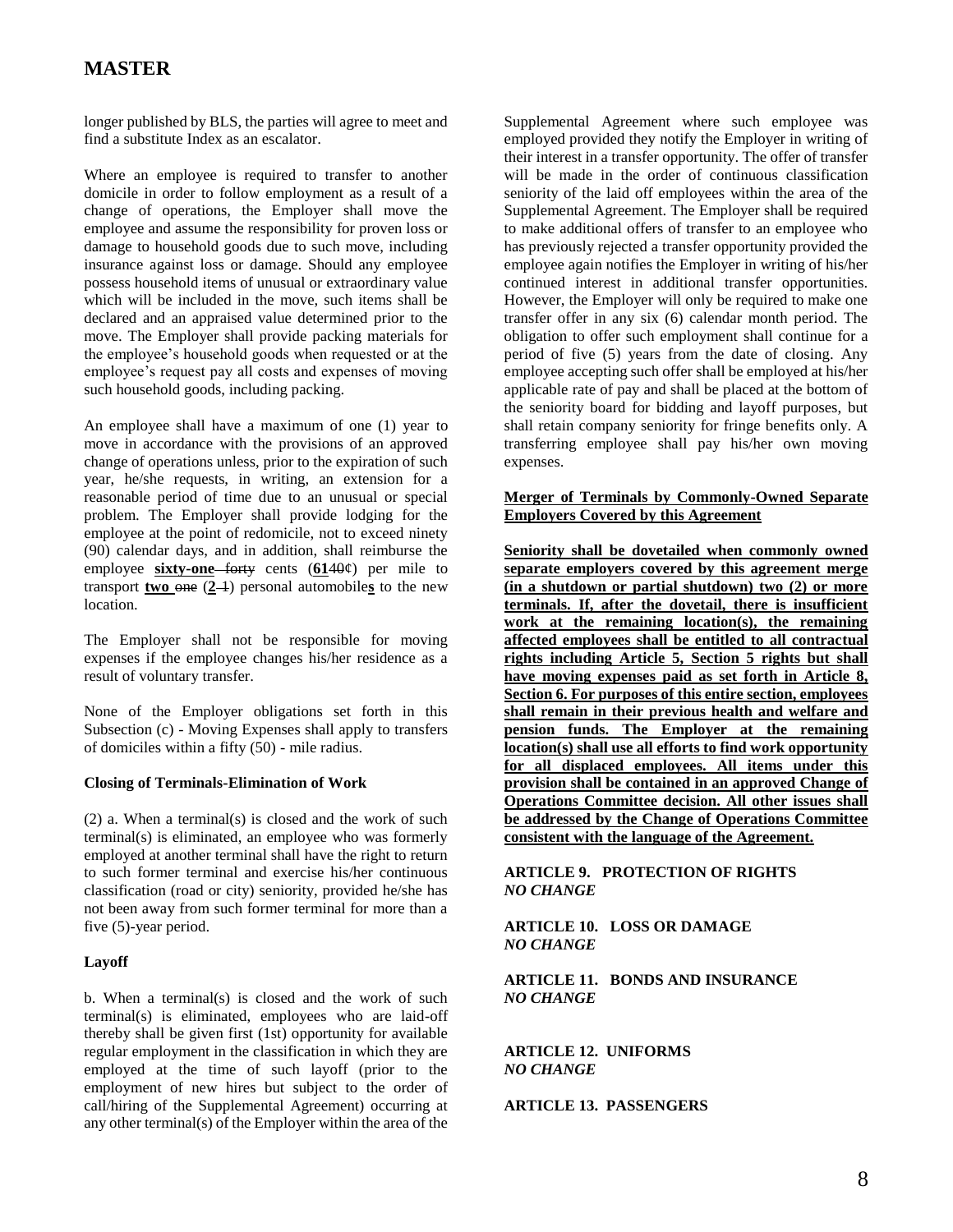No driver shall allow anyone, other than employees of the Employer who are on duty, to ride on his truck except by written authorization of the Employer, or except in cases of emergency arising out of disabled commercial equipment or an Act of God. No more than two (2) people shall ride in the cab of a tractor unless required by government agencies or the necessity of checking of equipment. This shall not prohibit drivers from picking up other drivers, helpers or others in wrecked or broken down motor equipment and transporting them to the first (1st) available point of communication, repair, lodging or available medical attention. Nor shall this prohibit the transportation of other drivers from the driver's own company at a delivery point or terminal to a restaurant for meals.

### **ARTICLE 14. COMPENSATION CLAIMS** *NO CHANGE, EXCEPT THE FOLLOWING:*

#### **Section 2. Modified Work**

(b) Implementation of a modified work program shall be at the Employer's option and shall be in strict compliance with applicable federal and state worker's compensation statutes. Acceptance of modified work shall be on a voluntary basis at the option of the injured employee. However, refusal to accept modified work by an employee, otherwise entitled to worker's compensation benefits, may result in a loss or reduction of such benefits as specifically provided by the provisions of applicable federal or state worker's compensation statutes. Employees who accept modified work shall continue to be eligible to receive "temporary partial" worker's compensation benefits as well as all other entitlements as provided by applicable federal or state worker's compensation statutes.

**Employees who have been prescribed medications by a doctor where such medications prevent them from driving to and from work or where the treating physician certifies that the injury itself prevents the employee from driving to and from work, shall not be scheduled for modified duty.**

Employees who need additional medical and/or physical therapy may go for such treatments during scheduled hours for modified work whenever practical and reasonable.

#### **Section 3. Workers Compensation Pay Dispute**

Should an employee have a undisputed pay claim concerning the established state worker compensation amount required by Law, the Employer will provide each individual an emergency dispute phone number which will be operational twenty four (24) hours, seven (7) days a week. The Employer's Workers Compensation Manager will have authority to make immediate payment. The pay shortage will be reconciled by **direct deposit or** check delivered by express overnight mail within twenty four (24) hours of the call. If the disputed pay is not received within the twenty-four hour period, an eight (8) hour penalty will be paid the employee for every day until the pay is received. Where not prohibited by law, all **employees shall be required to use direct deposit for workers' compensation payments.**

### **ARTICLE 15. MILITARY CLAUSE**

Employees in service in the uniformed services of the United States, as defined by the provisions of the Uniform Services Employment and Reemployment Rights Act (USERRA), Title 38, U.S. Code Chapter 43, shall be granted all rights and privileges provided by USERRA and/or other applicable state and federal laws. This shall include continuation of health coverage to the extent required by USERRA, and continuation of pension contributions for the employee's period of service as provided by USERRA. Employee shall be subject to all obligations contained in USERRA which must be satisfied for the employees to be covered by the statute.

In addition to any contribution required under USERRA, the Employer shall continue to pay health & welfare contributions for regular active employees involuntarily called to active duty status from the military reserves or the National Guard for military-related service, excluding civil domestic disturbances or emergencies. Such contributions shall only be paid for a maximum period of eighteen (18) months. **Furthermore, the employee shall continue to accrue vacation time (at the normal rate he would otherwise have accrued it had he been actively working) and be able to cash out vacation in full week increments while deployed. Amounts shall be paid in accordance with the applicable supplement but in no event shall it be less than forty-five (45) hours per week at the current rate. Vacation cash-out requests must be submitted in writing or by e-mail and shall be processed within fourteen (14) days. Accrued vacation that has not been used or paid out by the conclusion of the employee's vacation year shall be paid out within thirty (30) days.**

#### **ARTICLE 16. EQUIPMENT, SAFETY AND HEALTH** *NO CHANGE, EXCEPT THE FOLLOWING:*

#### **Section 2. Dangerous Conditions**

Under no circumstances will an employee be required or assigned to engage in any activity involving dangerous conditions of work, or danger to person or property or in violation of any applicable statute or court order, or in violation of a government regulation relating to safety of person or equipment.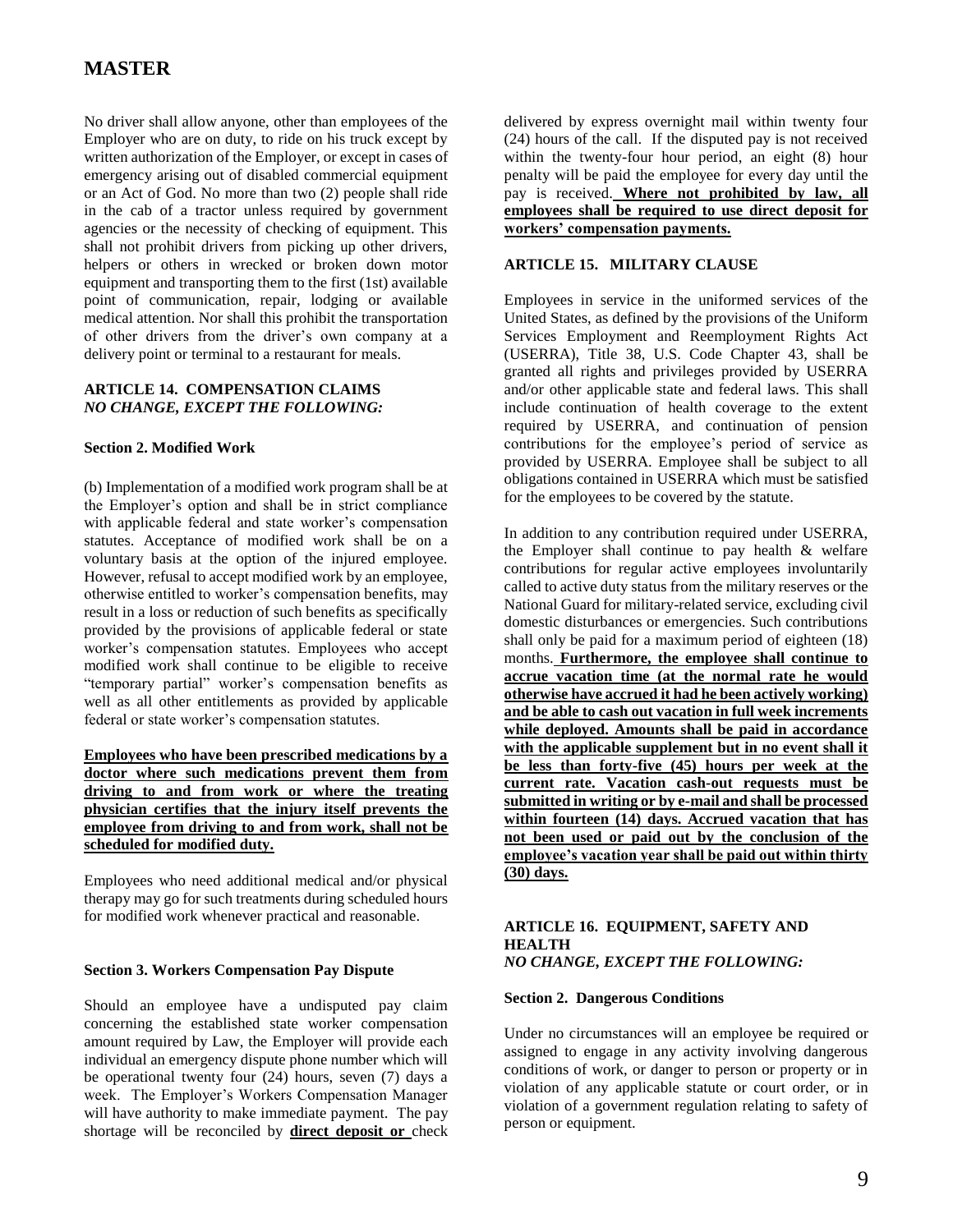The term "dangerous conditions of work" does not relate to the type of cargo which is hauled or handled.

**If the "ABS" warning indicator is activated prior to dispatch at a shop location, the tractor will be repaired or switched out. If it occurs "on-route" it shall be remedied at the next shop location.**

#### **Section 5. Qualifications on Equipment**

If the Employer or government agency requests a regular employee to qualify on equipment requiring a classified or special license, or in the event an employee is required to qualify (recognizing seniority) on such equipment in order to obtain a better job opportunity with his/her Employer, the Employer shall allow such regular employee the use of the equipment so required in order to take the examination on the employee's own time.

Costs of such license required by a government agency will be paid for by the employee.

An employee unable to successfully pass the DOT Commercial Driver's License (CDL) examination will be allowed to take a leave of absence for a period not to exceed **two** one (**2**1) year**s without loss of seniority** provided the employee makes a bona fide effort to pass the test each time the opportunity presents itself. **The employee will be given work opportunities ahead of casuals to perform non-CDL required job functions. Such employee shall be allowed to claim any open non-CDL bid his/her seniority will allow. This bidding provision shall not apply to road drivers in a separate seniority classification or combination facilities with the exception of locations that have an established practice or agreement providing for disqualified employees to bid on non-CDL positions.**

Once obtained an employee must maintain his/her commercial driver's license with required endorsements unless disqualified by regulatory mandate or documented medical disability.

#### **Section 6. Equipment Requirements**

(r) All newly manufactured road tractors regularly assigned to the fleet after July 1, 1991, shall be equipped with heated mirrors. All road tractors ordered after April 1, 2003 shall be equipped with a power mirror on the curbside. However, it shall not be a violation of this provision for the tractor to be dispatched to the next Company point of repair if the heated and/or power mirror is inoperative.

(1) All new diesel tractors and new yard equipment shall be equipped with vertical exhaust stacks.

(y) The Employer shall repair inoperable air conditioning systems on Employer city tractors **throughout the year**  between the dates of March 15 and November 15. The Employer shall perform such repairs within fourteen (14) days of written notification from an employee or the Local Union that the air conditioning system on a particular city tractor is inoperable. **It shall not be a violation of this Section to operate any unit while waiting for repairs.**

**(bb) All trailer jockeys ordered following the ratification of this Agreement shall have electric power mirrors on the right hand side. Any trailer jockeys or hostling tractors ordered in the states listed below following the ratification of this Agreement will be equipped with air conditioning and will be maintained in proper operating condition throughout the year. The Employer shall perform such repairs within fourteen (14) days of written notification from an employee or the Local Union that the air conditioning system on a particular trailer jockey or hostling tractor is inoperable. It shall not be a violation of this Section to operate any unit while waiting for repairs.**

**States: Alabama, Arkansas, Arizona, California, Florida, Georgia, Kentucky, Louisiana, Mississippi, North Carolina, New Mexico, Nevada, Oklahoma, South Carolina, Tennessee, and Texas.**

**The Employer and the Union shall meet periodically to discuss the feasibility of additional locations.**

**(cc) Forklift seats shall have sufficient seat cushion as well as spring suspension system under the seat. Forklift seats also shall have incline and decline capability. Forklift seats should also be adjustable and able to slide back and forth. This Section shall apply to forklifts ordered after ratification of this Agreement.**

**(dd) Forklifts must have tires that are in good working order with no sizeable chunks of missing tire. Forklifts shall also be equipped with mirrors and lights and have longer blades (no less than 36in.).**

**Section 11. Facilities**

**The Employer agrees to maintain clean restrooms and breakrooms on a regular basis throughout the day. All restrooms and breakroom facilities shall be maintained and kept in proper working order.**

**ARTICLE 17. PAY PERIOD**  *NO CHANGE*

**ARTICLE 18. OTHER SERVICES** *NO CHANGE*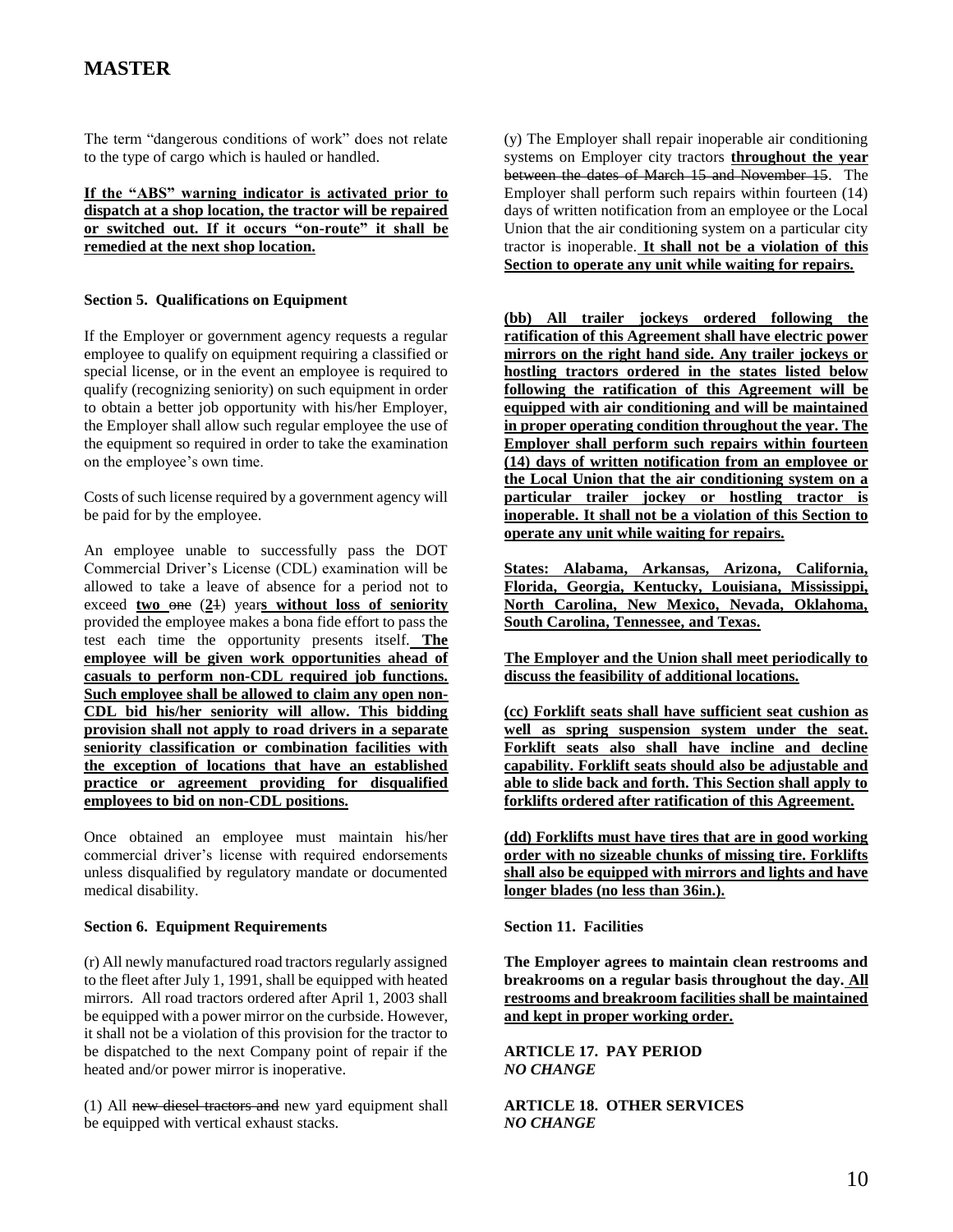#### **ARTICLE 19. POSTING**  *NO CHANGE*

#### **ARTICLE 20. UNION AND EMPLOYER COOPERATION**  *NO CHANGE, EXCEPT THE FOLLOWING:*

#### **Section 2. Joint Industry Development Committee**

The parties recognize that the unionized LTL industry is losing market share and jobs to competitors. The parties recognize that it is in the interest of the Union and the Employers to return the LTL industry to health and to foster its growth. Only if the industry prospers and grows will the industry's employees, whom the Union represents, achieve true job and economic security. Only if the industry prospers and grows will the industry have access to the resources it needs to capitalize and be competitive.

Recognizing that returning the industry to health should be a cooperative, long-term effort, the Teamsters National Freight Industry Negotiating Committee ("TNFINC") and the Employer Association agree to establish a Joint Industry Development Committee to serve as a vehicle for this effort. The purpose of the Committee will be to perform the following tasks: address the principles of an intermodal truckload agreement as a means of capturing new market and creating additional city/P&D jobs; develop data to evaluate and monitor industry and competitor productivity, costs and operations; catalogue, compare and evaluate work rules, practices and procedures among the various NMFA supplements and the Employer**s** Association's companies; make joint recommendations to the parties about any changes in the NMFA and its supplements that the Committee believes should be considered in the next round of negotiations for the new NMFA; solicit grants for joint activities that benefit the industry and its bargaining unit employees, such as driver training schools; and monitor pending legislation and executive action on the national, state and local level that may affect the welfare of the industry and, where appropriate, jointly recommend actions that further the interests of the industry and its bargaining unit employees and jointly present the views of the Joint Committee to legislative and executive bodies.

The Committee shall operate as a labor-management committee within the meaning of Section  $302(c)(9)$  of the LMRA, as amended, established and functioning so as to fulfill one or more of the purposes set forth in Section 6(c)(2) of the Labor Management Cooperation Act of 1978. The Committee shall have the full support of both the International Brotherhood of Teamsters and the Employer Association in the Committee's efforts to identify problems, formulate plans to solve those problems

and, where appropriate, conduct joint activities designed to implement the plans.

The Chairman of TNFINC will appoint five (5) Union representatives to the Joint Committee. The Employer Association will appoint five (5) Employer representatives to the Joint Committee. Appointments to the Joint Committee will be made in a manner to assure that there are persons serving who are familiar with the full range of operations undertaken by Employer Association's carriers under all supplemental agreements. The Joint Committee shall meet at least quarterly and may appoint continuing subcommittees to carry out specific tasks. The Union and Employer representatives to the Joint Committee will establish procedures for the operation of this Committee.

#### **ARTICLE 21. UNION ACTIVITIES**  *NO CHANGE*

### **ARTICLE 22. OWNER-OPERATORS**  *NO CHANGE*

### **ARTICLE 23. SEPARATION OF EMPLOYMENT**  *NO CHANGE*

### **ARTICLE 24. INSPECTION PRIVILEGES AND EMPLOYER AND EMPLOYEE IDENTIFICATION**  *NO CHANGE*

**ARTICLE 25. SEPARABILITY AND SAVINGS CLAUSE**  *NO CHANGE*

#### **ARTICLE 26. TIME SHEETS, TIME CLOCKS, VIDEO CAMERAS, AND COMPUTER TRACKING DEVICES**  *NO CHANGE, EXCEPT THE FOLLOWING:*

#### **Section 2. Use of Video Cameras for Discipline and Discharge**

The Employer may not use video cameras to discipline or discharge an employee for reasons other than theft of property**, violence,** or dishonesty **or falsification of documents**. If the information on the video tape is to be used to discipline or discharge an employee, the Employer must provide the Local Union, prior to the hearing, an opportunity to review the video tape used by the Employer to support the discipline or discharge. Where a Supplement imposes more restrictive conditions upon use of video cameras for discipline or discharge, such restrictions shall prevail.

The Employer shall not install or use video cameras in areas of the Employer's premises that violate the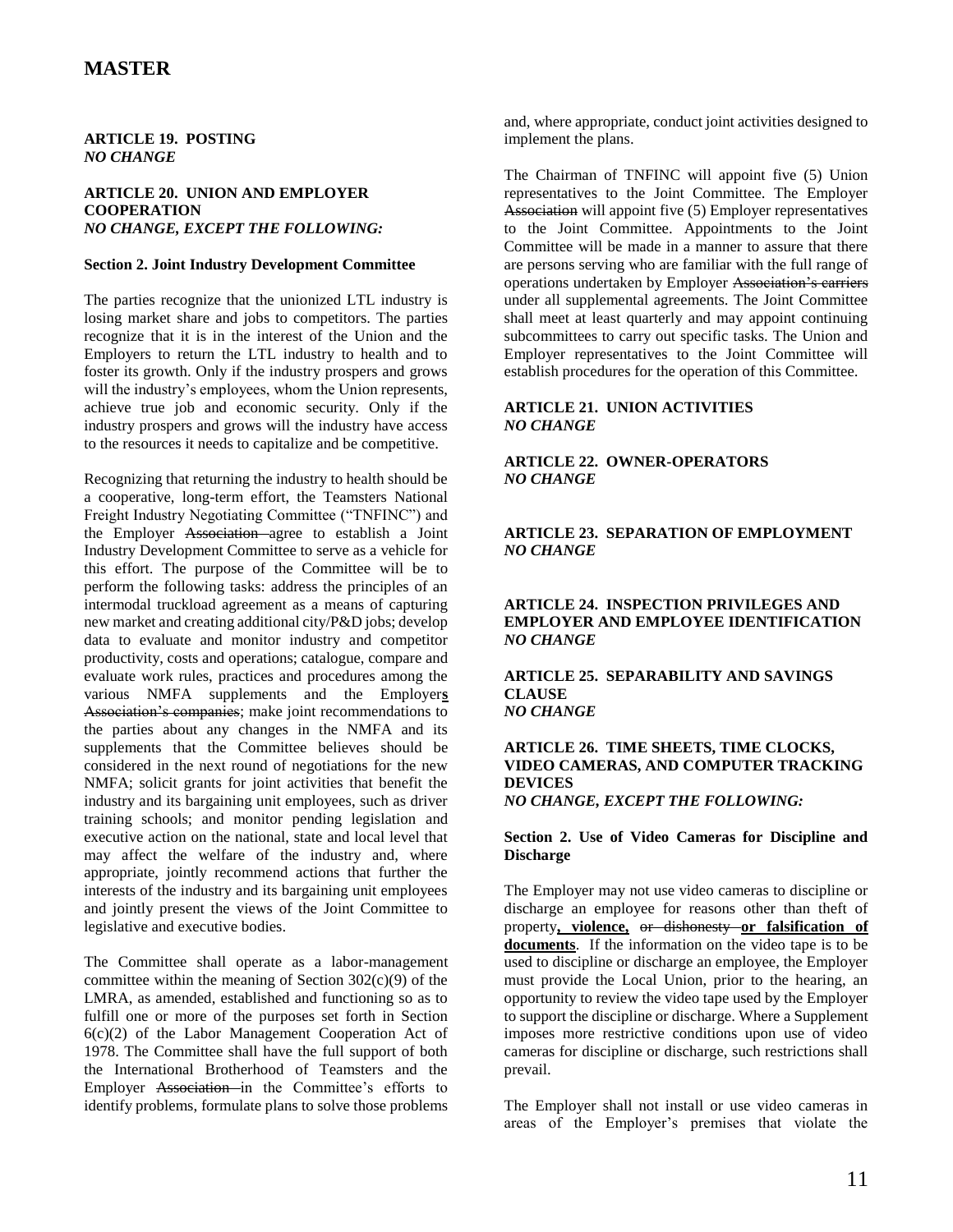employee's right to privacy such as in bathrooms or places where employees change clothing or provide drug or alcohol testing specimens.

#### **The Employer shall not install any inward facing video cameras/recorders in any vehicles. "Onboard" cameras may not be used for disciplinary purposes under any circumstances.**

#### **Section 3. Computer Tracking Devices**

Computer tracking devices, commonly known as "Black Boxes", **GPS, or other tracking technologies** mandated by regulations shall not be used for disciplinary purposes, except in those incidents of violations of Federal Mandated Regulations or when an employee has intentionally committed malicious damage to the Employer's equipment or when an employee has unsafely operated the Employer's commercial motor vehicles. **Nor shall cameras, ELDs or other technology be used to harass or excessively monitor employees.**

### **ARTICLE 27. EMERGENCY REOPENING**

In the event of war, declaration of emergency, imposition of mandatory economic controls, the adoption of national health care or any congressional or federal agency action which has a significantly adverse effect on the financial structure of the trucking industry or adverse impact on the wages, benefits or job security of the employees, during the life of this Agreement, either party may reopen the same upon sixty (60) day's prior written notice and request renegotiation of the provisions of this Agreement directly affected by such action.

Upon the failure of the parties to agree in such negotiations within the subsequent sixty (60)-day period, thereafter, either party shall be permitted all lawful economic recourse to support its request for revisions. If governmental approval of revisions should become necessary, all parties will cooperate to the utmost to attain such approval. The parties agree that the notice provided herein shall be accepted by all parties as compliance with the notice requirements of applicable law, so as to permit economic action at the expiration thereof.

**In the event pension legislation is enacted that directly impacts the Employer's contribution obligations, results in the reduction of employees' benefits or accruals, or requires employees to contribute to their pensions, the provisions of this Article 27 shall apply – including the right to take economic action.**

**ARTICLE 28. SYMPATHETIC ACTION**  *NO CHANGE*

**ARTICLE 29. SUBSTITUTE SERVICE**

### *NO CHANGE, EXCEPT THE FOLLOWING:*

#### **Section 2. Maintenance of Records**

(c) With regard to trailers moved on rail as an approved intermodal operations set forth in Section 3, the Employer shall report in writing on a monthly basis to each Local Union affected, the number of trailers put on the rail at the rail origin points of the approved intermodal operations. The Employer shall also report the origin, destination, trailer/load number, trailer weight and the time the trailer/load leaves the Employer's yard for the rail yard.

In addition, the Employer shall, on a **monthly** quarterly basis, send to the office of the National Freight Director a report containing the total intermodal rail miles as reported on line 6 of the Bureau of Transportation Statistics (BTS) Schedule 600 annual report and the total miles as reported on line 7 of the BTS Schedule 600 annual report.

(d) With regard to the use of a Preferred Company as provided in Section 6, the Employer shall report in writing on a monthly basis to each Local Union affected, the number of trailers tendered to any Preferred Company. The Employer also shall report the origin, destination, trailer/load number, trailer weight and the time the trailer/load leaves the Employer's yard.

In addition, the Employer shall, on a quarterly basis, send to the office of the National Freight Director a report containing the total number of miles the Employer utilized any Preferred Company consistent with the requirements of Article 29, Section 6.

### **Section 3. Intermodal Service**

#### **(b) Use of Intermodal Service**

1. Subject to the conditions set forth hereinafter, an Employer may establish a new intermodal service over the same route where the Employer has established relay runs or through runs.

Present relay or through operations may not be reduced, modified or changed in any other manner as the result of the implementation of a new intermodal service until such time as the proposed intermodal operation has been approved by the National Intermodal Committee. The Employer shall submit to the National Intermodal Committee an application for approval which shall identify the road operation(s) the intended intermodal service will reduce and/or eliminate; a list identifying the name and seniority date of each driver affected by the intended intermodal service(s); and a list by domicile of each of the road drivers openings available.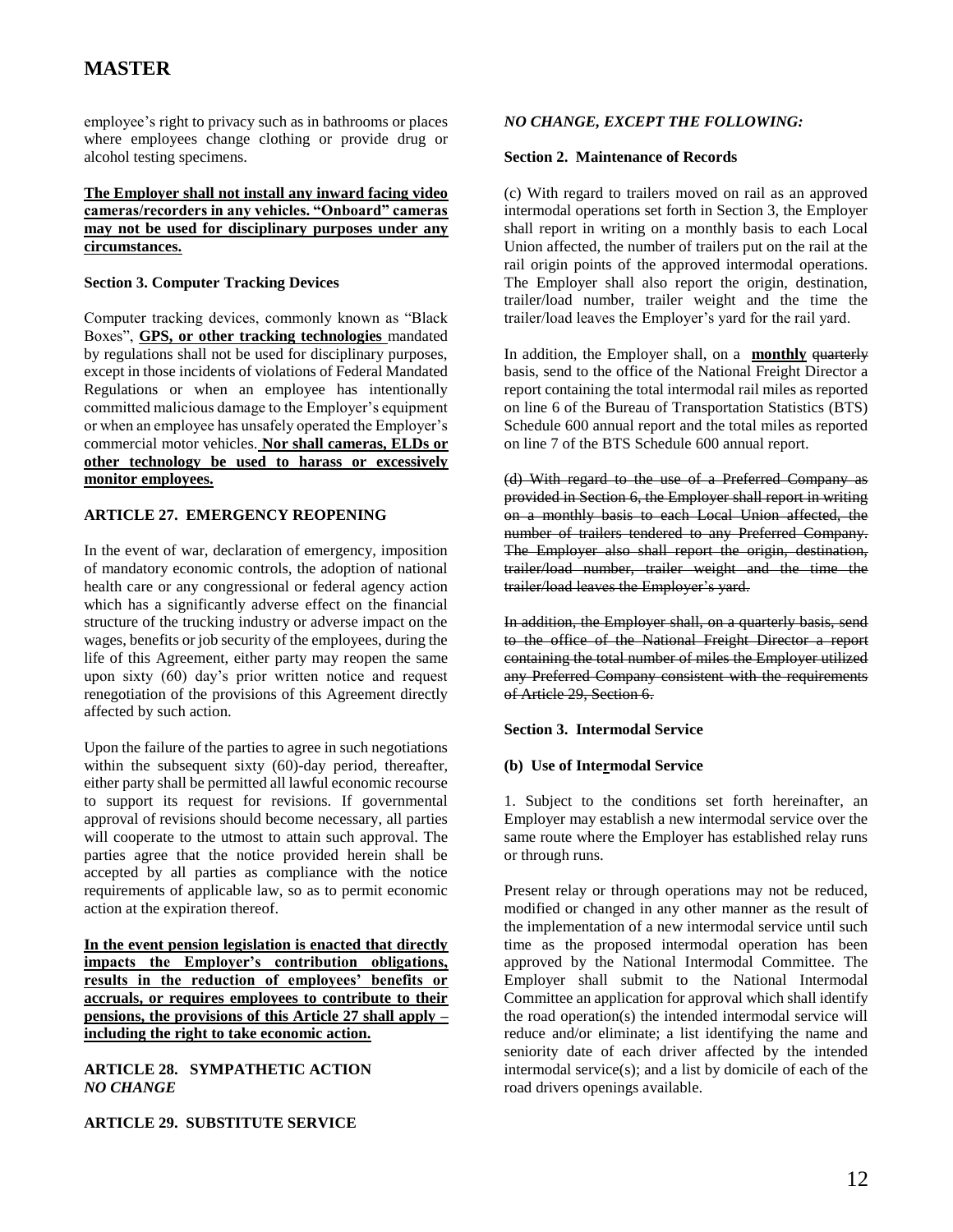In the event the National Intermodal Committee is unable to agree on whether or not the Employer's proposed intermodal operations meet the criteria set forth below, the proposed operation shall not be approved until such time as those issues are resolved. This provision shall not be utilized as a method to delay and/or deny a proposed intermodal operation when the criteria set forth below have been clearly satisfied.

(a) There shall be no more than two (2) intermodal changes approved during the term of this Agreement; and

(b) No more than ten (10) percent of the Employer's total active road driver seniority list as of April 1, **2019** 1998 shall be affected by the intermodal changes approved during the term of this Agreement.

In the event a proposed intermodal operation also includes the transfer of work that is subject to the provisions of Article 8, Section 6, the proposed intermodal operations and the transfer of work subject to Article 8, Section 6, may be heard by a combined National Intermodal/Change of Operations Committee on a joint record, and the seniority rights of all affected employees shall be determined by such Committee, which shall have the authority granted in Article 8, Section 6(g).

2. An approved intermodal operation that provides service over established relay and/or through operations shall include protection for all bid drivers during each dispatch day and all extra board drivers during each dispatch week at each of the affected domiciles.

For purposes of determining the weekly protection for extra board drivers, the affected driver's average weekly earnings during the previous four (4) week period in which the driver had normal earnings shall be considered the weekly protection when violations occur.

3. When transporting any shipment by intermodal service within the Employer's terminal network, the Employer shall utilize its drivers subject to the applicable respective area supplemental agreements to pickup such shipments from the shipper at point of origin and/or the Employer's terminal and deliver them to the applicable intermodal exchange point. The Employer also shall use its drivers to deliver intermodal shipments to the consignee or the Employer's terminal. A driver may be required to drive through other terminal service areas to the intermodal exchange point to pickup and deliver intermodal shipments without penalty.

4. Total intermodal rail miles included on line 303 of Schedule 300 of the BTS Annual Report shall not exceed **29** 28 percent of the Employer's total miles as reported on line 301 of Schedule 300 of the BTS Annual Report during any calendar year. In the event intermodal rail miles exceed this **29** 28 percent maximum, the Employer shall be required to remove an appropriate amount of freight from the rail and add a corresponding number of drivers at each affected domicile. Effective for Calendar Year 2005 and thereafter, the maximum amount of rail miles as a percent of total miles as calculated above will be reduced from 28% to 26%. Subject to the provisions of Section 6 of the Article, total intermodal rail miles included on line 303 of Schedule 300 of the BTS Annual Report shall not exceed 24 percent of the Employer's total miles as reported on line 301 of Schedule 300 of the BTS Annual Report during any calendar year. In the event intermodal rail miles exceed this 24% maximum, the Employer shall be required to remove an appropriate amount of freight from the rail and add a corresponding number of drivers at each affected domicile.

The parties recognize that the current shipping markets demand expedited delivery of freight in a manner that may not be accomplished by hauling certain freight by rail. These market demands create a need to reduce the amount of freight hauled by rail and to use alternative methods of substitute service. As contemplated by Article 20, Section 4, new business opportunities may be pursued that promote new Teamster job opportunities while protecting existing Teamster jobs, benefits, and working conditions. With these facts in mind, the rail miles as a percentage of total miles will be reduced as follows: effective Calendar Year 2010, the maximum amount of rail miles as a percentage of total miles as calculated above will be reduced from 24% to 21.5%. Effective Calendar Year 2011, the maximum amount of rail miles as a percentage of total miles as calculated above will be reduced from 21.5% to 21%. Effective Calendar Year 2012, the maximum amount of rail miles as a percentage of total miles as calculated above will be reduced from 21% to 19%. The reduction in rail miles during the term of this Agreement is subject to the provisions of Article 29, Section 6.

The National Intermodal Committee shall establish rules and guidelines that will allow the Union the opportunity to verify and audit the Employer's BTS rail reports. In the event the Union establishes through the grievance procedure that an Employer has falsified the BTS reports in order to increase the maximum amount of intermodal rail miles permitted under this Article, the remedy for such a violation shall include a cessation of the Employer's affected intermodal service until such time as the issue has been resolved to the satisfaction of the Union.

In the event the BTS rail and/or line haul miles reporting requirements are modified and/or eliminated, the parties will meet to develop a substitute reporting procedure consistent with those of the BTS.

#### **(c) Job Protection for Current Road Drivers**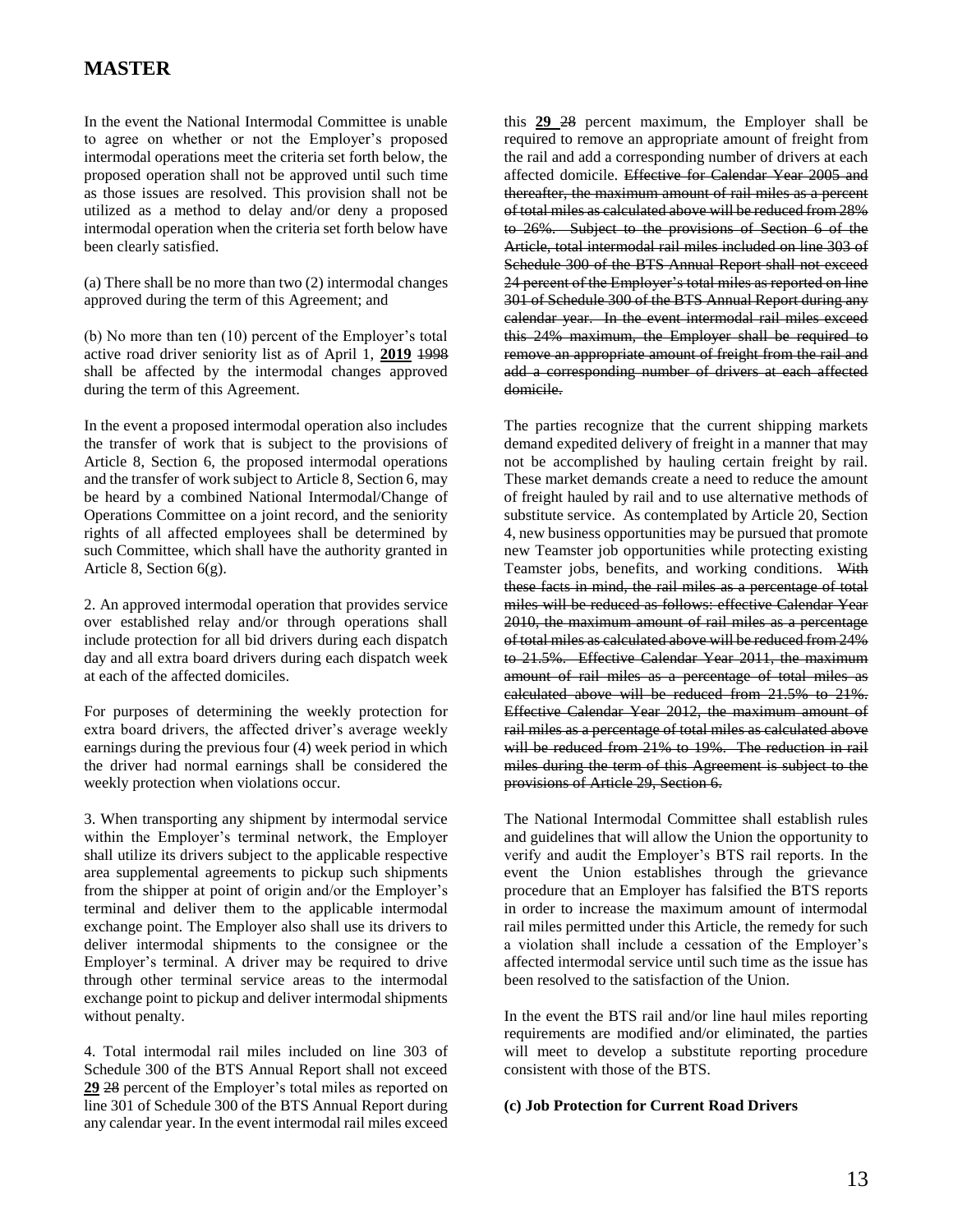1. Rail operations that are subject to the provisions of Section 1(b) above shall not result in the layoff or involuntary transfer of any driver at any affected road driver domicile.

2. During the term of this Agreement, an Employer shall be permitted no more than two (2) Intermodal Changes whereby the Employer may reduce and/or eliminate existing road operation(s) through the use of intermodal service. It is specifically agreed that a total of no more than ten (10) percent of the Employer's total active road driver seniority list as of April 1, **2019** 2003, shall be affected by the Intermodal Changes during the term of this Agreement.

Any road driver who is adversely affected by an approved Intermodal Operation and would thereby be subject to layoff, or who is on layoff at an affected domicile at the time an Intermodal Operation is approved, shall be offered work opportunity at other road driver domiciles within the Employer's system. The Employer shall include in its proposed Intermodal Operations specific facts that adequately support the Employer's claims that there will be sufficient freight to support the work opportunities the Employer proposes at each gaining domicile. In the event there is more than one (1) domicile involved, the drivers adversely affected shall be dovetailed on a master seniority list and an opportunity to relocate shall be offered on a seniority basis, subject to the provisions of Article 8, Section 6. The "hold" procedures set forth in Article 8, Section 6 of the NMFA shall be applicable. Where the source of the proposed work opportunity is presently being performed by bargaining unit employees over the road, the Employer shall be required to make reasonable efforts to fill the offered positions as set forth in Article 8, Section 6(d)(6).

Drivers who relocate under this provision shall be dovetailed on the applicable seniority list at the domicile they bid into. Health & welfare and pension contributions shall be remitted in accordance with the provisions of Article 8, Section 6(a) and moving and lodging shall be paid in accordance with Article 8, Section 6(c) of the NMFA.

It is understood and agreed that the intent of this provision is to provide the maximum job security possible to those drivers affected by the use of intermodal service. Therefore, the number of drivers on the affected seniority lists at rail origin points at the time an intermodal change becomes effective shall not be reduced during the term of this Agreement other than as may be provided in subsequent changes of operations. Drivers on the affected seniority lists at gaining domiciles at the time an intermodal change becomes effective, shall not be permanently laid off during the term of this Agreement.

The senior driver voluntarily laid off at an intermodal losing domicile will be restored to the active board each time foreign drivers or casuals (where applicable) make ten (10) trips (tours of duty) within any thirty (30) calendar day period on a primary run of such domicile, not affected by a Change of Operations.

For the purposes of this Section, short-term layoffs (1) that coincide with normal seasonal freight flow reductions that are experienced on a regional basis and that include a reduction in rail freight that corresponds to the reduction in truck traffic, or (2) that are incidental day-to-day layoffs due to reasons such as adverse weather conditions and holiday scheduling, shall not be considered as a permanent layoff. Layoffs created by a documented loss of a customer shall not exceed thirty (30) days. Any layoff for reasons other than as described above shall be considered as a permanent layoff. The Employer shall have the burden of proving that a layoff is not permanent.

In order to ensure that the work opportunities of the drivers at the gaining domiciles are not adversely affected by the redomiciling of drivers, the bottom twenty-five percent (25%) of the drivers at a gaining domicile shall not have their earnings reduced below an average weekly earnings of seven hundred dollars (\$700)**eight hundred fifty dollars (\$850)**. This seven hundredweight **eight hundred fifty** dollar (\$700**850**) average wage guarantee shall not start until the fourth (4th) week following the implementation of the approved Intermodal Change of Operation.

It is not the intent of this provision to establish a**n** seven hundred **eight hundred fifty** dollar (\$700**850**) per week as an artificial base wage but rather a minimum guarantee. This provision shall not preclude the short-term layoffs as defined above. The Employer shall have the burden of proving that drivers at the gaining domiciles have not had their work opportunities adversely affected by the redomiciling of drivers.

The seven hundred **eight hundred fifty** dollar (\$700**850**) average wage guarantee shall be determined based on the average four (4) weeks earnings of each active protected driver on the bottom twenty-five percent (25%) of the seniority roster. When the earnings of any active protected driver in the bottom twenty-five percent (25%) of the seniority roster totals less than two thousand, eight hundred **three thousand, four hundred** dollars (\$2,800**3,400**) during each four (4) week period, the driver shall be compensated for the difference between actual earnings and two thousand, eight hundred **three thousand, four hundred** dollars (\$2,800**3,400**).

The four (4) week average shall be calculated each week on a "rolling" basis. A "rolling" four (4) week period is defined as a base week and the previous three consecutive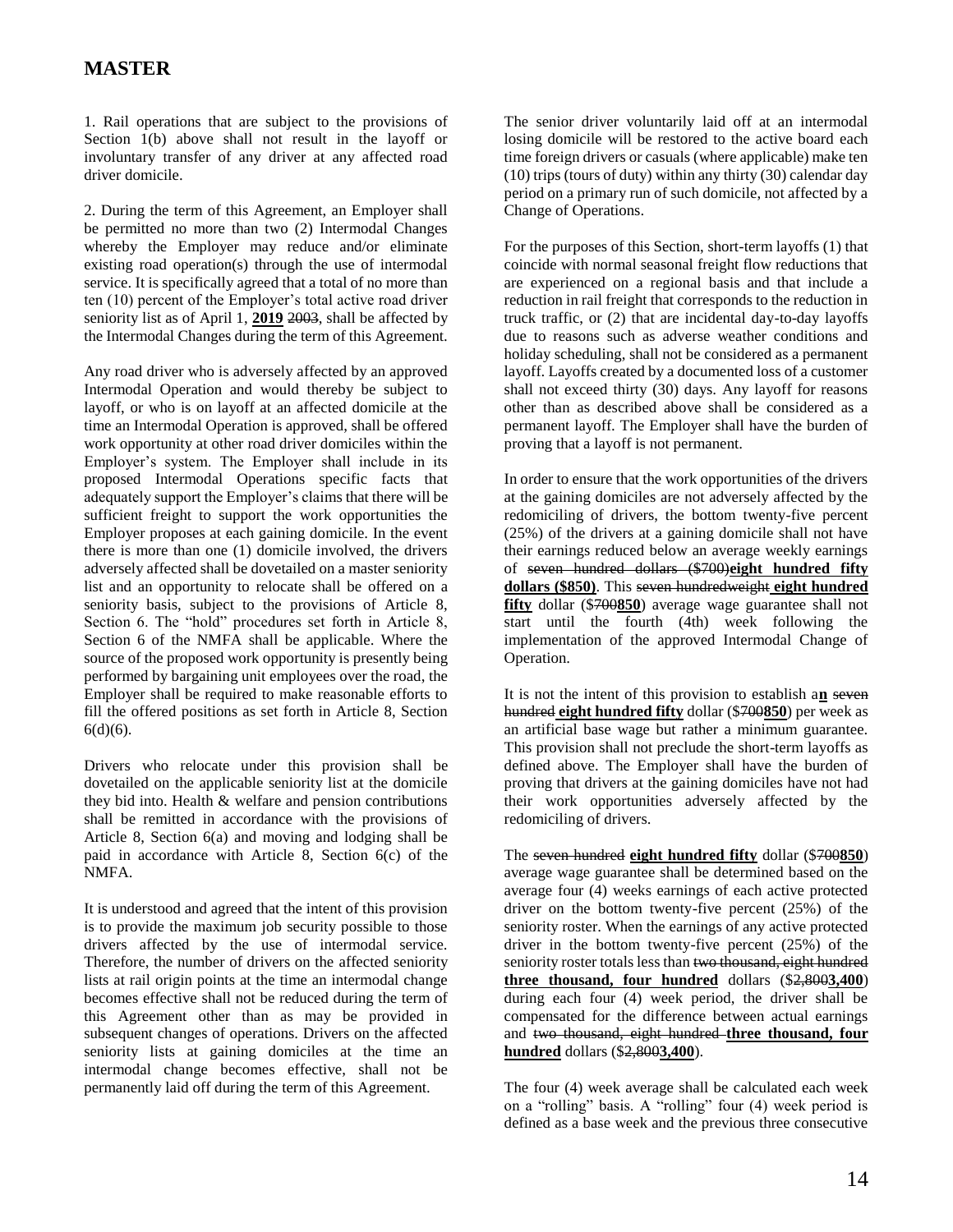weeks. Where an Employer makes a payment to an employee to fulfill the guarantee, the amount paid shall be added to the employee's earnings for the base week of the applicable four (4) week period and shall be included in the calculations for subsequent four (4) week "rolling" periods to determine whether any further guarantee payments to the employee are due.

Time not worked shall be credited to drivers for purposes of computing earnings in the following instances:

a. Where a driver is offered a work opportunity that the driver has a contractual obligation to accept, and the driver elects not to accept such work, the driver shall have an amount equal to the amount of the wages such work would have generated credited to such driver for purposes of determining the seven hundred dollar (\$700 **eight hundred fifty dollar (\$850**) average wage guarantee.

No driver shall be penalized by having contractual earned time off credited for purposes of determining the seven hundred dollar (\$700 **eight hundred fifty dollar (\$850**) average wage guarantee. However, where a driver takes earned time off in excess of forty-eight (48) hours during any work week, that work week shall be excluded from the rolling four (4) week period used to determine the seven hundred dollar (\$700 **eight hundred fifty dollar (\$850**) average wage guarantee.

b. Where a driver uses a contractual provision to refuse or defer work so as to knowingly avoid legitimate work opportunity and therefore abuse the seven hundred dollar (\$700 **eight hundred fifty dollar (\$850**) average wage guarantee, the driver shall have an amount equal to the amount of the wages such work would have generated credited to such driver for purposes of determining the seven hundred dollar (\$700 **eight hundred fifty dollar (\$850**) average wage guarantee.

Nothing in this subsection applies to or shall be construed to limit claims by any driver on the seniority roster at a gaining domicile alleging that the driver's work opportunity was adversely affected following the implementation of the Intermodal Change of Operations because of the Employer's failure to provide adequate work opportunities for existing and redomiciled drivers. However, after the point that the Employer has provided adequate work opportunities for protected drivers (existing and redomiciled), the wage protection for active drivers in the bottom twenty-five percent (25%) of the seniority roster shall be limited to the seven hundred dollar (\$700 **eight hundred fifty dollar (\$850**) guarantee.

As soon as a factual determination has been made that a driver in the bottom twenty-five percent (25%) of the seniority roster is entitled to the seven hundred dollar (\$700) **eight hundred fifty dollar (\$850**) average wage

guarantee, the driver's claim shall be paid. All other types of claims that the driver's work opportunities have been adversely affected shall be held in abeyance until determined through the intermodal grievance procedure.

### **Section 6. YRC Freight Purchased Transportation Service**

**The parties recognize the competitive nature of the LTL trucking industry and the importance of customer service. To that end, YRC Freight shall be permitted to use Purchased Transportation Service (PTS) in certain circumstances. The intention of the parties with the use of PTS is to generate growth and additional job opportunities for bargaining unit personnel by enhancing YRC Freight's ability to compete in the marketplace. Prior to using PTS at any location, YRC Freight will send a certified letter to the affected Local Union and TNFINC.**

**The following shall cover YRC Freight's use of PTS and outline employee protections in connection with PTS. This provision shall not apply to Holland or New Penn. YRC Freight shall be permitted to use a limited amount of PTS for over-the-road transportation only and in connection with the movement of freight between distribution centers. The use of PTS will not, however, result in a layoff for active road drivers at those locations where PTS is used. The use of PTS also will not result in a loss of earnings for active road drivers at locations where PTS is used. These protections are described in more detail below.**

**Nothing in this Section is intended to permit the use of PTS for any other operation (i.e., P&D, Local Cartage, drayage, or shuttle operations). The use of PTS under this Section is for direct, closed-door service from distribution center to distribution center only. A PTS provider will not VIA to a YRC Freight customer or another YRC Freight terminal location. Article 29 of the NMFA remains in effect, except as specifically provided for in this Section.**

**1) YRC Freight will not use PTS at any location where road drivers are laid off for economic reasons. Instead, YRC Freight will recall laid off road drivers before it begins the use of PTS. PTS usage also should be engineered to the fullest extent possible to minimize its use and to maximize the use of bargaining unit employees and to allow bargaining unit employees to perform preferential runs and maximize earning opportunity. Road drivers who are on layoff because they were offered but declined a transfer opportunity in connection with a Change of Operations are not considered "laid off" for purposes of this provision.**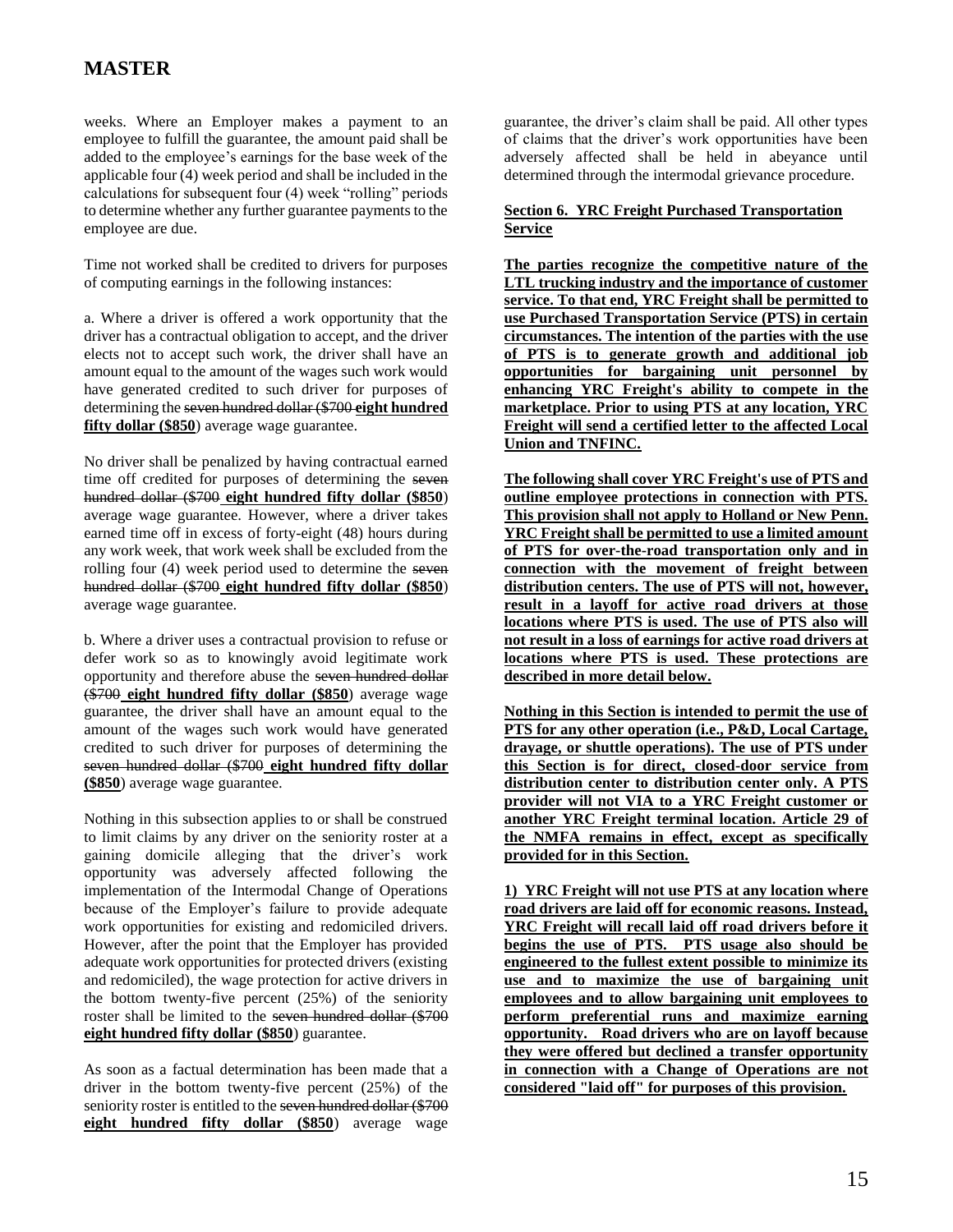**2) All road drivers at those locations where PTS is used shall be protected from layoff directly caused by the use of PTS. This protection does not apply to a road driver who has been offered but declined a transfer pursuant to any Change of Operations.**

**3) YRC Freight also shall protect by red circle the number of active road drivers as that red circle number exists as of the date of ratification at each terminal location where PTS is used. The number of active road drivers at a location shall not be reduced below the red circle number as a direct result of the use of purchased transportation. The red circle number itself shall not be changed other than (a) as may be provided for in an approved Change of Operations or (b) to the extent YRC Freight on a consistent, sustained basis utilizes more than the existing red circle number of road drivers at a location where PTS is utilized, in which case the red circle number shall be increased accordingly.**

**4) Notwithstanding anything in this Agreement to the contrary, YRC Freight shall be permitted to utilize companies for over-the-road purchased transportation substitute service. The maximum amount of combined PTS and intermodal rail miles shall be limited to 29% (starting with Calendar Year 2019) of YRC Freight's total miles as reported on line 301 of Schedule 300 of the DOT/FMCSA Annual Report during any calendar year. TNFINC IN ITS SOLE DISCRETION MAY LIMIT OR DISCONTINUE THE USE OF PURCHASED TRANSPORTATION IN ANY GEOGRAPHIC AREA WHERE IT DEEMS APPROPRIATE UPON THIRTY (30) DAYS WRITTEN NOTICE TO YRC FREIGHT.** 

**5) At those locations where PTS is utilized, YRC Freight shall provide protection for all active bid road drivers during each dispatch day that PTS service is used and all active extra board road drivers during each dispatch week that PTS service is used. For purposes of determining the weekly protection for active extra board drivers, the affected driver's weekly earnings during the previous four (4) week period in which the driver had normal earnings shall be considered the weekly protection when PTS is utilized in the dispatch week.** 

**6) At those locations where PTS is utilized, YRC Freight shall provide protection for bid foreign drivers coming out of bed. In addition to receiving layover pay in accordance with the applicable Supplement, a bid foreign driver who is rested and available for dispatch shall be paid at the applicable hourly rate beginning when PTS is dispatched from the layover location in the same direction as his or her home domicile and ending when he or she is dispatched. This protection may result in a foreign driver receiving both layover pay and**  **hourly pay in connection with PTS usage for the same period of time. Protection shall be on a one-for-one basis, consistent with the other protections in this Section, and shall apply only with respect to PTS dispatched after the foreign driver is rested and available for dispatch.** 

**As an example: A bid Charlotte, NC road driver who is in bed in Harrisburg, PA becomes DOT rested and a PTS dispatch is made to Atlanta, GA prior to that Charlotte bid road driver being dispatched. Because this is a relay over Charlotte, NC in normal operations, the Charlotte, NC road driver would be due runaround pay because he or she was rested and would normally take the Atlanta, GA load to Charlotte, NC. Runaround pay in this example would be owed from the time the applicable PTS was dispatched until the Charlotte bid road driver is dispatched, in addition to any layover pay in accordance with the provisions of the applicable supplement.**

**7) The protection for boards at intermediate relay locations will be weekly earnings, calculated using the four (4) week average method. As an example, if PTS is dispatched from Kansas City destined for Atlanta, the board at the intermediate relay in Nashville will have earnings protected in that week.**

**8) In the event a Union carrier becomes available to YRC Freight and said carrier is cost competitive and equally qualified, YRC Freight will give such carrier first and preferred opportunity to bid on purchased transportation business. YRC Freight shall provide to the Union an up-to-date list of purchased transportation providers utilized within thirty (30) days of the end of each calendar quarter. In the event a PTS provider repeatedly violates the conditions established under this Agreement, the Union shall have the ability to remove the carrier from future PTS utilization.**

**9) YRC Freight will designate a specific area on the terminal yard where a PTS provider may slide his or her own power when dropping and/or picking a trailer. The PTS provider shall not be permitted to perform any other hostling duties, including pushing or pulling trailers from the dock.** 

**10) YRC Freight shall report in writing on a monthly basis to each Local Union affected and to the Freight Division, the number of trailers tendered to any purchased transportation provider. YRC Freight also shall report the carrier's name (including DOT number), origin, destination, trailer/load number, trailer weight and the time the trailer/load leaves YRC Freight's yard. Corresponding information shall be provided on a monthly basis with respect to the use of**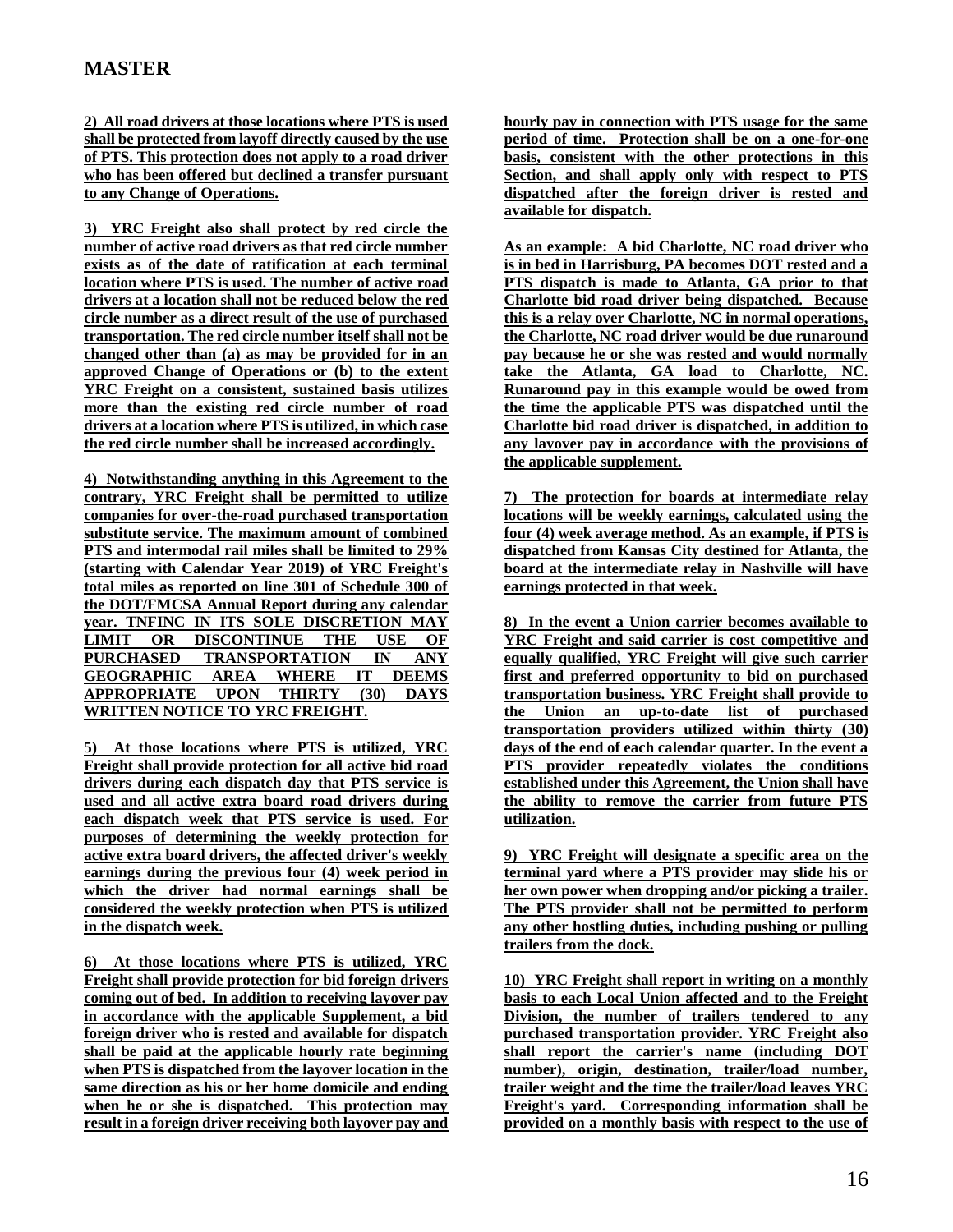**intermodal service. In addition, YRC Freight shall, on a monthly basis, unless otherwise required, send to the office of the National Freight Director a report containing all of the above indicated information in addition to the total number of miles YRC Freight utilized with purchased transportation, inclusive of the type of PTS utilized, including whether the purpose was for avoiding empty miles, overflow or one-time business opportunities such as product launches.**

**11) To preserve and/or grow existing road boards, each time YRC Freight uses purchased transportation providers to run over the top of linehaul domicile terminal locations and/or relay domiciles, said dispatches shall be counted as supplemental or replacement runs, as applicable, for purposes of calculating the requirement to add new employees to the road board. The formula for recalling or adding employees to the affected road board shall be thirty (30) supplemental runs in a sixty (60) day period. The only exceptions to this condition are one-time business opportunities (such as product launches).**

**12) TNFINC shall have the sole discretion to temporarily increase the percentage limitation outlined above in response to Acts of God, significant business opportunities that would benefit the bargaining unit, and other similar extraordinary circumstances.** 

**13) Any disputes regarding PTS will be referred to the applicable Regional Joint Area Committee for resolution. If deadlocked, the issue then shall be forwarded to the National Grievance Committee.**

1. Notwithstanding anything in this Agreement to the contrary, the Employer shall be permitted to utilize companies for over-the-road purchased transportation substitute service. The parties shall designate at least one (1) Preferred Company for over-the-road purchased transportation substitute service under this Section. Until December 31, 2009, the maximum amount of over theroad purchased transportation shall be limited to 4% of the Employer's total miles as reported on line 301 of Schedule 300 of the BTS Annual Report during any calendar year. During Calendar Year 2010, the maximum amount of overthe road purchased transportation shall be increased from 4% to 6.5% of the Employer's total miles as reported on line 301 of Schedule 300 of the BTS Annual Report during any calendar year. During Calendar Year 2011, the maximum amount of over-the-road purchased transportation shall be increased from 6.5% to 7% of the Employer's total miles as reported on line 301 of Schedule 300 of the BTS Annual Report during any calendar year. During Calendar Year 2012, the maximum amount of overthe road purchased transportation shall be increased from 7% to 9% of the Employer's total miles as reported on line 301 of Schedule 300 of the BTS Annual Report during any calendar year. In the event the parties fail to designate at least one (1) Preferred Company for over-the-road purchased transportation substitute service, the maximum amount of rail miles provided for in Section 3(b)(4) of the Article shall be returned to 26% for the remainder of this Agreement. It is agreed that any Preferred Company utilized under this Section shall be permitted to drop and pick-up trailers at the Employer's terminal locations, but shall be required to do so in areas of the terminal specifically designated for such exchange.

> 2. For purposes of the Employer's existing rail origin points as described in Article 29, Section 3, the use of a Preferred Company under this Section over established relay and/or through operations shall include protection for all bid drivers during each dispatch day and all extra board drivers during each dispatch week at the originating domiciles. For purposes of determining the weekly protection for extra board drivers, the affected driver's average weekly earnings during the previous four (4) week period in which the driver had normal earnings shall be considered the weekly protection when violations occur. In the event that the Employer uses a Preferred Company as substitute service, the Article 29, Section 3 job protections for current road drivers shall apply.

### **Section 7. USF Holland Purchased Transportation Service**

**The recruitment and retention of CDL-qualified employees continues to be challenging across the industry, with driver shortages anticipated for the foreseeable future. At USF Holland, this has caused difficulty in servicing existing freight and limited the Employer's ability to grow what otherwise would be bargaining unit work. To address these issues, Holland shall be permitted to utilize road purchased transportation to move freight between its terminal locations. Road purchased transportation may be utilized for closed-door service only, and may not be utilized to reduce or otherwise limit work opportunities for employees. There shall be a specific separate staging area in the yard where PTS shall drop and hook. In addition, purchased transportation may not be utilized to avoid hiring or limit the size of the bargaining unit at Holland, as bargaining unit employees are the preferred method of moving freight. The following protections shall, therefore, apply to Holland's use of road purchased transportation:**

**1. Purchased transportation usage shall be capped at eight percent (8%) of Holland's total miles, as reported on line 301 of Schedule 300**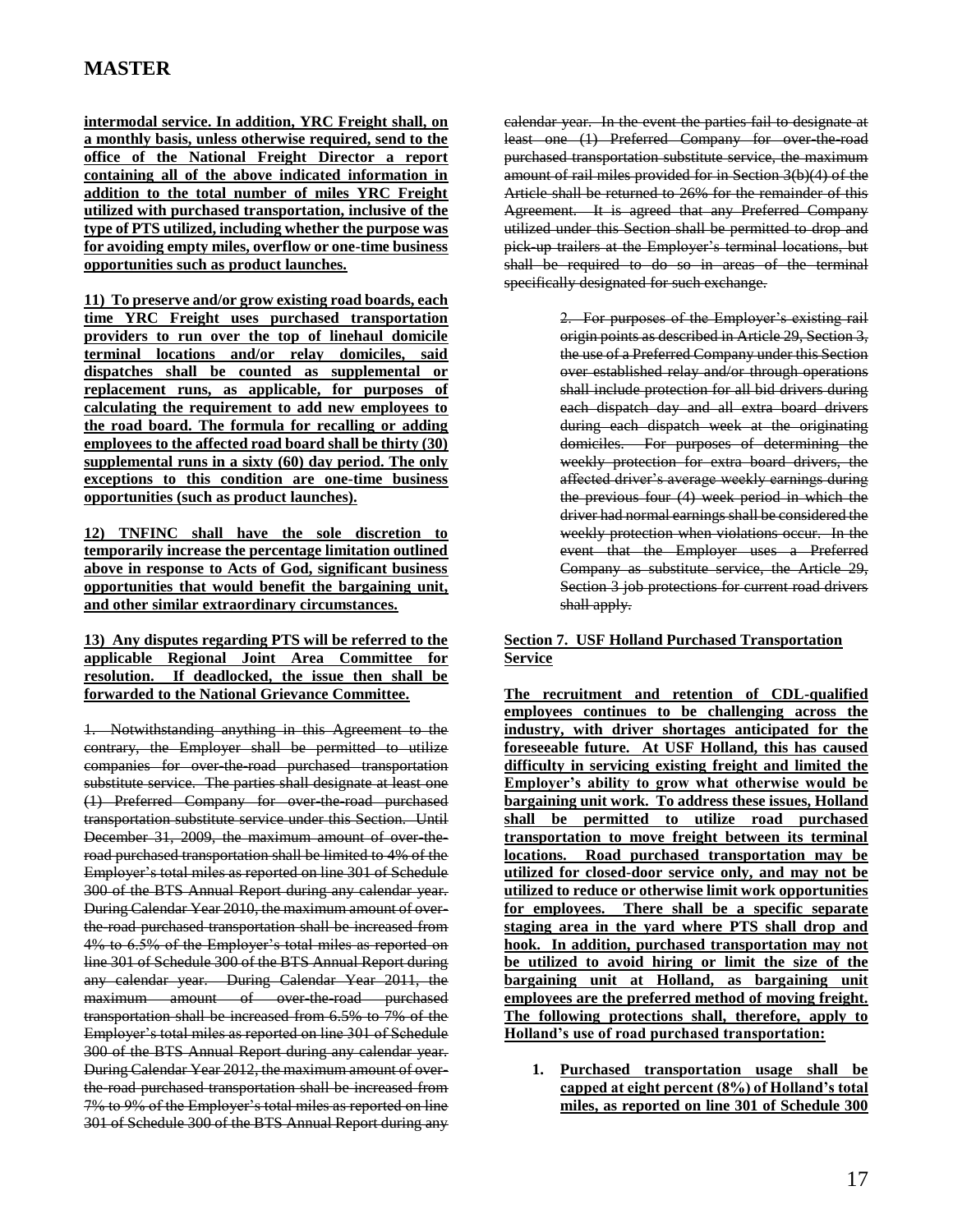**of the DOT/FMCA Annual Report during any calendar year.** 

- **2. Purchased transportation may not be utilized if road drivers are laid off for economic reasons at any Holland location. Road drivers who are on layoff because they were offered but declined a transfer opportunity in connection with a Change of Operations are not considered "laid off" for purposes of this Section.**
- **3. All active road drivers at a Holland terminal from which purchased transportation is dispatched shall be protected in that dispatch day on a one-for-one basis.** 
	- **a. Bid drivers domiciled at that location shall have their bid protected. If an employee's bid run is cancelled because purchased transportation is used for that run, he or she shall be paid for the bid run. In the event an employee's bid run is cancelled for any other reason, the employee will be offered work opportunities as they are today.**
	- **b. Open/Extra Board drivers domiciled at that location shall receive runaround pay in the event they are not dispatched in a day because purchased transportation is used at that location.**
	- **c. Foreign drivers at that location who go on rest in the dispatch day when purchased transportation is used and are not dispatched within twenty-four (24) hours shall receive an eight (8) hour guarantee in addition to any layover pay provided for in the applicable supplement.**
- **4. If the above protections outlined in Paragraph 3 above are triggered because the board does not clear at a Holland location from which purchased transportation is dispatched, active road drivers at intermediate Holland locations between the purchased transportation provider's origin Holland terminal and destination Holland terminal shall receive the same protections on a one-for-one basis. Intermediate Holland locations for purposes of this Section shall be defined as those Holland terminals that are in the same travel direction as the applicable purchased transportation**

**and within 50 miles of the most direct travel route from the point of dispatch to the point of destination.** 

- **5. TNFINC IN ITS SOLE DISCRETION MAY LIMIT OR DISCONTINUE THE USE OF PURCHASED TRANSPORTATION IN ANY GEOGRAPHIC AREA WHERE IT DEEMS APPROPRIATE UPON THIRTY (30) DAYS WRITTEN NOTICE TO HOLLAND. TNFINC also shall have the sole discretion to temporarily increase the percentage limitation outlined above in response to Acts of God, significant business opportunities that would benefit the bargaining unit, and other similar extraordinary circumstances.**
- **6. Purchased transportation usage should be engineered to the fullest extent possible to minimize its use and to maximize the use of bargaining unit employees and to allow bargaining unit employees to perform preferential runs and maximize earning opportunity.**
- **7. Any disputes regarding PTS will be referred to the applicable Regional Joint Area Committee for resolution. If deadlocked, the issue then shall be forwarded to the National Grievance Committee.**

**ARTICLE 30. JURISDICTIONAL DISPUTES**  *NO CHANGE*

**ARTICLE 31. MULTI-EMPLOYER, MULTI-UNION UNIT**  *NO CHANGE*

**ARTICLE 32. SUBCONTRACTING**  *NO CHANGE, EXCEPT THE FOLLOWING:*

**Section 8. No Autonomous Vehicles**

**The Employer shall not operate driverless trucks, drones, or remotely operated vehicles to move freight over public roads.**

**ARTICLE 33. WAGES, CASUAL RATES, PREMIUMS AND COST-OF-LIVING COLA)** 

> **\*\*\****SEE: NATIONAL SUMMARY OF ECONOMICS\*\*\**

**1. General Wage Increases: All Regular Employees Wage Rates**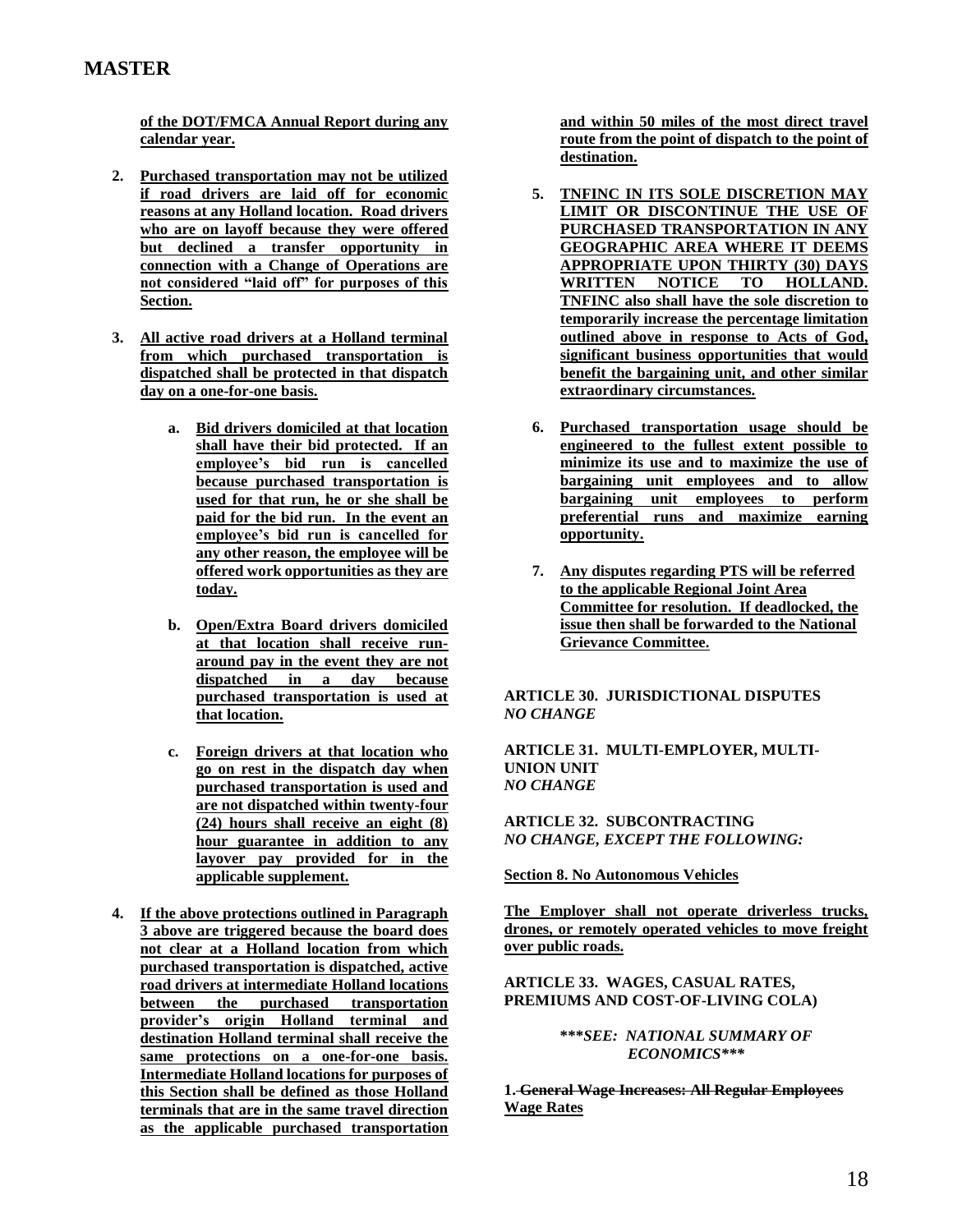### **(a) General Wage Increases: All Regular Employees**

All regular employees subject to this Agreement will receive the following general wage increases:

| <b>Effective Dates</b> | Hourly           | <b>Mileage</b>       |
|------------------------|------------------|----------------------|
| <b>April 1, 2019</b>   | $$1.00$ per hour | 2.500 cents per mile |
| <b>April 1, 2020</b>   | \$0.70 per hour  | 1.750 cents per mile |
| 2021                   | \$0.70 per hour  | 1.750 cents per mile |
| 2022                   | \$0.80 per hour  | 2.000 cents per mile |
| 2023                   | \$0.80 per hour  | 2.000 cents per mile |
| <b>Total</b>           | \$4.00 per hour  | 10.00 cents per mile |

**Annual rate increases shall be paid on the straight time wage or mileage rates currently in effect as of March 31, 2019, which shall become the new base rates. Annual rate increases beginning in 2021 and continuing through 2023 shall be split equally between April 1 and October 1 each year (e.g., \$.35 per hour / .875¢ per mile April 1, 2021 and \$.35 per hour / .875¢ per mile October 1, 2021).**

#### **(b) Non-CDL Driver Rate**

**The straight time hourly wage rate for employees in Non-CDL Driver positions shall be \$2.00 per hour less than the applicable CDL rate at the employee's domicile, subject to the General Wage Increases outlined in Section 1(a) above.**

### **2. Casual Rates**

#### (a) City and Combination Casuals

Hourly rates for city and combination casuals (CDL required) shall increase by **85**80% of the general wage increase for regular employees on the dates shown in Section 1 of this Article.

### (b) Dock Only Casuals **and Clerical Casuals**

#### **Current and future dock only casuals and clerical casuals shall be paid a rate of \$17.50 per hour, subject to the following progression:**

| <b>Effective first day of employment:</b>             | \$16.00 |
|-------------------------------------------------------|---------|
| per hour                                              |         |
| Effective eighteen $(18)$ months and one $(1)$ day:   | \$16.50 |
| per hour                                              |         |
| Effective thirty-six $(36)$ months and one $(1)$ day: | \$17.00 |
| per hour                                              |         |
| Effective fifty-four $(54)$ months and one $(1)$ day: | \$17.50 |
| per hour                                              |         |

#### **These rates shall remain frozen for the duration of the Agreement.**

**3. Utility Employee, and Sleeper Team, and Triples Premiums**

(a) In the event an employer subject to this Agreement utilizes the employee classification, those utility employees shall receive an additional one dollar (\$1.00) per hour over and above the applicable supplemental rate.

(b) Effective April 1, 2003, the Sleeper Team Premium will be a minimum of 2 cents per mile over and above the applicable single man rates in each Supplemental Agreement.

**(c) Effective April 1, 2019, the Triple Trailer Premium will be a minimum of 4 cents per mile over and above the applicable single man rates in each Supplemental Agreement.** 

#### **4. Cost of Living Adjustment Clause**

All regular employees shall be covered by the provisions of a cost-of living allowance as set forth in this Article.

The amount of the cost-of-living allowance shall be determined as provided below on the basis of the "Consumer Price Index for Urban Wage Earners and Clerical Workers", CPI-W (Revised Series Using 1982-84 Expenditure Patterns). All Items published by the Bureau of Labor Statistics, U.S. Department of Labor and referred to herein as the "Index".

Effective April 1, 2009**2020**, and every April 1 thereafter during the life of the agreement, a cost-of-living allowance will be calculated on the basis of the difference between the Index for January, 2008**2019** (published February 2008**2019**) and the Index for January, 2009**2020** (published February 2009**2020**) with a similar calculation for every year thereafter, as follows:

For every 0.2 point increase in the Index over and above the base (prior year's) Index plus 3.0**5**%, there will be a 1 cent increase in the hourly wage rates payable on April 1, 2009**2020**, and every April 1 thereafter. These increases shall only be payable if they equal a minimum of five cents (\$.05) in a year.

All cost-of-living allowances paid under this agreement will become and remain a fixed part of the base wage rate for all job classifications. A decline in the Index shall not result in the reduction of classification base wage rates.

Mileage paid employees will receive cost-of-living allowances on the basis of .25 mills per mile for each 1 cent increase in hourly wages.

In the event the appropriate Index figure is not issued before the effective date of the cost-of-living adjustment, the cost of living adjustment that is required will be made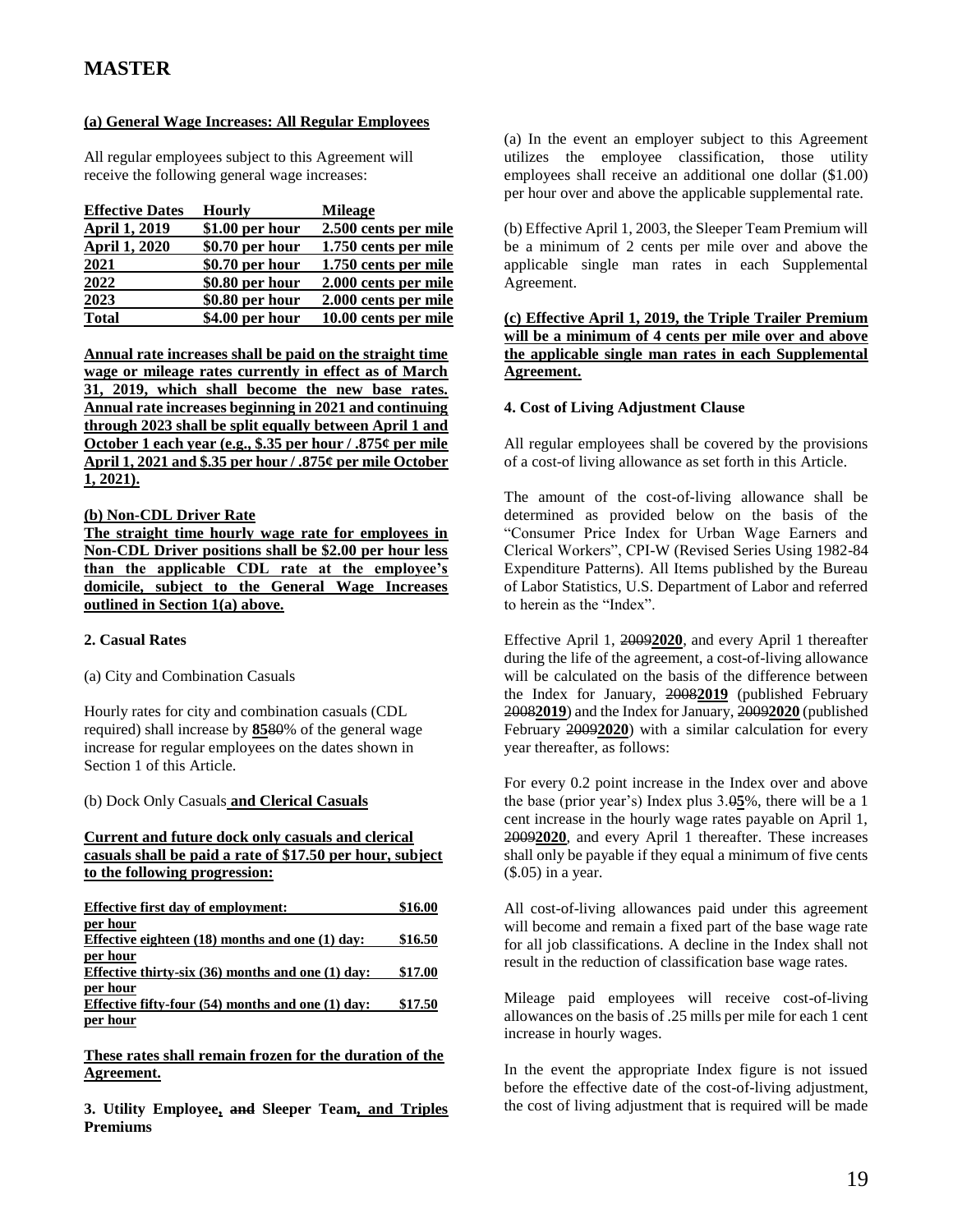at the beginning of the first (1st) pay period after the receipt of the Index.

In the event that the Index shall be revised or discontinued and in the event the Bureau of Labor Statistics, U.S. Department of Labor, does not issue information which would enable the Employer and the Union to know what the Index would have been had it not been revised or discontinued, then the Employer and the Union will meet, negotiate, and agree upon an appropriate substitute for the Index. Upon the failure of the parties to agree within sixty (60) days, thereafter, the issue of an appropriate substitute shall be submitted to an arbitrator for determination. The arbitrator's decision shall be final and binding.

### **5. Education and Training**

The employer will pay each regular employee that completes CDL training and certification after April 1, 2008**2019** the sum of two hundred and fifty dollars (\$250.00) **upon completion and two hundred and fifty dollars (\$250.00) after one (1) year, provided the employee remains employed by the Employer**.

### **6. Incentive Bonus Program**

**The parties recognize that the success of the Employer depends on the collective efforts of its employees. The parties also recognize that when executives are rewarded for the Employer's performance, employees covered by this Agreement should be rewarded as well. Effective January 1, 2019 and for performance beginning with calendar year 2019, and each year thereafter, employees covered by this Agreement shall be covered by an Incentive Bonus Program.**

**The triggers for payout under the Incentive Bonus Program shall be the same as those established annually by the Board of Directors for the Section 16 Officers of YRC Worldwide, Inc. who are required to file Form 4 insider trading documents with the SEC ("Section 16 Officers") for their non-equity incentive plan or similar annual bonus program. In the event Section 16 Officers receive non-equity incentive plan or similar annual bonus compensation, employees covered by this Agreement shall be paid under this Incentive Bonus Program as follows: for every \$1.00 of non-equity incentive plan or similar bonus compensation paid to all Section 16 Officers, \$2.00 shall be made available for distribution to employees covered by this Agreement in the form of a one-time bonus payment. TNFINC shall be afforded the opportunity to review any and all calculations made in this regard.** 

**In the event the Board of Directors foregoes a nonequity incentive plan or similar bonus program for Section 16 Officers for a given year and decides instead**  **to establish an equity-based program for Section 16 Officers for a given year, a payout of \$750 under this Incentive Bonus Program shall be triggered for bargaining unit employees when the Section 16 Officers' right to the equity triggers (for example, upon the attainment of a particular stock price).**

**Any payments triggered under this Incentive Bonus Program shall be made within ninety (90) days of the end of the calendar year. To be eligible for a payment under the Incentive Bonus Program, an employee must work or have been paid for at least one thousand (1,000) hours in the prior calendar year and be employed by the Employer at the time of payout. In no event, however, shall employees be entitled to more than one (1) payment under this Incentive Bonus Program in any calendar year. The higher of any amounts shall be paid in that circumstance.**

### **ARTICLE 34. GARNISHMENTS MISCELLANEOUS NATIONAL PROVISIONS**

In the event of notice to an Employer of a garnishment or impending garnishment, the Employer may take disciplinary action if the employee fails to satisfy such garnishment within a seventy-two (72) hour period (limited to working days) after notice to the employee. However, the Employer may not discharge any employee by reason of the fact that his earnings have been subject to garnishment for any one (1) indebtedness. If the Employer is notified of three (3) garnishments irrespective of whether satisfied by the employee within the seventy two  $(72)$  hour period, the employee may be subject to discipline, including discharge in extreme cases. However, if the Employer has an established practice of discipline or discharge with a fewer number of garnishments or impending garnishments, if the employee fails to adjust the matter within the seventy-two (72) - hour period, such past practice shall be applicable in those cases.

### **Section 1. Equal Sacrifice of Non-Bargaining Unit Employees and their Participation**

**The Employer agrees not to increase wages (including bonuses) and benefits of current non-bargaining unit employees (including management) as an overall percentage beyond the effective overall total compensation percentage increase to be received by the bargaining unit employees. This shall not prevent the Employer from paying variable, performance based compensation as the Employer has paid in past practice. This shall also not prevent the Employer from providing targeted increases to individual employees if necessary, in the Employer's judgment, to operate the business so long as the overall total compensation increases are within the effective overall total**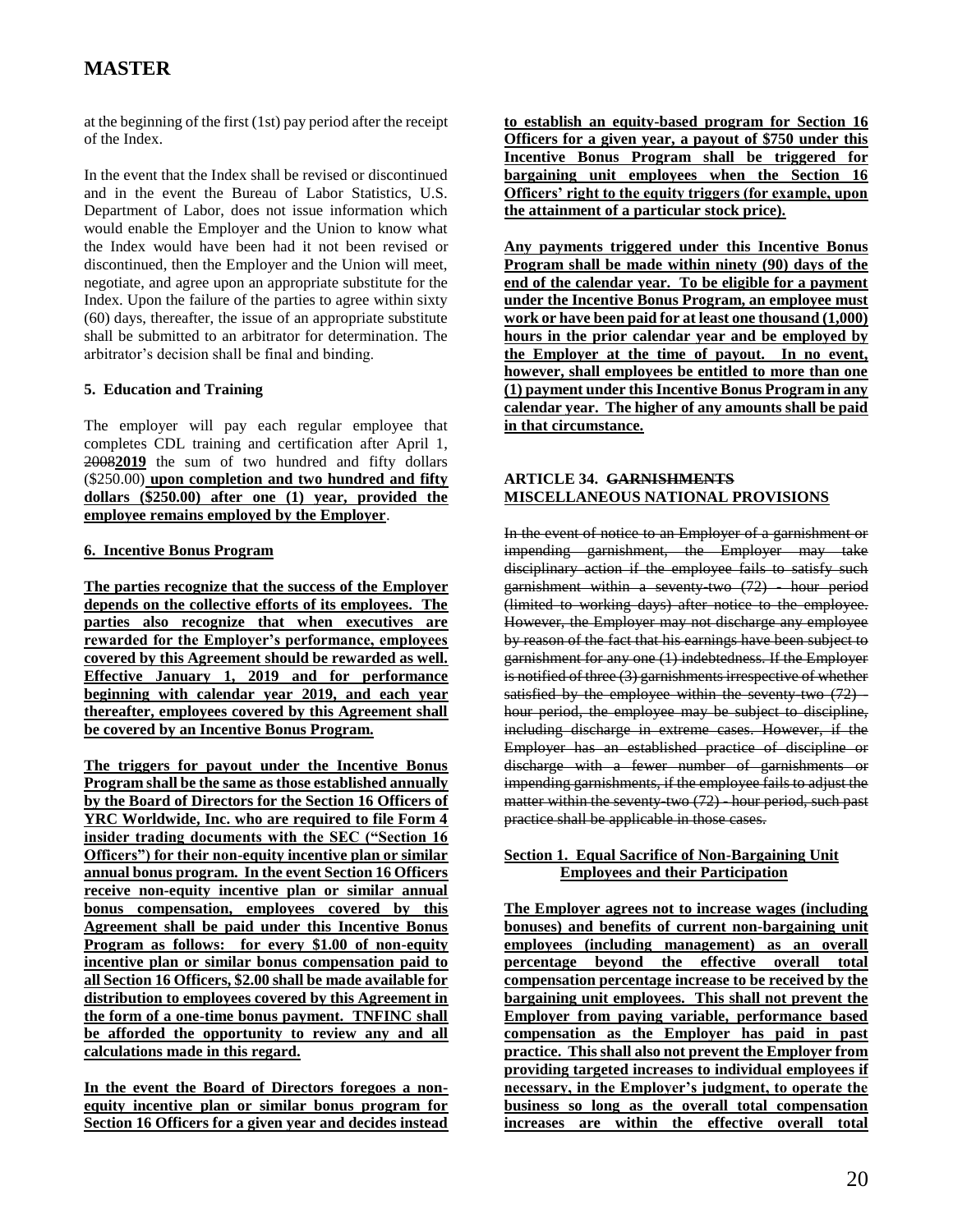**compensation percentage increases to be received by the bargaining unit employees.** 

**The rates and wages for non-union clerical employees, maintenance employees, janitors, and porters will not exceed those for equivalent union positions.** 

### **Section 2. Bankruptcy Protection**

**If the Employer files a Chapter 7 or Chapter 11 bankruptcy petition or is placed in involuntary bankruptcy proceedings, the Employer agrees not to file any documents or motions under Sections 1113 or 1114 of the Bankruptcy Code without the approval of TNFINC.** 

### **Section 3. Designated Officers**

**TNFINC will maintain its right to select, subject to the approval of the Board, two persons to the YRC Worldwide Board of Directors, consistent with existing conditions.**

### **Section 4. Hours of Service & 34-Hour Restart**

**The parties recognize that there may be circumstances where CDL-qualified employees are interested in working additional hours, but do not have sufficient hours of service available in that week under the current system. The current system also can result in freight either not being serviced or being moved by a third party carrier, given the Employer's ongoing challenges recruiting and retaining CDL-qualified drivers.**

**This Section is intended to: 1) increase earning opportunities for bargaining unit employees on a voluntary basis; 2) decrease the need for and use of non-union contractors; and 3) allow the Employer to service customers, acquire new business and reduce backlogs. This Section will not alter the bidding or job opportunities that currently exist. Rather, this Section is intended to allow bargaining unit personnel the VOLUNTARY option of performing additional work that likely would otherwise be performed by contractors or third parties.**

1. **The Employer may change Department of Transportation ("DOT") logging requirements from sixty (60) hours in seven (7) days to seventy (70) hours in eight (8) days (the "70/8 Rule") for road and city operations, to the extent not in place already. In addition, the Federal Motor Carrier Safety Administration's thirty-four**  **(34) hour restart ("34-Hour Restart") shall be available for all road and city operations.**

- 2. **The Employer may utilize the 70/8 Rule and/or the 34-Hour Restart only for the purpose of offering additional work opportunities to employees on a VOLUNTARY basis, in accordance with the applicable Supplement and any local agreements, work rules or practices.**
- 3. **The 70/8 Rule and the 34-Hour Restart may not be used to force or otherwise require additional hours or overtime. This Section also does not create the ability to force overtime or otherwise require additional work by CDL-qualified employees, beyond what exists in the Supplements and any local agreements, work rules or practices.**
- 4. **The 70/8 Rule and the 34-Hour Restart may not be used to restructure driving bids to cover weekend operations, absent agreement between the Employer and the applicable Local Union. Employees will not be denied their normal bids as a result of this Section, even if they decline extra work opportunities.**
- 5. **In the event an employee voluntarily accepts additional work opportunities created by the 70/8 Rule and the 34-Hour Restart, he or she shall be required to utilize the 34-Hour Restart and be available for his or her next regular shift. For example, a P&D driver who works twelve (12) hour shifts during his or her normal Monday through Friday bid and then voluntarily accepts an opportunity to work on Saturday must utilize the 34-Hour Restart to be available for his or her normal bid start time on Monday. That P&D driver shall not, however, be required to accept voluntary work opportunities created by this Section in the future. For example, the driver in the example may VOLUNTARILY accept or refuse a work opportunity on one off day and then decide to VOLUNTARILY accept or refuse a similar work opportunity the next off day: the choice is always made by the driver on a VOLUNTARY basis.**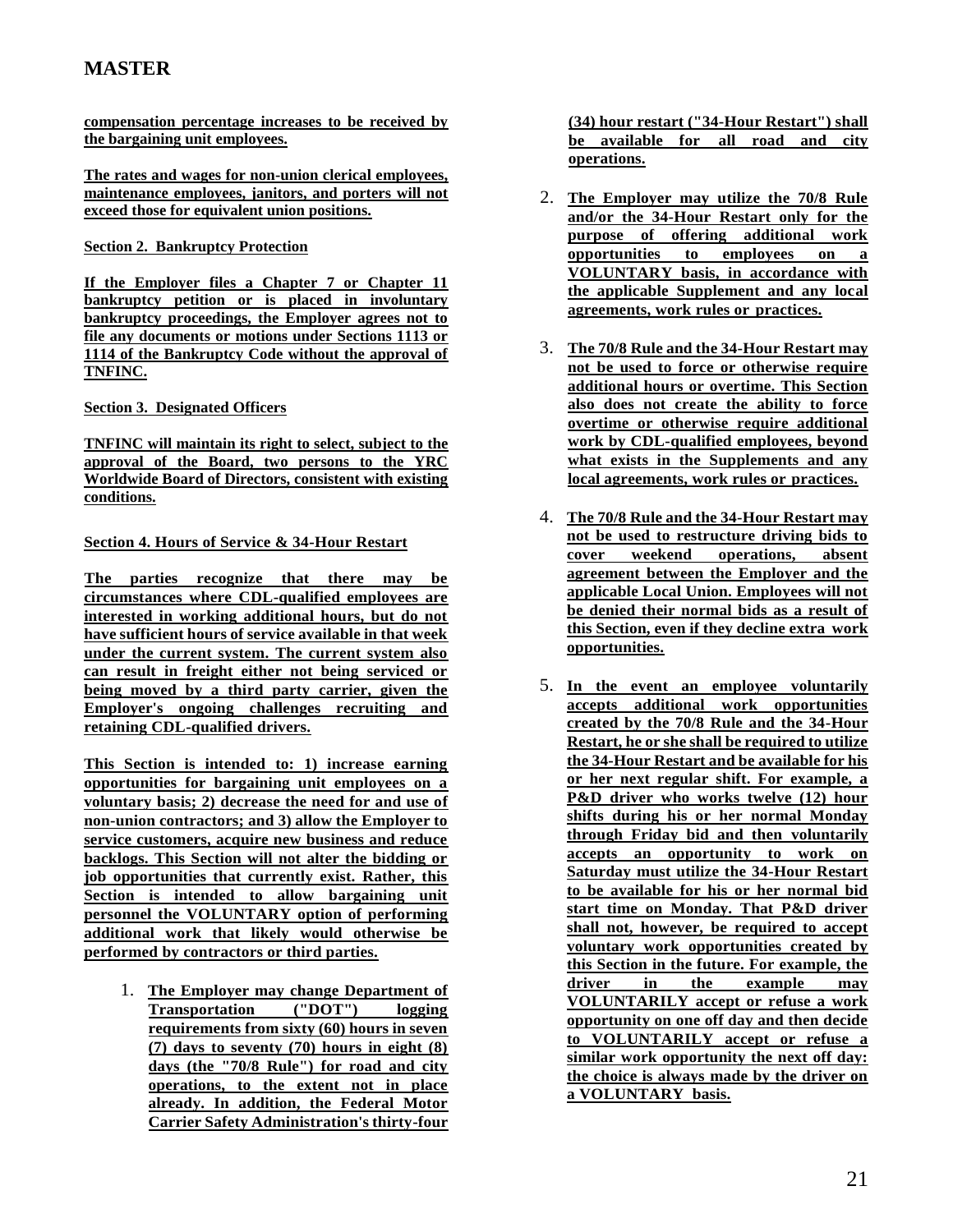### **Section 5. Dock Only Positions**

### **(a) YRC Freight & New Penn Motor Express**

**At those locations that do not have the ability to establish non-CDL dock only positions, non-CDL dock employees may be hired and gain seniority pursuant to the applicable Supplemental Agreement. In the event non-CDL dock only positions are established at those locations pursuant to this Section, seniority shall prevail in the selection of terminal bid postings and a senior CDL-qualified employee shall not be restricted from selecting the bid of his/her choice, including dock bids. For example, if a bid is posted for thirty (30) driving positions and twenty- five (25) are filled, the Employer cannot force CDL-qualified employees into those openings if they utilize their seniority to bid a dock position. This Section shall not, however, modify any Supplemental Agreement, grievance decision or settlement, local agreement, local work rule, or practice governing the filling of CDL and non-CDL bids or positions. A CDL-qualified employee who takes a dock only bid shall maintain his or her CDL rate of pay and shall be required to maintain his or her CDL license.**

### **(b) USF Holland**

**USF Holland historically has not had the ability to utilize employees in a non-CDL, dock only classification. As a result, dock and other nondriving work at Holland has been performed by CDL-qualified employees. While this arrangement provided certain advantages over the years, the industry-wide shortage of CDL-qualified employees has forced Holland to rely increasingly on non-union local cartage companies and other non-union third parties to deliver freight while its own CDL-qualified employees are performing non-driving work. In many instances, this is the case even though CDLqualified employees at Holland would prefer to spend more time driving. The arrangement also created situations where employees who lose their CDL license through no fault of their own may not remain employed at Holland.**

**The parties recognized that this situation required a review of Holland's ability to utilize dock only positions that do not require a CDL. Making this additional resource available will permit Holland to reduce its reliance on third parties, bring work back into the bargaining unit, and improve its overall service performance. It also will provide additional opportunities for CDL-qualified employees at Holland to perform more driving work throughout**  **the course of a shift. In addition, dock only positions will afford work opportunities for employees who through no fault of their own lose their CDL license.**

**To this end, Holland may establish dock-only positions where a CDL license is not required. Seniority shall continue to prevail in the selection of terminal bid postings and a senior CDL- qualified employee shall not be restricted from selecting the bid of his/her choice, including dock bids. For example, if a bid is posted for thirty (30) driving positions and twenty-five (25) are filled, the Employer cannot force CDL-qualified employees into those openings if they utilize their seniority to bid a dock position.**

**A CDL-qualified employee who takes a dock only bid shall maintain his or her CDL rate of pay and shall be required to maintain his or her CDL license. Employees hired after March 31, 2019 into a dock only position who do not possess a CDL license shall be paid in accordance with the Non-CDL rate (and progression) under the contract. The Employer shall have the ability to determine the number of dock only bids at a given facility. The establishment of dock only bids shall not impact the Employer's ability to require CDL-qualified employees in driving positions to work the dock, just as it does today. In addition, dock only employees with a CDL license may in seniority order be offered opportunities to engage in driving duties as needed.**

### **Section 6. Sliding Power**

**At distribution centers or breakbulk terminals road drivers on a turn or a VIA may slide power on a prestrung or pre-hooked set to avoid delay time. Road drivers may not, however, be required to slide power at distribution centers or breakbulk terminals when going onto or coming off of rest. In addition, the ability of road drivers to slide power at these terminals may not be utilized to change hostling or switching bids or decline to fill open hostling or switcher positions.**

#### **ARTICLE 35.**  *NO CHANGE, EXCEPT THE FOLLOWING:*

**No employee shall be subjected to random drug/alcohol testing unless required by applicable law.**

### **ARTICLE 36. NEW ENTRY (NEW HIRE) RATES**

### **\*\*\*** *REFER TO NATIONAL ECONOMIC SUMMARY\*\*\**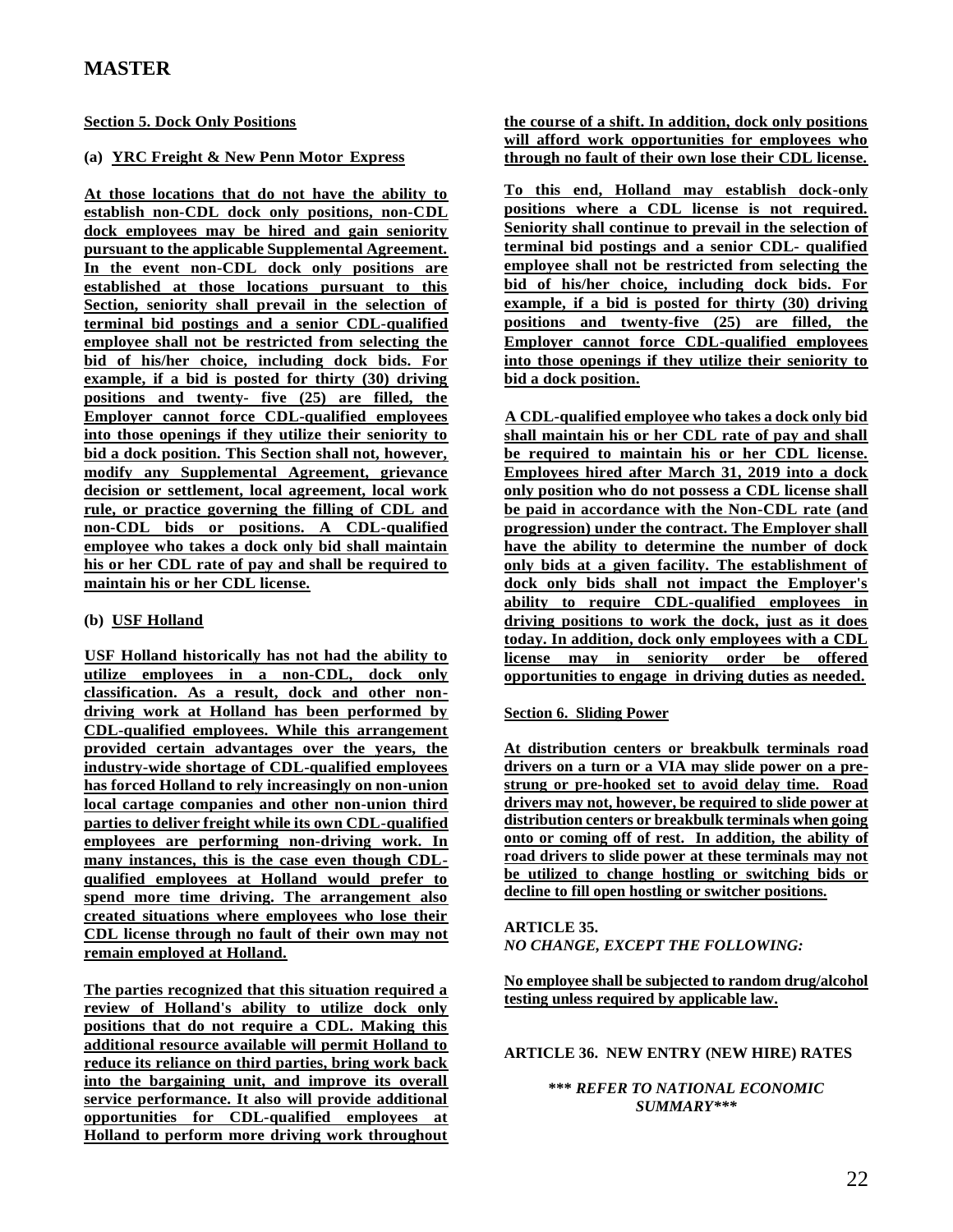### **Full-Time New Hire Wage Progression and Casual Rates**

### **A. CDL Qualified Driver or Mechanics**

The new hire wage progression for regular, full-time CDLqualified employees and shop mechanics hired after ratification shall be as follows:

| <b>Effective First Day of Employment:</b>     | $90\%$ of the  |
|-----------------------------------------------|----------------|
| <b>Applicable Wage Rate</b>                   |                |
| <b>Effective First Day plus One (1) Year:</b> | $95\%$ of the  |
| <b>Applicable Wage Rate</b>                   |                |
| Effective First Day plus Two (2) Years:       | $100\%$ of the |
| <b>Applicable Wage Rate</b>                   |                |

**Regular, full-time employees in these two categories who currently are in progression also shall be moved to one hundred percent (100%) of the applicable wage rate effective April 1, 2019.**

**With the approval of TNFINC, the Employer shall have the ability to increase the applicable wage rate at individual locations if the Employer determines in its discretion that doing so is necessary to attract and retain qualified employees. In the event the Employer decides to exercise this option, it shall provide advance notice to TNFINC in writing.**

### B. **Non-CDL Qualified Employees**

**The top rate for clerical employees, non-CDL dock employees, maintenance employees, janitors, and porters hired after February 7, 2014 shall be increased from \$18.00 per hour to \$19.00 per hour effective April 1, 2019, subject to the following progression:**

**Effective First Day of Employment: \$17.00 per hour Effective First Day Plus One (1) Year: \$18.00 per hour Effective First Day Plus Two (2) Years: \$19.00 per hour**

**These rates shall increase by an additional \$.50 per hour effective April 1 of 2020 and 2021 and by an additional \$.25 per hour effective April 1 of 2022 and 2023. These rates do not apply to shop mechanics and employees in Non-CDL driving positions.**

### **ARTICLE 37. NON-DISCRIMINATION**  *NO CHANGE*

### **ARTICLE 38.** *NO CHANGE, EXCEPT THE FOLLOWING:*

### **Section 1. Sick Leave**

Effective April 1, 1980 and thereafter, all Supplemental Agreements shall provide for five (5) days of sick leave per contract year.

Sick leave not used by March **December** 31 of any contract **calendar** year will be paid on March **January** 31 at the applicable hourly rate in existence on that date. Each day of sick leave will be paid for on the basis of eight (8) hours' straight-time pay at the applicable hourly rate.

Effective April 1, 2008, sick leave will be paid to eligible employees beginning on the first (1st) working day of absence.

Effective January 1, 2009, the accrual and cash out dates for sick leave will become April 1 to January 1. As an example, employees will be entitled to cash out accrued unused sick leave on April 1, 2008, and will accrue an additional 5 days sick leave between April 1, 2008, and December 31, 2008, and will be entitled to cash out any unused sick leave on January 1, 2009. In addition, no employee will lose their entitlement to the cash out of unused sick leave on January 1, 2009, because they were not able to satisfy the present eligibility provision of having received 90 days of compensation during the shorten qualifying period of April 1, 2008, through December 31, 2008.

The additional sick leave days referred to above shall also be included in those Supplements containing sick leave provisions prior to April 1, 1976. The National Negotiating Committees may develop rules and regulations to apply to sick leave provisions negotiated in the 1976 Agreement and amended in this Agreement uniformly to the Supplements. The Committee shall not establish rules and regulations for sick leave programs in existence on March 31, 1976.

**In the event a state or local law requires employees to receive sick leave benefits greater than those contained herein, the Employer shall be responsible for providing such benefits above those contained herein at no cost to the employee. Any such requirements shall be in addition to the contractually guaranteed sick time. For example, if an employee is contractually entitled to five (5) sick days and the law requires that the employee receive eight (8) days, he or she shall receive the five (5) contractual days and the three (3) additional days required by law. The employee in this example shall not receive a total of thirteen (13) days.**

### **Section 2. Jury Duty**

Effective April 1, 2003, all regular employees called for jury duty will receive the difference between **be paid** eight (8) hours pay at the applicable hourly wage and actual payment received for jury service for each day of jury duty to a maximum of fifteen (15) days pay for each contract year.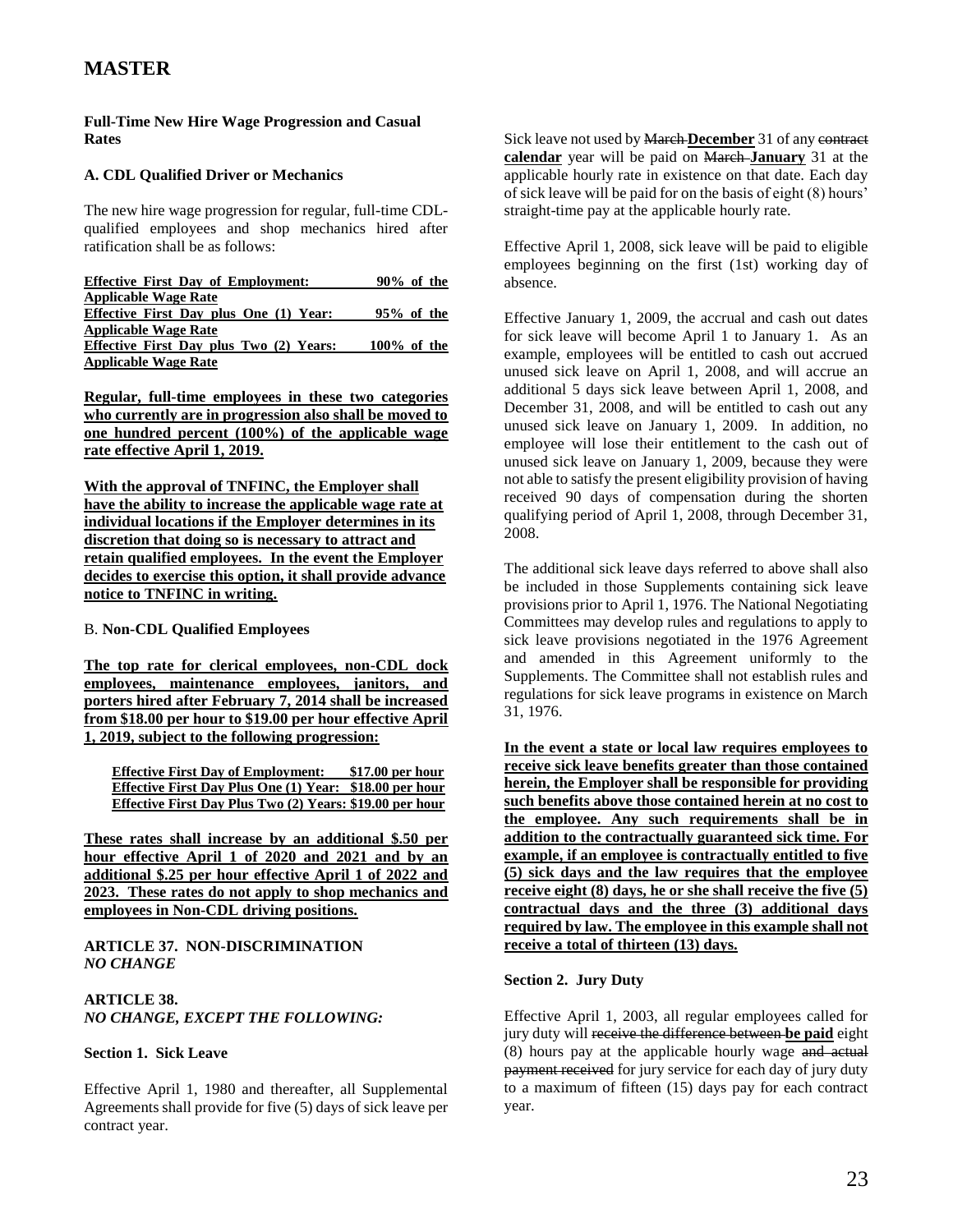### **Section 3. Family and Medical Leave Act**

The Employer may not force an employee to use prescheduled vacation time as FMLA leave, provided the vacation involved was prescheduled in accordance with the applicable supplemental agreement. **The Employer may not force an employee to take the last unscheduled week of vacation as FMLA leave.**

The Employer may not force an employee who has taken separate hours of unpaid leave for medical reasons to substitute those hours as accrued leave under the FMLA.

The Employer may not force an employee to substitute accrued leave for FMLA leave if the employee is receiving supplemental loss-of-time disability benefits from a benefit plan under the Agreement.

### **All locations and terminals of any Employer covered by this Agreement shall be required to comply with this Article regardless of their size.**

#### **Section 4. Discipline or Suspension**

**Any warning letters or notices that the Employer is required to send to the Local Union under a Discipline or Suspension Article(s) in a Supplemental Agreement may be sent by e-mail in lieu of conventional postal delivery.**

#### **ARTICLE 39. DURATION** *NO CHANGE, EXCEPT THE FOLLOWING:* **Section 1.**

This Agreement shall be in full force and effect from April 1, 2008**2019** to and including March 31, 2013**2024**, and shall continue from year to year thereafter unless written notice of desire to cancel or terminate this Agreement is served by either party upon the other at least sixty (60) days prior to date of expiration.

When notice of cancellation or termination is given under this Section, the Employer and the Union shall continue to observe all terms of this Agreement until impasse is reached in negotiations, or until either the Employer or the Union exercise their rights under Section 3 of this Article.

### **Section 2.**

Where no such cancellation or termination notice is served and the parties desire to continue said Agreement but also desire to negotiate changes or revisions in this Agreement, either party may serve upon the other a notice at least sixty (60) days prior to March 31, 2013**2024** or March 31st of any subsequent contract year, advising that such party desires to revise or change terms or conditions of such Agreement.

### **Section 3.**

The Teamsters National Freight Industry Negotiating Committee, as representative of the Local Unions or the signatory Employer or the authorizing Employer Associations, shall each have the right to unilaterally determine when to engage in economic recourse (strike or lockout) on or after April 1, 2013**2024**, unless agreed to the contrary.

#### **Section 4.**

Revisions agreed upon or ordered shall be effective as of April 1, 2013**2024** or April 1st of any subsequent contract year.

IN WITNESS WHEREOF the parties hereto have set their hands and seals this day of \_\_\_\_\_ , 2008**2019** to be effective April 1, 2008**2019**, except as to those areas where it has been otherwise agreed between the parties.

### **NEGOTIATING COMMITTEES FOR THE LOCAL UNIONS: TEAMSTERS NATIONAL FREIGHT INDUSTRY NEGOTIATING COMMITTEE**

#### [INSERT NAMES]

### **FOR THE EMPLOYERS: YRC Worldwide, Inc.**

[INSERT NAMES]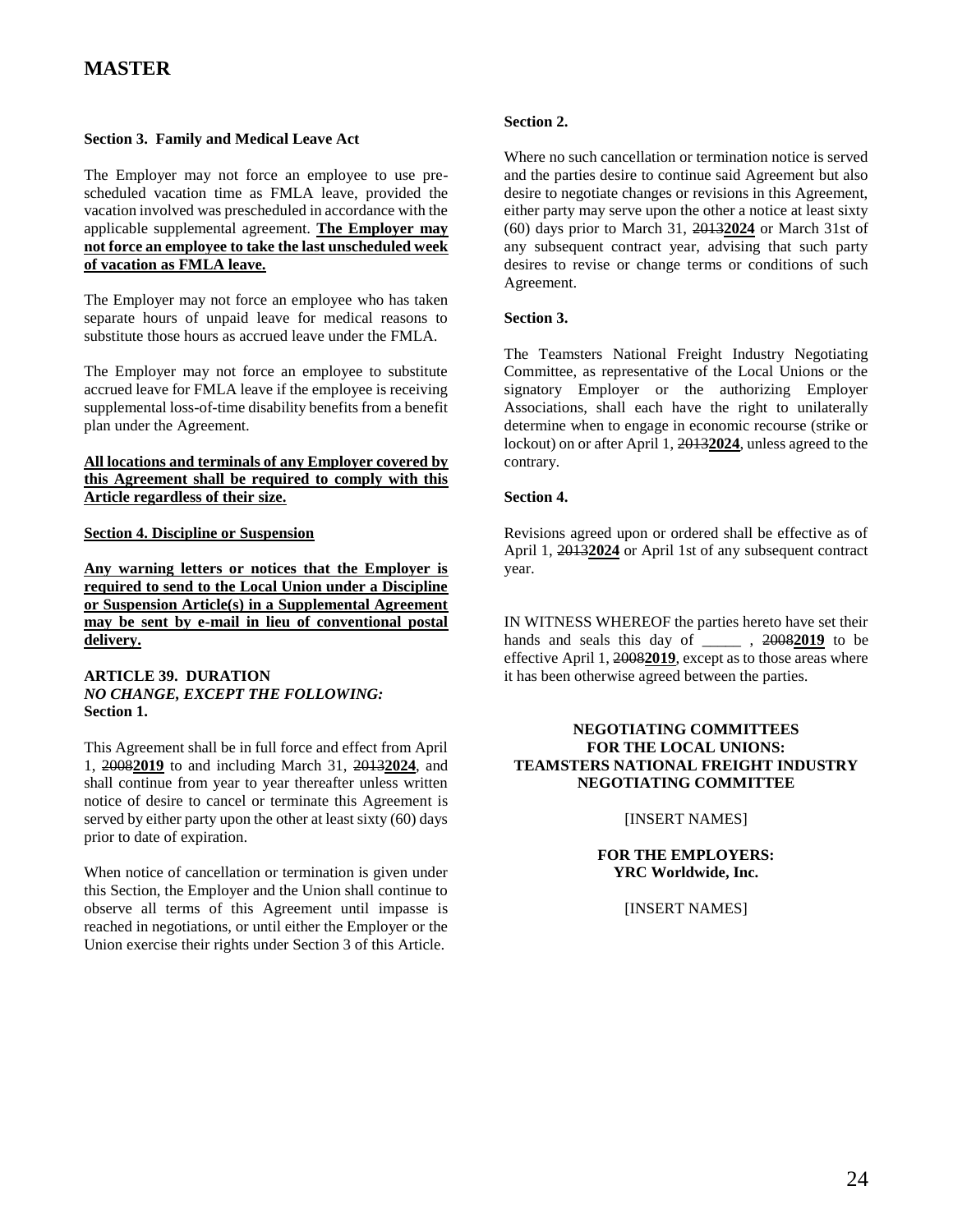## **ADDENDUM A**

## **Termination of Prior MOUs**

**Since 2008, the Employers and TNFINC have been signatory to a series of agreements designed and intended to provide the Employers with the opportunity to restructure, stabilize, and provide job security and work opportunities to Teamster members. The Employers recognize that the Teamster-represented bargaining unit has made tremendous sacrifices in this regard. The parties now desire to return to a more traditional collective bargaining relationship and format. To that end, the following agreements (collectively the MOUs) between the parties are terminated with respect to the Employers:**

- **Extension of the Agreement for the Restructuring of the YRC Worldwide Inc. Operating Companies**
- **Agreement for the Restructuring of the YRC Worldwide, Inc. Operating Companies**
- **Amended and Restated Memorandum of Understanding on the Job Security Plan**
- **Memorandum of Understanding on the Wage Reduction – Job Security Plan**

**Likewise, the MOU Subcommittee is terminated. Practices in effect as of March 31, 2019 shall, however, remain with respect to the following items except as otherwise agreed:**

- **Hostling across job classifications**
- **Breaks, start times, and scheduling**
- **Road driver performance of drops and hooks and drops and picks en-route**
- **Pre-stringing of trailers**

**Any and all grievances and interpretations arising out of the new collective bargaining agreement and applicable supplements, under the prior MOUs, or any other agreements between the parties concerning terms and conditions of employment shall be addressed under the traditional methods outlined in the collective bargaining agreement. Prior decisions and interpretations of the MOU Subcommittee shall, however, remain in effect.** 

**Economic conditions and other terms and conditions of employment shall be set forth in the new collective bargaining agreement. Future raises and other increases shall not be subject to the 15% reduction.** 

**No current employee shall suffer a reduction in wage rate as a result of this Agreement.**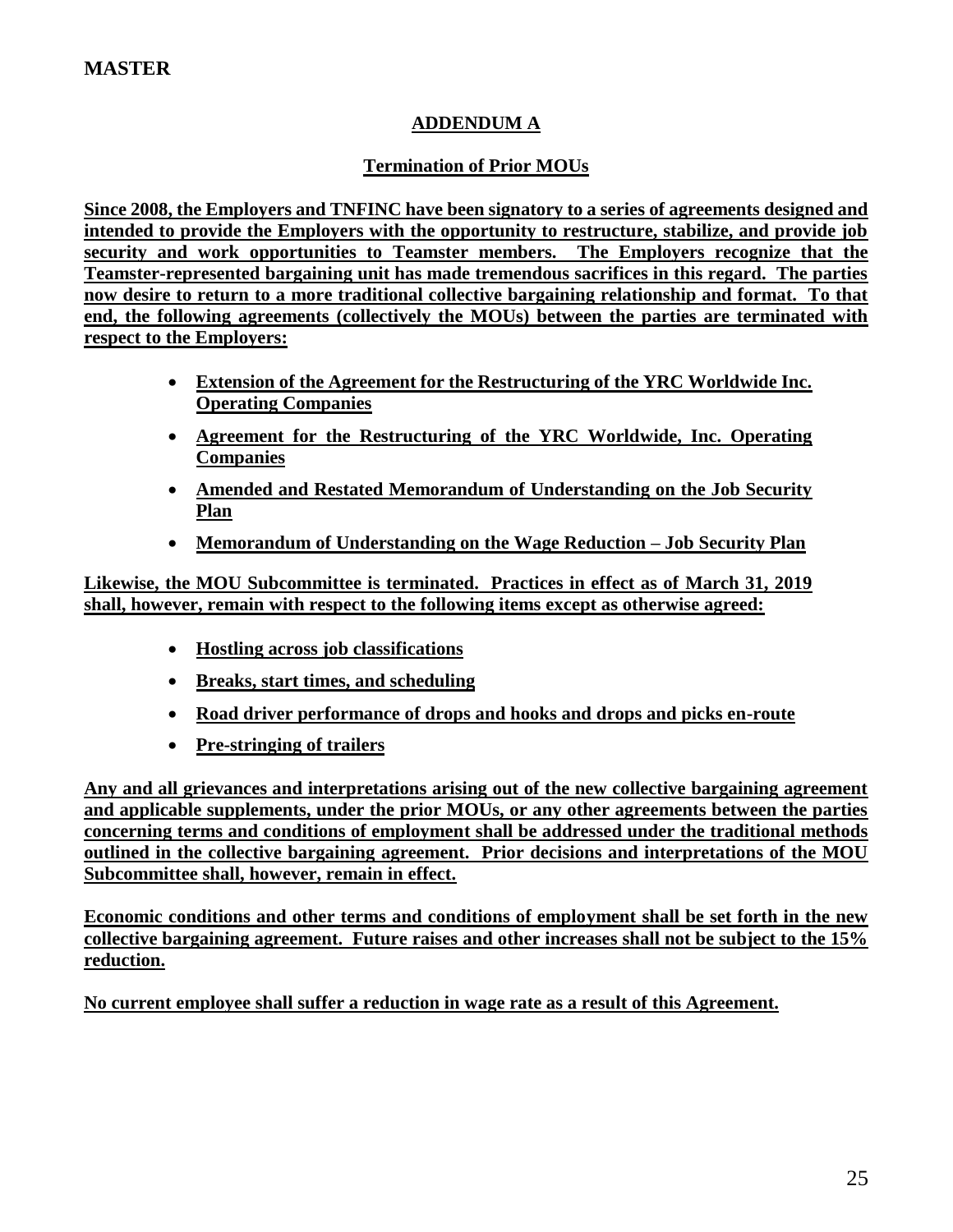## **ADDENDUM B NATIONAL UNIFORM ATTENDANCE POLICY**

**The parties recognize that the vast majority of employees report for work when scheduled and do not have an attendance problem. The parties further recognize, however, that absenteeism among even a small group of employees is detrimental to the Employer's operations. For this reason, the parties adopt the following National Uniform Attendance Policy. The parties agree that the purpose of attendance disciplinary action is to correct an employee's behavior.** *This Policy is, therefore, intended to be applied flexibly and fairly, giving due consideration to all circumstances***. Continued disregard of attendance obligation will result in discharge if the employee fails to change the behavior.**

**Disciplinary Progressions for Absenteeism or Tardiness:**

| <b>First Offense:</b>  | <b>Verbal Warning</b>         |
|------------------------|-------------------------------|
| <b>Second Offense:</b> | <b>Warning Letter</b>         |
| <b>Third Offense:</b>  | <b>One (1) Day Suspension</b> |
| <b>Fourth Offense:</b> | Three (3) Day Suspension      |
| <b>Fifth Offense:</b>  | <b>Discharge</b>              |

**Progressions will be followed in all instances unless extraordinary circumstances dictate an accelerated or decelerated progression. Examples of an accelerated progression would be No Call/No Shows or blatant abuse of time off. An example of decelerated progression would be a long time period between absences.**

**Discipline may be issued on all unexcused absences. Committees may consider timely, bona fide, verifiable doctors excuses in determining the validity of disciplinary action. Proper communication on all absences is the employee's responsibility.**

**The Employer may discharge an employee who has received two letters of suspension as long as the letters resulted in agreed to or a committee's action discipline.**

*Disputes concerning the application of this Policy shall be subject to the grievance procedure.*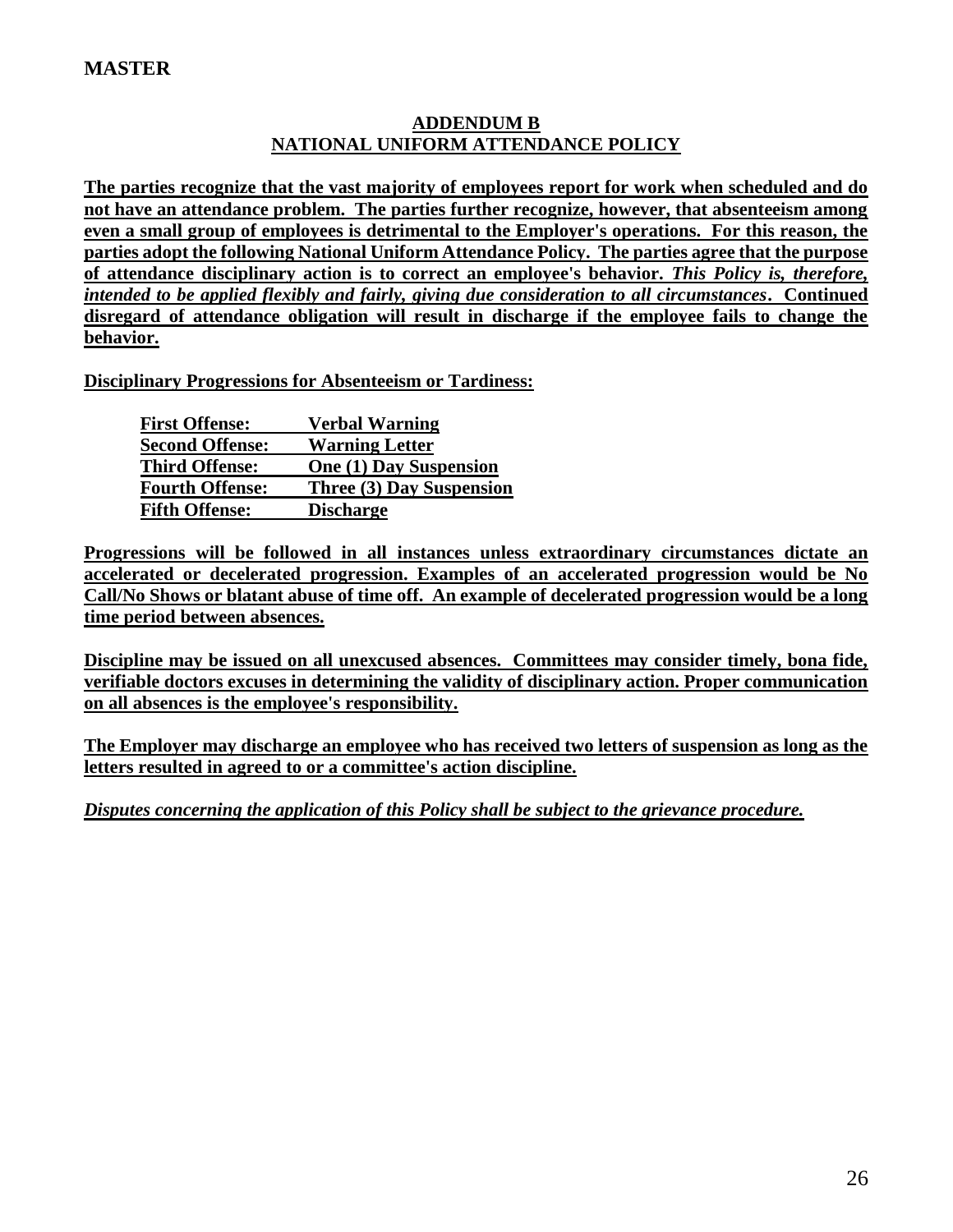### **2019 NATIONAL MASTER FREIGHT AGREEMENT NEGOTIATIONS**

## **NATIONAL ECONOMIC SETTLEMENT**

Note: The general hourly, mileage and other benefit modifications are as follows and shall be applied in accordance with the appropriate Area Supplement. No current employee shall suffer a reduction in wage rate as a result of this Agreement.

### **1. Wage Rates**

### **(a) General Wage Increases: All Regular Employees**

| <b>Effective Dates</b> | <b>Hourly</b>    | <b>Mileage</b>       |
|------------------------|------------------|----------------------|
| April 1, 2019          | $$1.00$ per hour | $2.50¢$ per mile     |
| April 1, 2020          | \$.70 per hour   | $1.750\phi$ per mile |
| 2021                   | \$.70 per hour   | $1.750\phi$ per mile |
| 2022                   | \$.80 per hour   | $2.00¢$ per mile     |
| 2023                   | \$.80 per hour   | $2.00¢$ per mile     |
| <b>TOTAL:</b>          | $$4.00$ per hour | $10.00¢$ per mile    |

Annual rate increases shall be paid on the straight time wage or mileage rates currently in effect as of March 31, 2019, which shall become the new base rates. Annual rate increases beginning in 2021 and continuing through 2023 shall be split equally between April 1 and October 1 each year (e.g., \$.35 per hour / .875¢ per mile April 1, 2021 and \$.35 per hour / .875¢ per mile October 1, 2021).

## **(b) Non-CDL Driver Rate**

The straight time hourly wage rate for employees in Non-CDL Driver positions shall be \$2.00 per hour less than the applicable CDL rate at the employee's domicile, subject to the General Wage Increases outlined in Section 1(a) above.

### **(c) Non-CDL Rate**

The top rate for clerical employees, non-CDL dock employees, maintenance employees, janitors, and porters hired after February 7, 2014 shall be increased from \$18.00 per hour to \$19.00 per hour effective April 1, 2019, subject to the following progression:

| <b>Effective First Day of Employment:</b> | $$17.00$ per hour |
|-------------------------------------------|-------------------|
| Effective First Day Plus One (1) Year:    | $$18.00$ per hour |
| Effective First Day Plus Two (2) Years:   | $$19.00$ per hour |

These rates shall increase by an additional \$.50 per hour effective April 1 of 2020 and 2021 and by an additional \$.25 per hour effective April 1 of 2022 and 2023. These rates do not apply to shop mechanics and employees in Non-CDL driving positions.

## **2. New Hire Progression**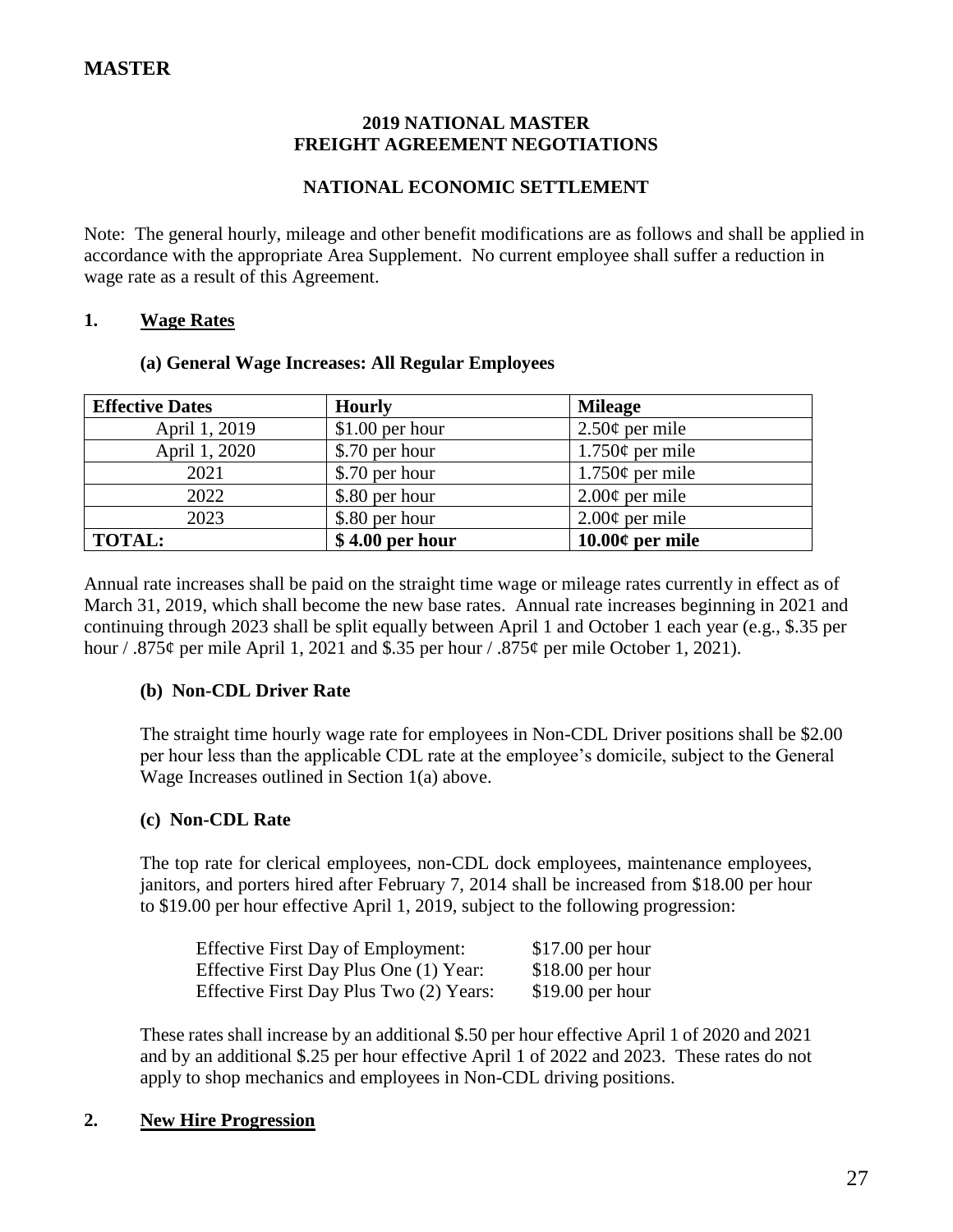The new hire wage progression for regular, full-time CDL-qualified employees and shop mechanics hired after ratification shall be as follows:

| <b>Effective First Day of Employment:</b> | 90% of the Applicable Wage Rate  |
|-------------------------------------------|----------------------------------|
| Effective First Day plus One (1) Year:    | 95% of the Applicable Wage Rate  |
| Effective First Day plus Two (2) Years:   | 100% of the Applicable Wage Rate |

Regular, full-time employees in these two categories who currently are in progression also shall be moved to one hundred percent (100%) of the applicable wage rate effective April 1, 2019.

Effective April 1, 2019, CDL-qualified employees hired into driving positions who are not currently on the seniority list at a carrier covered by this Agreement, but who for two (2) or more years regularly performed CDL-required driving work for a carrier covered by this Agreement, shall be compensated at one hundred percent (100%) of the full contract rate provided they have not had a break in service in excess of three (3) years.

With the approval of TNFINC, the Employer shall have the ability to increase the applicable wage rate at individual locations if the Employer determines in its discretion that doing so is necessary to attract and retain qualified employees. In the event the Employer decides to exercise this option, it shall provide advance notice to TNFINC in writing.

## **3. Casual Rates**

## **(a) City and Combination Casuals**

Hourly rates for city and combination casuals (CDL required) shall increase by 85% of the general wage increase for regular employees on the dates shown.

## **(b) Dock Only Casuals and Clerical Casuals**

Current and future dock only casuals and clerical casuals shall be paid a rate of \$17.50 per hour, subject to the following progression:

| Effective first day of employment:                    | $$16.00$ per hour |
|-------------------------------------------------------|-------------------|
| Effective eighteen $(18)$ months and one $(1)$ day:   | $$16.50$ per hour |
| Effective thirty-six $(36)$ months and one $(1)$ day: | $$17.00$ per hour |
| Effective fifty-four $(54)$ months and one $(1)$ day: | $$17.50$ per hour |

These rates shall remain frozen for the duration of the Agreement.

## **4. Triples Premium**

Modify Article 33, Section 3 to add a new sub-section (c):

## **Article 33. Section 3. Utility Employee, and Sleeper Team, and Triples Premiums**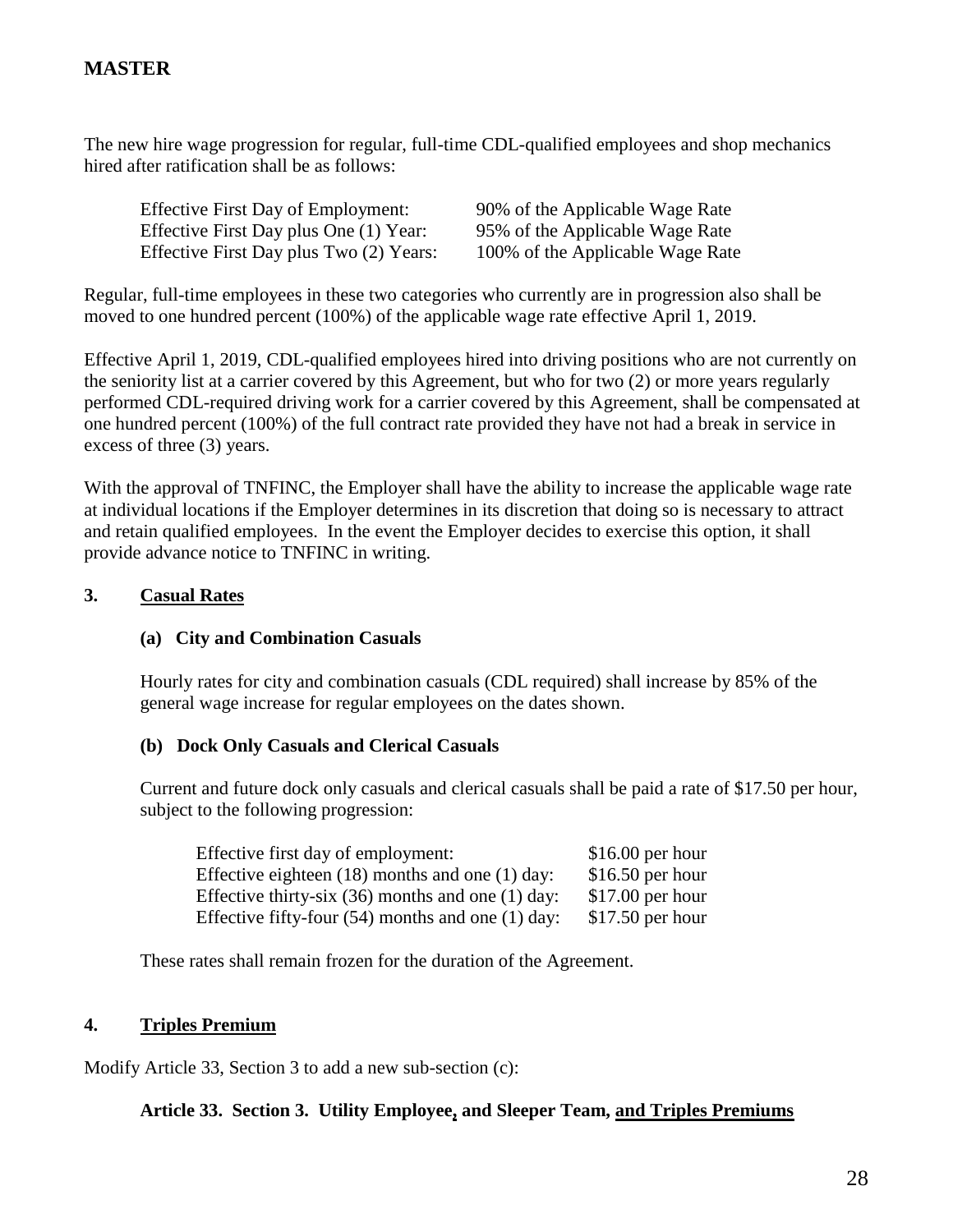(a) Effective April 1, 2008 and in the event an Employer subject to this Agreement utilizes the Utility Employee classification, each Utility Employee shall receive an hourly premium of \$1.00 per hour over the highest rate the Employer pays to local cartage drivers under the Supplemental Agreement covering the Utility Employee's home domicile.

(b) Effective April 1, 2003, the Sleeper Team Premium will be a minimum of 2 cents per mile over the above applicable single man rates in each Supplemental Agreement.

(c) Effective April 1, 2019, the Triple Trailer Premium will be a minimum of 4 cents per mile over and above the applicable single man rates in each Supplemental Agreement.

## **5. Cost of Living Adjustment Clause**

Modify the third and fourth paragraphs of Article 33, Section 4 as follows:

Effective April 1, 2020, and every April 1 thereafter during the life of the Agreement, a cost-ofliving allowance will be calculated on the basis of the difference between the Index for January, 2019, (published February, 2019) and the index for January, 2020 (published February, 2020) with a similar calculation for every year thereafter, as follows:

For every 0.2 point increase in the Index over and above the base (prior year's) Index plus 3.5%, there will be a 1 cent increase in the hourly wage rates payable on April 1, 2020, and every April 1 thereafter. These increases shall only be payable if they equal a minimum of five cents (\$.05) in a year.

## **6. Vacation**

The one (1) week vacation reduction for employees with four (4) or more weeks of vacation shall be eliminated, effective for vacation earned in 2018 and to be taken or paid in 2019 in accordance with the vacation provisions of the applicable Supplement.

Vacation shall be paid in accordance with the contract language or practice in effect prior to February 7, 2014. Chicago Area locals shall likewise return to their prior accrual and payout methods.

Employees shall have the option of receiving pay in lieu of vacation. The payout of accrued vacation will be in one  $(1)$  week increments.

For employees hired after ratification, vacation shall be paid at forty (40) hours for the first three (3) years of employment as applied and in accordance with the applicable supplement.

## **7. Health & Welfare Contributions**

The Employer shall continue to contribute to the same Health and Welfare Funds it was contributing to as of March 31, 2019 and abide by each Fund's rules and regulations. The Employer shall execute all documents and participation agreements required by each Fund to maintain participation. The Employer shall continue to contribute at the rates required as of March 31, 2019 as determined by the applicable Fund.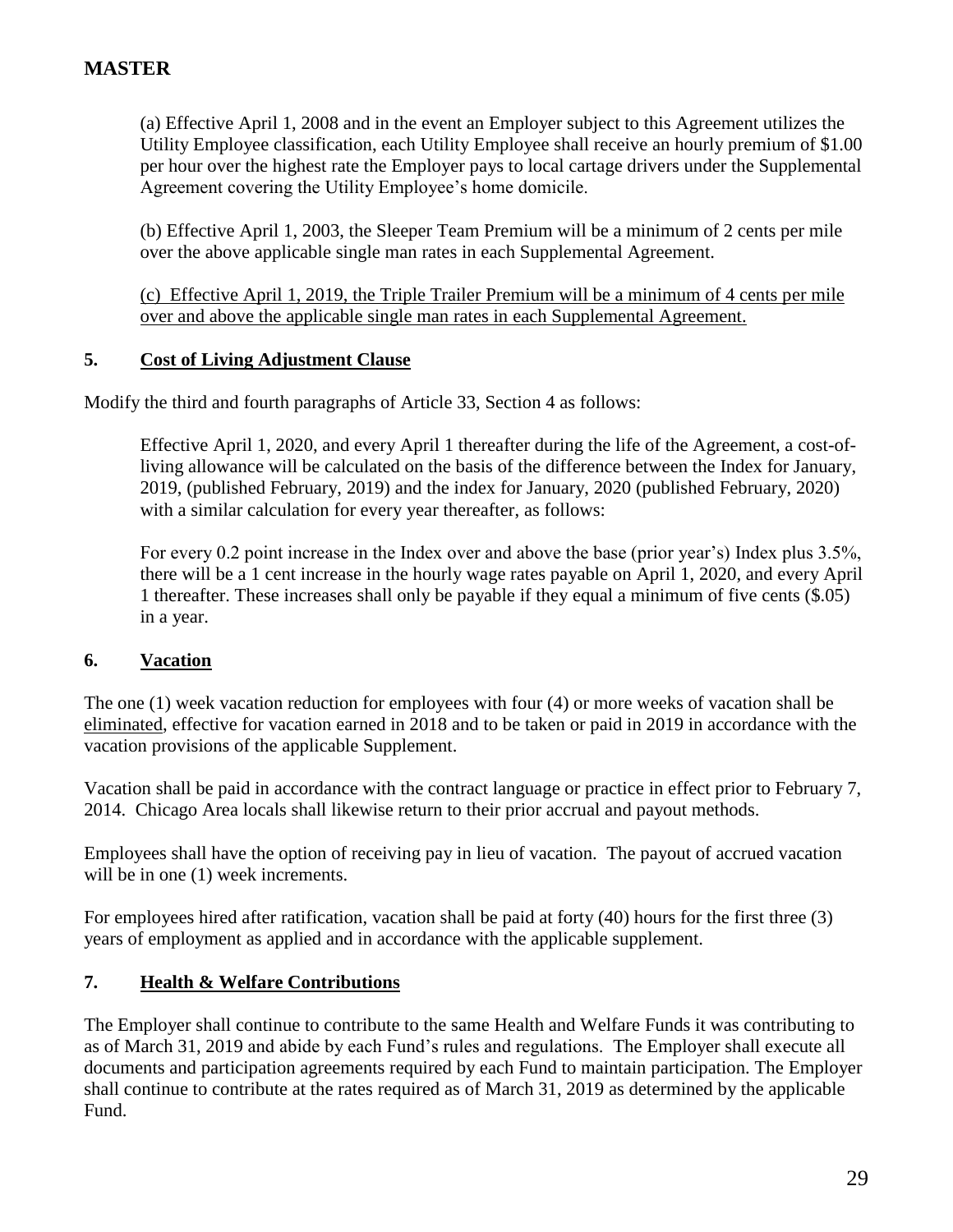Effective August 1, 2019 and each August 1 thereafter during the life of the Agreement, the Employer shall increase its contribution by the amount determined by the Funds, as being necessary to maintain benefits and/or comply with legally mandated benefit levels, not to exceed an increase of up to \$0.50 per hour (or weekly/monthly equivalent) per year.

| August 1, 2019 | $$.50$ per hour |
|----------------|-----------------|
| August 1, 2020 | \$.50 per hour  |
| August 1, 2021 | \$.50 per hour  |
| August 1, 2022 | \$.50 per hour  |
| August 1, 2023 | \$.50 per hour  |

Once a Fund issues a determination that an increase is reasonably necessary to maintain benefits in a given year, the increase shall become due and owing upon written notice from the Fund to the Employer, provided the combined Health and Welfare increase does not exceed \$0.50 per hour. The Article 20 approval process is no longer required. If the Employer refuses to honor a request for an increase from the applicable Fund, the matter shall proceed directly to the National Grievance Committee for consideration. If the National Grievance Committee deadlocks, the request of the Fund shall prevail and be honored by the Employer. Failure to comply within seventy-two (72) hours shall constitute an immediate delinquency.

For the funds listed below, however, the following guaranteed contribution rate increases shall apply, regardless of need:

- Central Pennsylvania Teamsters Health & Welfare Fund
- Central States, Southeast and Southwest Areas, Health and Welfare Fund
- Local 705 International Brotherhood of Teamsters Health & Welfare Plan
- Local 710 International Brotherhood of Teamsters Health & Welfare Plan
- Michigan Conference of Teamsters Welfare Fund
- Suburban Teamsters of Northern Illinois Welfare Fund
- Teamsters Health and Welfare Fund of Philadelphia and Vicinity
- Western Teamsters Welfare Trust

| August 1, 2019 | \$.40 per hour  |
|----------------|-----------------|
| August 1, 2020 | \$.42 per hour  |
| August 1, 2021 | \$.45 per hour  |
| August 1, 2022 | \$.50 per hour  |
| August 1, 2023 | $$.50$ per hour |

Monthly, daily and/or weekly contributions shall be converted from the hourly contributions in accordance with past practice.

The trigger in all Supplements for qualifying for a week's health and welfare contribution will remain three (3) days, except for Supplements that have a longer requirement. Those Supplements on an hourly contribution will continue their respective practices. The trigger for the obligation to make health  $\&$ welfare contributions in Supplements that provide for a monthly-based contribution shall remain the same.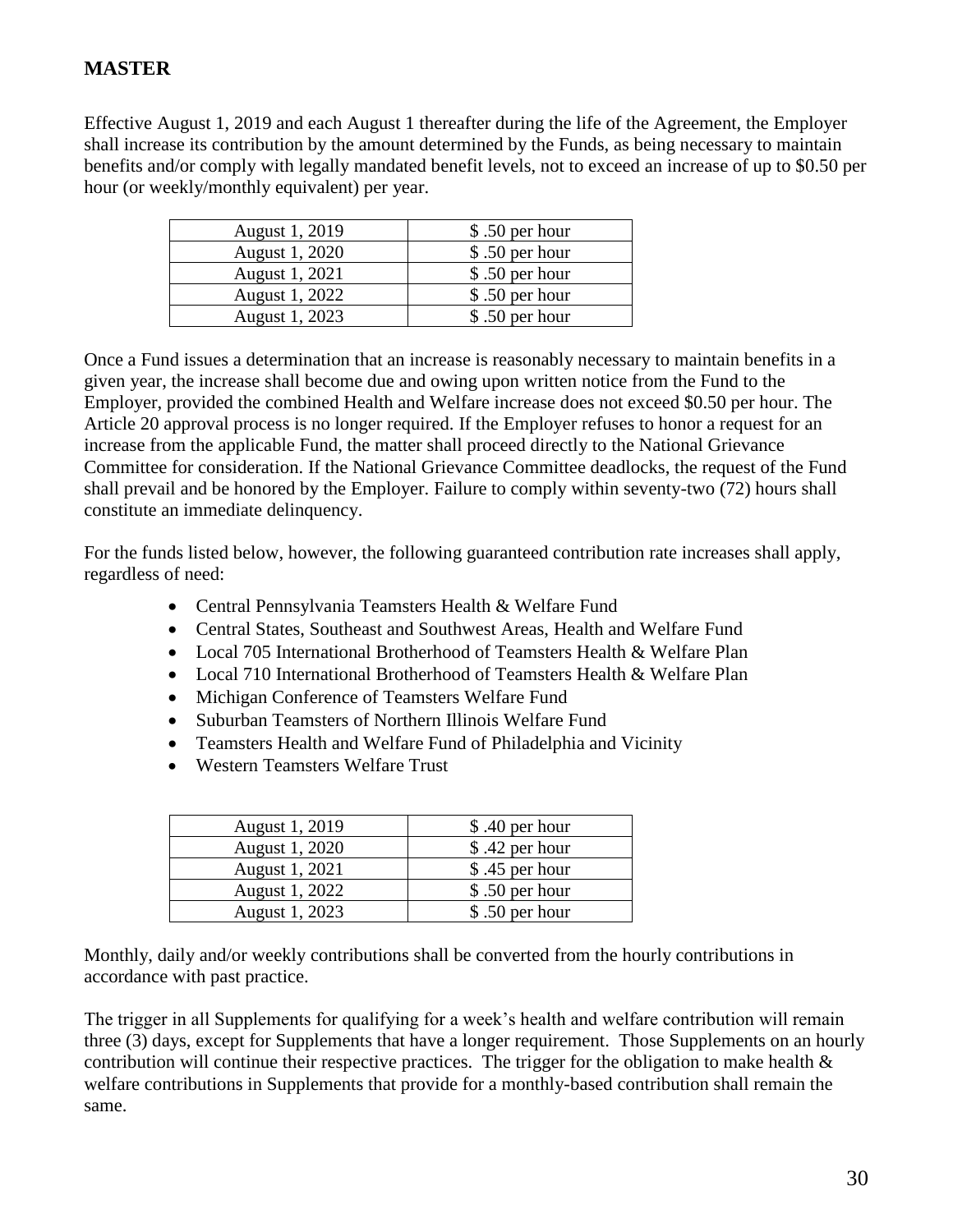## **8. Pension Contributions**

The Employer shall continue to make contributions to the applicable pension funds or 401(k) plan at the rate in effect as of March 31, 2019 for the duration of the agreement, under the terms/conditions currently in effect. The Employer shall execute all documents and participation agreements required by each Fund to maintain participation. To the extent any pension fund has a duly adopted funding improvement plan or rehabilitation plan that requires contribution rate increases from the Employer, such contribution rate increases shall be payable up to a maximum of eight percent (8%) annually. For purposes of employees covered by Western States Supplements on whose behalf contributions are made into the Teamsters-National 401(k) Savings Plan, the contribution rate shall be increased annually by the weighted average of the pension contribution rate increases in that year pursuant to the above.

Affected Locals shall maintain their "one punch" rule for pension contributions.

If any Pension Fund rejects this Agreement because of the Employer's level of contributions and terminates the Employer's participation in the Fund, the contract shall be reopened and TNFINC shall have the right to take economic action in support of its position.

The following language shall be added to Article 27 of the NMFA:

In the event pension legislation is enacted that directly impacts the Employer's contribution obligations, results in the reduction of employees' benefits or accruals, or requires employees to contribute to their pensions, the provisions of this Article 27 shall apply – including the right to take economic action.

## **9. Education and Training**

## Modify Article 33, Section 5 as follows:

The Employer will pay each regular employee that completes CDL training and certification after April 1, 2019 the sum of two-hundred and fifty dollars (\$250.00) upon completion and twohundred and fifty dollars (\$250.00) after one (1) year, provided the employee remains employed by the Employer.

## **10. Bonus Program**

The Profit Sharing Bonus program outlined in the 2014 Extension Agreement shall be eliminated and replaced with the following:

### **Article 33. Section 6. Incentive Bonus Program**

The parties recognize that the success of the Employer depends on the collective efforts of its employees. The parties also recognize that when executives are rewarded for the Employer's performance, employees covered by this Agreement should be rewarded as well. Effective January 1, 2019 and for performance beginning with calendar year 2019, and each year thereafter, employees covered by this Agreement shall be covered by an Incentive Bonus Program.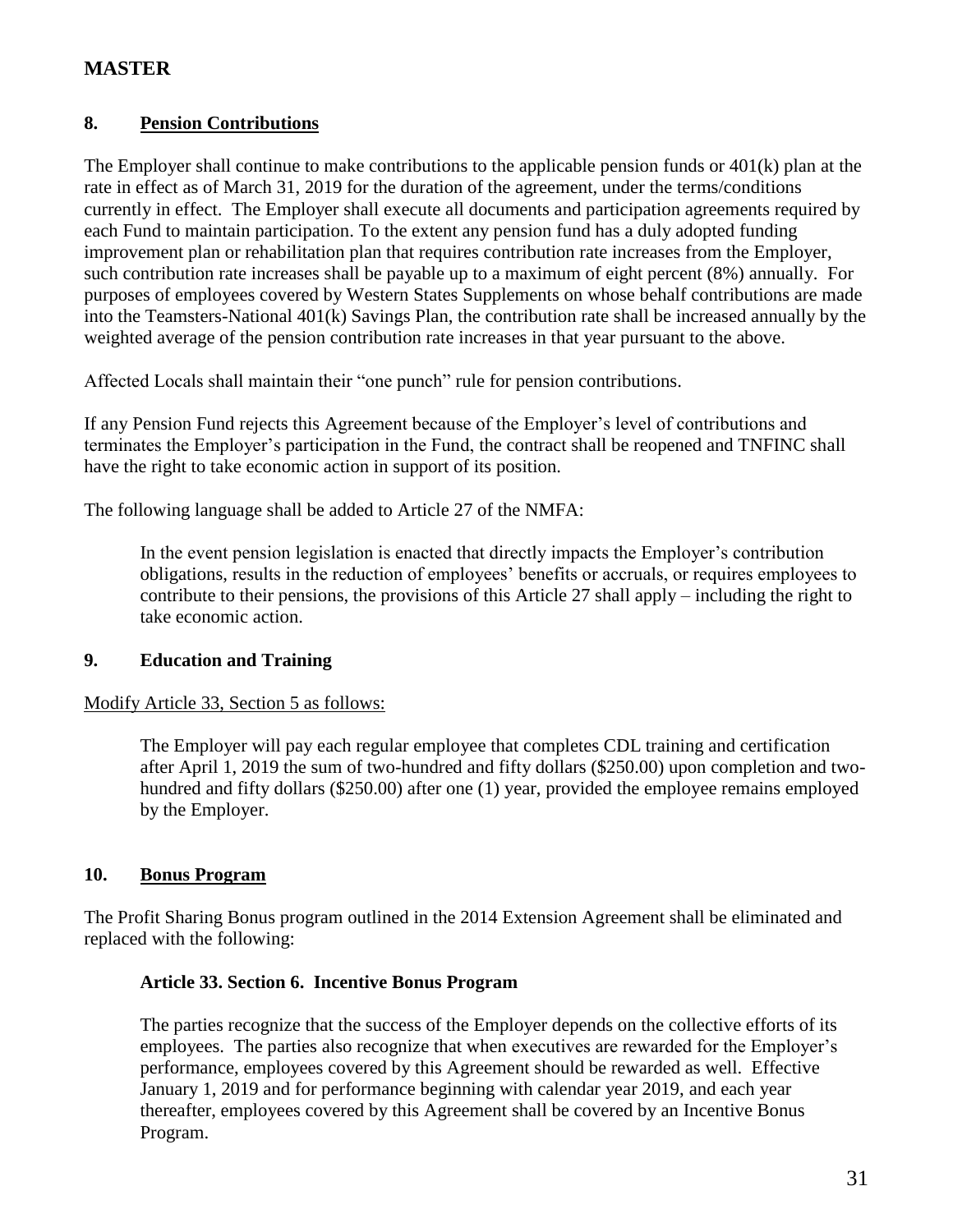The triggers for payout under the Incentive Bonus Program shall be the same as those established annually by the Board of Directors for the Section 16 Officers of YRC Worldwide, Inc. who are required to file Form 4 insider trading documents with the SEC ("Section 16 Officers") for their non-equity incentive plan or similar annual bonus program. In the event Section 16 Officers receive non-equity incentive plan or similar annual bonus compensation, employees covered by this Agreement shall be paid under this Incentive Bonus Program as follows: for every \$1.00 of non-equity incentive plan or similar bonus compensation paid to all Section 16 Officers, \$2.00 shall be made available for distribution to employees covered by this Agreement in the form of a one-time bonus payment. TNFINC shall be afforded the opportunity to review any and all calculations made in this regard.

In the event the Board of Directors foregoes a non-equity incentive plan or similar bonus program for Section 16 Officers for a given year and decides instead to establish an equity-based program for Section 16 Officers for a given year, a payout of \$750 under this Incentive Bonus Program shall be triggered for bargaining unit employees when the Section 16 Officers' right to the equity triggers (for example, upon the attainment of a particular stock price).

Any payments triggered under this Incentive Bonus Program shall be made within ninety (90) days of the end of the calendar year. To be eligible for a payment under the Incentive Bonus Program, an employee must work or have been paid for at least one thousand (1,000) hours in the prior calendar year and be employed by the Employer at the time of payout. In no event, however, shall employees be entitled to more than one (1) payment under this Incentive Bonus Program in any calendar year. The higher of any amounts shall be paid in that circumstance.

## **11. Duration**

April 1, 2019 through March 31, 2024.

## **12. Equal Sacrifice of Non-Bargaining Unit Employees and their Participation (Article 34, New Section)**

The Employer agrees not to increase wages (including bonuses) and benefits of current non-bargaining unit employees (including management) as an overall percentage beyond the effective overall total compensation percentage increase to be received by the bargaining unit employees. This shall not prevent the Employer from paying variable, performance based compensation as the Employer has paid in past practice. This shall also not prevent the Employer from providing targeted increases to individual employee if necessary, in the Employer's judgment, to operate the business so long as the overall total compensation increases are within the effective overall total compensation percentage increases to be received by the bargaining unit employees.

The rates and wages for non-union clerical employees, maintenance employees, janitors, and porters will not exceed those for equivalent union positions.

## **13. Bankruptcy Protection (Article 34, New Section)**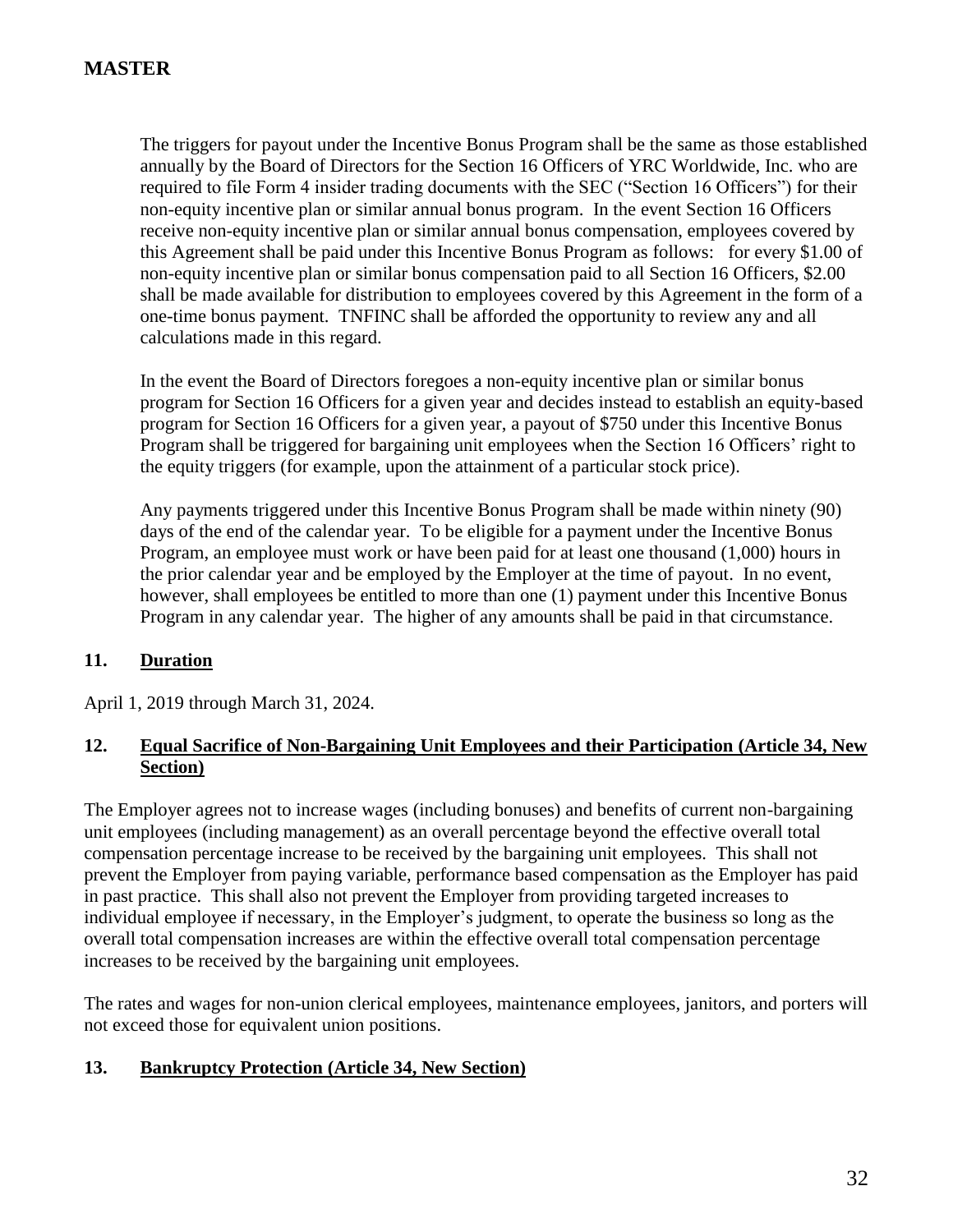If the Employer files a Chapter 7 or Chapter 11 bankruptcy petition or is placed in involuntary bankruptcy proceedings, the Employer agrees not to file any documents or motions under Sections 1113 or 1114 of the Bankruptcy Code without the approval of TNFINC.

## **14. Designated Officers (Article 34, New Section)**

TNFINC will maintain its right to select, subject to the approval of the Board, two persons to the YRC Worldwide Board of Directors, consistent with existing conditions.

## **Termination of MOUs**

The following addendum shall be added to the NMFA:

## **Addendum A to the 2019-2024 National Master Freight Agreement**

## **Termination of Prior MOUs**

Since 2008, the Employers and TNFINC have been signatory to a series of agreements designed and intended to provide the Employers with the opportunity to restructure, stabilize, and provide job security and work opportunities to Teamster members. The Employers recognize that the Teamster-represented bargaining unit has made tremendous sacrifices in this regard. The parties now desire to return to a more traditional collective bargaining relationship and format. To that end, the following agreements (collectively the MOUs) between the parties are terminated with respect to the Employers:

- Extension of the Agreement for the Restructuring of the YRC Worldwide Inc. Operating Companies
- Agreement for the Restructuring of the YRC Worldwide, Inc. Operating Companies
- Amended and Restated Memorandum of Understanding on the Job Security Plan
- Memorandum of Understanding on the Wage Reduction Job Security Plan

Likewise, the MOU Subcommittee is terminated. Practices in effect as of March 31, 2019 shall, however, remain with respect to the following items except as otherwise agreed:

- Hostling across job classifications
- Breaks, start times, and scheduling
- Road driver performance of drops and hooks and drops and picks en-route
- Pre-stringing of trailers

Any and all grievances and interpretations arising out of the new collective bargaining agreement and applicable supplements, under the prior MOUs, or any other agreements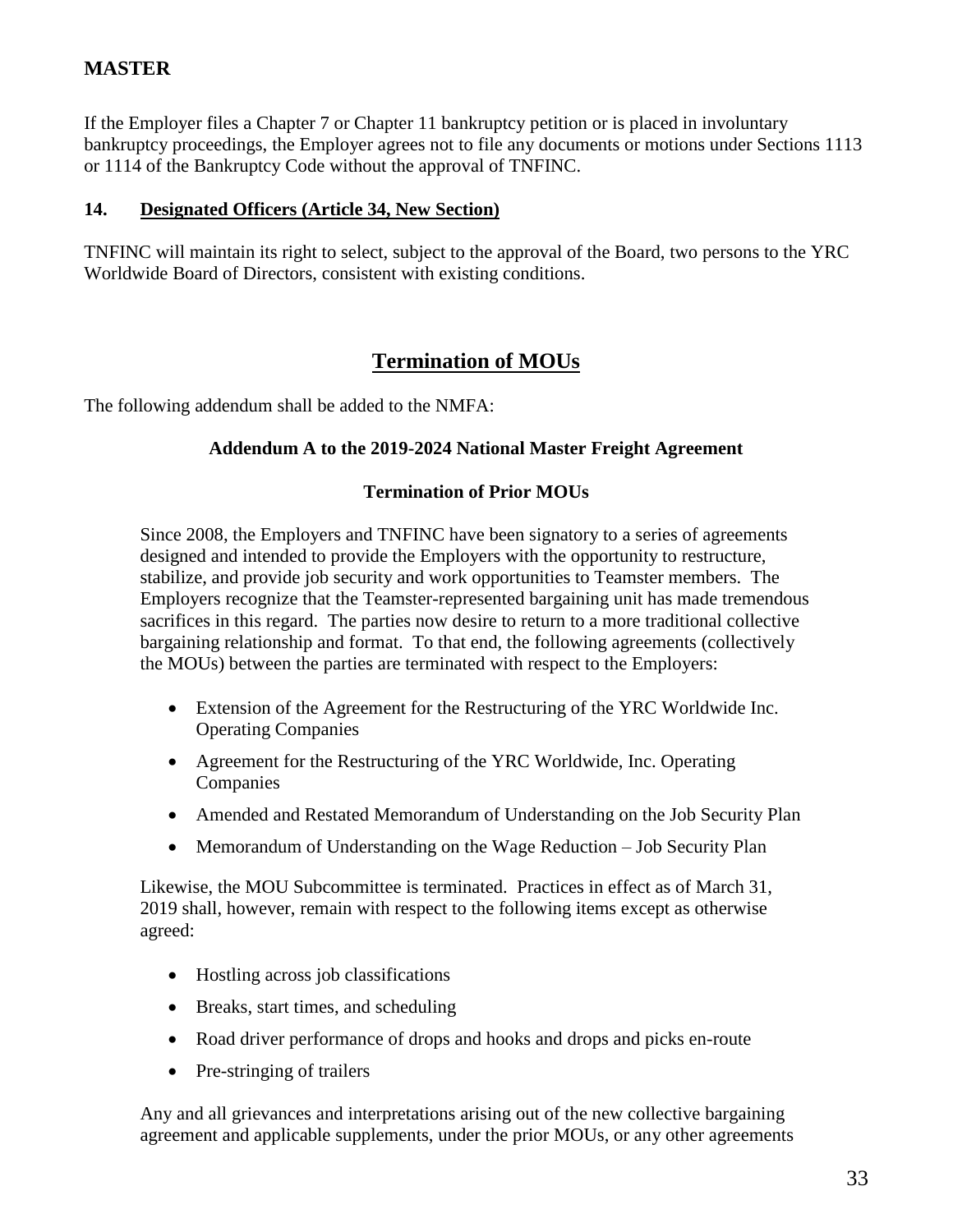between the parties concerning terms and conditions of employment shall be addressed under the traditional methods outlined in the collective bargaining agreement. Prior decisions and interpretations of the MOU Subcommittee shall, however, remain in effect.

Economic conditions and other terms and conditions of employment shall be set forth in the new collective bargaining agreement. Future raises and other increases shall not be subject to the 15% reduction.

No current employee shall suffer a reduction in wage rate as a result of this Agreement.